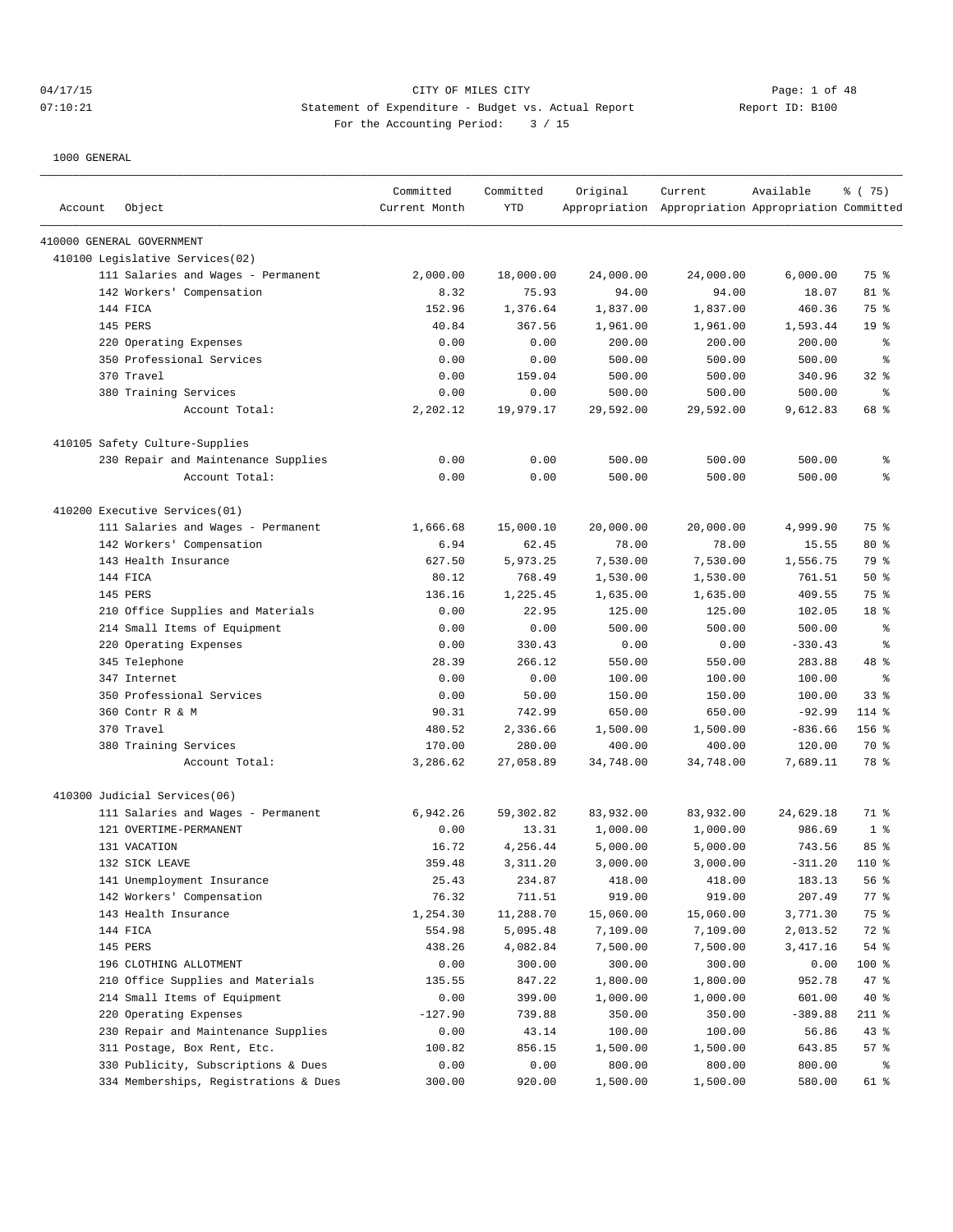# 04/17/15 CITY OF MILES CITY Page: 2 of 48 07:10:21 Statement of Expenditure - Budget vs. Actual Report Report ID: B100 For the Accounting Period: 3 / 15

|         |                                            | Committed     | Committed    | Original   | Current                                             | Available   | 8 (75)          |
|---------|--------------------------------------------|---------------|--------------|------------|-----------------------------------------------------|-------------|-----------------|
| Account | Object                                     | Current Month | YTD          |            | Appropriation Appropriation Appropriation Committed |             |                 |
|         | 345 Telephone                              | 229.23        | 2,092.03     | 2,000.00   | 2,000.00                                            | $-92.03$    | $105$ %         |
|         | 347 Internet                               | 0.00          | 0.00         | 2,500.00   | 2,500.00                                            | 2,500.00    | နွ              |
|         | 350 Professional Services                  | 0.00          | 901.00       | 1,000.00   | 1,000.00                                            | 99.00       | 90%             |
|         | 360 Contr R & M                            | 0.00          | 0.00         | 2,000.00   | 2,000.00                                            | 2,000.00    | $\epsilon$      |
|         | 370 Travel                                 | 1,152.84      | 3,284.82     | 3,500.00   | 3,500.00                                            | 215.18      | $94$ %          |
|         | 380 Training Services                      | 0.00          | 0.00         | 400.00     | 400.00                                              | 400.00      | ి               |
|         | 382 Books                                  | 0.00          | 0.00         | 800.00     | 800.00                                              | 800.00      | န္              |
|         | 394 Jury and Witness Fees                  | $-156.00$     | $-1, 171.00$ | 0.00       | 0.00                                                | 1,171.00    | န္              |
|         | 533 Machinery and Equipment Rental         | 0.00          | 284.37       | 1,000.00   | 1,000.00                                            | 715.63      | $28$ %          |
|         | Account Total:                             | 11,302.29     | 97,793.78    | 144,488.00 | 144,488.00                                          | 46,694.22   | 68 %            |
|         | 410500 Financial Services(03)              |               |              |            |                                                     |             |                 |
|         | 111 Salaries and Wages - Permanent         | 8,913.24      | 78, 345. 70  | 108,994.00 | 108,994.00                                          | 30,648.30   | 72 %            |
|         | 131 VACATION                               | 694.12        | 2,723.05     | 5,847.00   | 5,847.00                                            | 3,123.95    | 47 %            |
|         | 132 SICK LEAVE                             | 206.86        | 4,797.11     | 3,000.00   | 3,000.00                                            | $-1,797.11$ | 160%            |
|         | 133 OTHER LEAVE PAY                        | 0.00          | 2,384.42     | 11,975.00  | 11,975.00                                           | 9,590.58    | $20*$           |
|         | 141 Unemployment Insurance                 | 44.16         | 399.07       | 577.00     | 577.00                                              | 177.93      | 69 %            |
|         | 142 Workers' Compensation                  | 120.46        | 1,087.62     | 1,477.00   | 1,477.00                                            | 389.38      | 74 %            |
|         | 143 Health Insurance                       | 1,882.15      | 16,939.35    | 22,590.00  | 22,590.00                                           | 5,650.65    | 75 %            |
|         | 144 FICA                                   | 750.38        | 6,781.86     | 9,795.00   | 9,795.00                                            | 3,013.14    | 69 %            |
|         | 145 PERS                                   | 801.84        | 7,210.13     | 10,461.00  | 10,461.00                                           | 3,250.87    | 69 %            |
|         | 196 CLOTHING ALLOTMENT                     | 0.00          | 450.00       | 450.00     | 450.00                                              | 0.00        | $100$ %         |
|         | 210 Office Supplies and Materials          | 142.77        | 1,999.42     | 3,000.00   | 3,000.00                                            | 1,000.58    | 67%             |
|         | 214 Small Items of Equipment               | 563.83        | 563.83       | 3,050.00   | 3,050.00                                            | 2,486.17    | 18 %            |
|         | 220 Operating Expenses                     | 36.13         | 1,755.84     | 3,600.00   | 3,600.00                                            | 1,844.16    | 49 %            |
|         | 230 Repair and Maintenance Supplies        | 0.00          | 0.00         | 200.00     | 200.00                                              | 200.00      | $\epsilon$      |
|         | 311 Postage, Box Rent, Etc.                | 797.02        | 2,346.09     | 3,600.00   | 3,600.00                                            | 1,253.91    | 65 %            |
|         | 320 Printing, Duplicating, Typing &        | 0.00          | 214.76       | 1,000.00   | 1,000.00                                            | 785.24      | $21$ %          |
|         | 330 Publicity, Subscriptions & Dues        | 217.34        | 1,208.56     | 1,400.00   | 1,400.00                                            | 191.44      | 86 %            |
|         | 334 Memberships, Registrations & Dues      | 0.00          | 2,673.00     | 3,400.00   | 3,400.00                                            | 727.00      | 79 %            |
|         | 345 Telephone                              | 49.99         | 454.41       | 750.00     | 750.00                                              | 295.59      | $61$ %          |
|         | 347 Internet                               | 19.52         | 175.68       | 250.00     | 250.00                                              | 74.32       | 70 %            |
|         | 350 Professional Services                  | 0.00          | 20,670.71    | 27,000.00  | 27,000.00                                           | 6,329.29    | $77$ $%$        |
|         | 360 Contr R & M                            | 270.94        | 7,219.58     | 12,500.00  | 12,500.00                                           | 5,280.42    | 58 %            |
|         | 370 Travel                                 | 0.00          | 233.42       | 1,500.00   | 1,500.00                                            | 1,266.58    | 16 <sup>8</sup> |
|         | 380 Training Services                      | 780.00        | 843.33       | 1,200.00   | 1,200.00                                            | 356.67      | 70 %            |
|         | 382 Books                                  | 0.00          | 12.88        | 200.00     | 200.00                                              | 187.12      | 6 %             |
|         | 390 Other Purchased Services (Recorded     | 84.00         | 182.00       | 0.00       | 0.00                                                | $-182.00$   | ి               |
|         | 521 Surety Bonds for Officials & Employees | 0.00          | 983.00       | 983.00     | 983.00                                              | 0.00        | 100 %           |
|         | Account Total:                             | 16, 374. 75   | 162,654.82   | 238,799.00 | 238,799.00                                          | 76, 144. 18 | 68 %            |
|         | 410540 City Treasurer(09)                  |               |              |            |                                                     |             |                 |
|         | 111 Salaries and Wages - Permanent         | 1,666.66      | 14,999.94    | 20,000.00  | 20,000.00                                           | 5,000.06    | 75 %            |
|         | 142 Workers' Compensation                  | 6.94          | 62.46        | 79.00      | 79.00                                               | 16.54       | 79 %            |
|         | 144 FICA                                   | 127.50        | 1,147.50     | 1,530.00   | 1,530.00                                            | 382.50      | 75 %            |
|         | 145 PERS                                   | 136.16        | 1,225.44     | 1,634.00   | 1,634.00                                            | 408.56      | 75 %            |
|         | 345 Telephone                              | 2.10          | 23.50        | 100.00     | 100.00                                              | 76.50       | $24$ %          |
|         | 350 Professional Services                  | 0.00          | 50.00        | 100.00     | 100.00                                              | 50.00       | 50%             |
|         | 360 Contr R & M                            | 91.67         | 797.47       | 944.00     | 944.00                                              | 146.53      | 84 %            |
|         | Account Total:                             | 2,031.03      | 18,306.31    | 24,387.00  | 24,387.00                                           | 6,080.69    | 75 %            |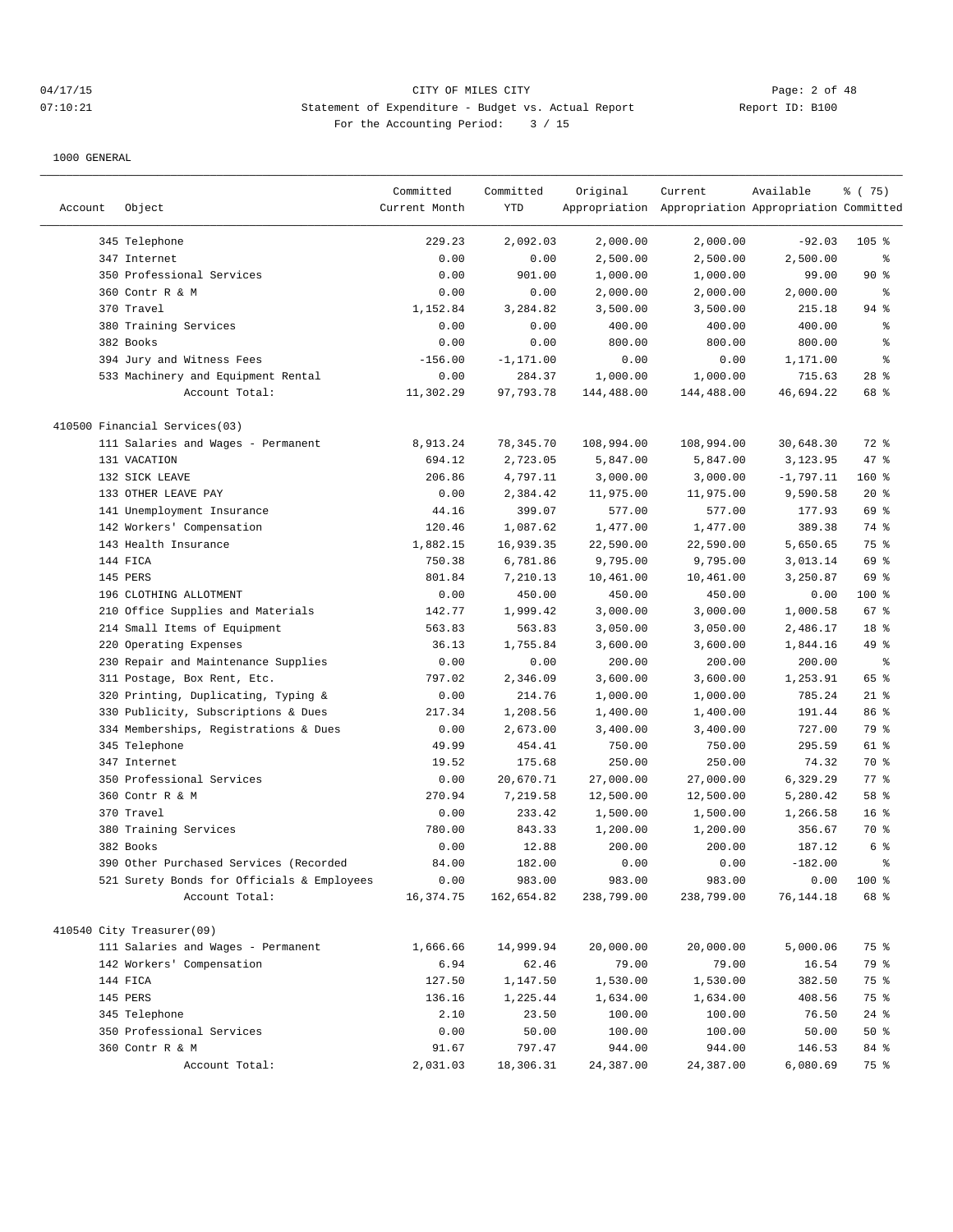|                  |                                           | Committed     | Committed  | Original   | Current                                             | Available   | % (75)          |
|------------------|-------------------------------------------|---------------|------------|------------|-----------------------------------------------------|-------------|-----------------|
| Account          | Object                                    | Current Month | YTD        |            | Appropriation Appropriation Appropriation Committed |             |                 |
| 410600 Elections |                                           |               |            |            |                                                     |             |                 |
|                  | 300 PURCHASED SERVICES                    | 0.00          | 8,372.00   | 9,500.00   | 9,500.00                                            | 1,128.00    | 88 %            |
|                  | Account Total:                            | 0.00          | 8,372.00   | 9,500.00   | 9,500.00                                            | 1,128.00    | 88 %            |
|                  |                                           |               |            |            |                                                     |             |                 |
|                  | 411020 Community Services & Planning      |               |            |            |                                                     |             |                 |
|                  | 111 Salaries and Wages - Permanent        | 2,402.18      | 26, 294.89 | 33,735.00  | 33,735.00                                           | 7,440.11    | 78 %            |
|                  | 121 OVERTIME-PERMANENT                    | 14.73         | 192.24     | 500.00     | 500.00                                              | 307.76      | 38 %            |
|                  | 131 VACATION                              | 19.66         | 1,106.49   | 4,000.00   | 4,000.00                                            | 2,893.51    | $28$ %          |
|                  | 132 SICK LEAVE                            | 6.55          | 755.35     | 2,000.00   | 2,000.00                                            | 1,244.65    | 38 %            |
|                  | 133 OTHER LEAVE PAY                       | 880.53        | 1,645.82   | 3,143.00   | 3,143.00                                            | 1,497.18    | $52$ $%$        |
|                  | 141 Unemployment Insurance                | 14.92         | 135.60     | 195.00     | 195.00                                              | 59.40       | 70 %            |
|                  | 142 Workers' Compensation                 | 16.06         | 146.10     | 199.00     | 199.00                                              | 52.90       | 73 %            |
|                  | 143 Health Insurance                      | 683.66        | 6,152.83   | 8,208.00   | 8,208.00                                            | 2,055.17    | 75 %            |
|                  | 144 FICA                                  | 254.20        | 2,298.79   | 3,318.00   | 3,318.00                                            | 1,019.21    | 69 %            |
|                  | 145 PERS                                  | 271.54        | 2,450.65   | 3,544.00   | 3,544.00                                            | 1,093.35    | 69 %            |
|                  | 196 CLOTHING ALLOTMENT                    | 0.00          | 163.50     | 314.00     | 314.00                                              | 150.50      | $52$ $%$        |
|                  | 210 Office Supplies and Materials         | 10.00         | 512.50     | 800.00     | 800.00                                              | 287.50      | 64 %            |
|                  | 214 Small Items of Equipment              | 0.00          | 800.00     | 800.00     | 800.00                                              | 0.00        | 100 %           |
|                  | 220 Operating Expenses                    | 40.00         | 266.88     | 100.00     | 100.00                                              | $-166.88$   | $267$ %         |
|                  | 311 Postage, Box Rent, Etc.               | 881.01        | 1,008.92   | 250.00     | 250.00                                              | $-758.92$   | 404 %           |
|                  | 320 Printing, Duplicating, Typing &       | 160.02        | 160.02     | 500.00     | 500.00                                              | 339.98      | $32$ $%$        |
|                  | 327 Map Printing                          | 0.00          | 0.00       | 100.00     | 100.00                                              | 100.00      | နွ              |
|                  | 330 Publicity, Subscriptions & Dues       | 64.00         | 64.00      | 775.00     | 775.00                                              | 711.00      | 8 %             |
|                  | 331 Publication of Formal & Legal Notices | 84.00         | 240.00     | 275.00     | 275.00                                              | 35.00       | 87 %            |
|                  | 334 Memberships, Registrations & Dues     | 40.00         | 80.00      | 100.00     | 100.00                                              | 20.00       | $80*$           |
|                  | 345 Telephone                             | 75.03         | 679.87     | 900.00     | 900.00                                              | 220.13      | 76 %            |
|                  | 347 Internet                              | 0.00          | 0.00       | 100.00     | 100.00                                              | 100.00      | နွ              |
|                  | 350 Professional Services                 | 3,981.20      | 26,975.75  | 180,000.00 | 180,000.00                                          | 153,024.25  | 15 <sup>°</sup> |
|                  | 360 Contr R & M                           | 90.31         | 1,227.99   | 1,500.00   | 1,500.00                                            | 272.01      | 82 %            |
|                  | 370 Travel                                | 0.00          | 706.29     | 1,000.00   | 1,000.00                                            | 293.71      | 71 %            |
|                  | 380 Training Services                     | 0.00          | 339.00     | 1,000.00   | 1,000.00                                            | 661.00      | $34$ %          |
|                  | 382 Books                                 | 0.00          | 114.46     | 200.00     | 200.00                                              | 85.54       | 57%             |
|                  | Account Total:                            | 9,989.60      | 74,517.94  | 247,556.00 | 247,556.00                                          | 173,038.06  | $30*$           |
|                  |                                           |               |            |            |                                                     |             |                 |
|                  | 411100 Legal Services(04)                 |               |            |            |                                                     |             |                 |
|                  | 111 Salaries and Wages - Permanent        | 7,517.75      | 72,500.33  | 107,232.00 | 107,232.00                                          | 34,731.67   | 68 %            |
|                  | 131 VACATION                              | 0.00          | 3,412.89   | 3,000.00   | 3,000.00                                            | $-412.89$   | 114 %           |
|                  | 132 SICK LEAVE                            | 24.03         | 88.11      | 1,500.00   | 1,500.00                                            | 1,411.89    | 6 %             |
|                  | 141 Unemployment Insurance                | 33.93         | 342.26     | 503.00     | 503.00                                              | 160.74      | 68 %            |
|                  | 142 Workers' Compensation                 | 42.92         | 429.17     | 579.00     | 579.00                                              | 149.83      | 74 %            |
|                  | 144 FICA                                  | 576.94        | 5,818.39   | 8,548.00   | 8,548.00                                            | 2,729.61    | 68 %            |
|                  | 145 PERS                                  | 616.16        | 6,209.29   | 9,129.00   | 9,129.00                                            | 2,919.71    | 68 %            |
|                  | 196 CLOTHING ALLOTMENT                    | 0.00          | 56.00      | 100.00     | 100.00                                              | 44.00       | 56 %            |
|                  | 210 Office Supplies and Materials         | 19.98         | 769.85     | 500.00     | 500.00                                              | $-269.85$   | 154 %           |
|                  | 214 Small Items of Equipment              | 0.00          | 826.99     | 450.00     | 450.00                                              | $-376.99$   | 184 %           |
|                  | 220 Operating Expenses                    | 148.50        | 1,728.15   | 500.00     | 500.00                                              | $-1,228.15$ | $346$ %         |
|                  | 311 Postage, Box Rent, Etc.               | 36.20         | 489.76     | 600.00     | 600.00                                              | 110.24      | 82 %            |
|                  | 345 Telephone                             | 2.10          | 23.40      | 120.00     | 120.00                                              | 96.60       | $20*$           |
|                  | 350 Professional Services                 | 448.84        | 7,192.28   | 5,500.00   | 5,500.00                                            | $-1,692.28$ | 131 %           |
|                  | 360 Contr R & M                           | 0.00          | 0.00       | 100.00     | 100.00                                              | 100.00      | ႜૢ              |
|                  | 370 Travel                                | 0.00          | 0.00       | 550.00     | 550.00                                              | 550.00      | ွေ              |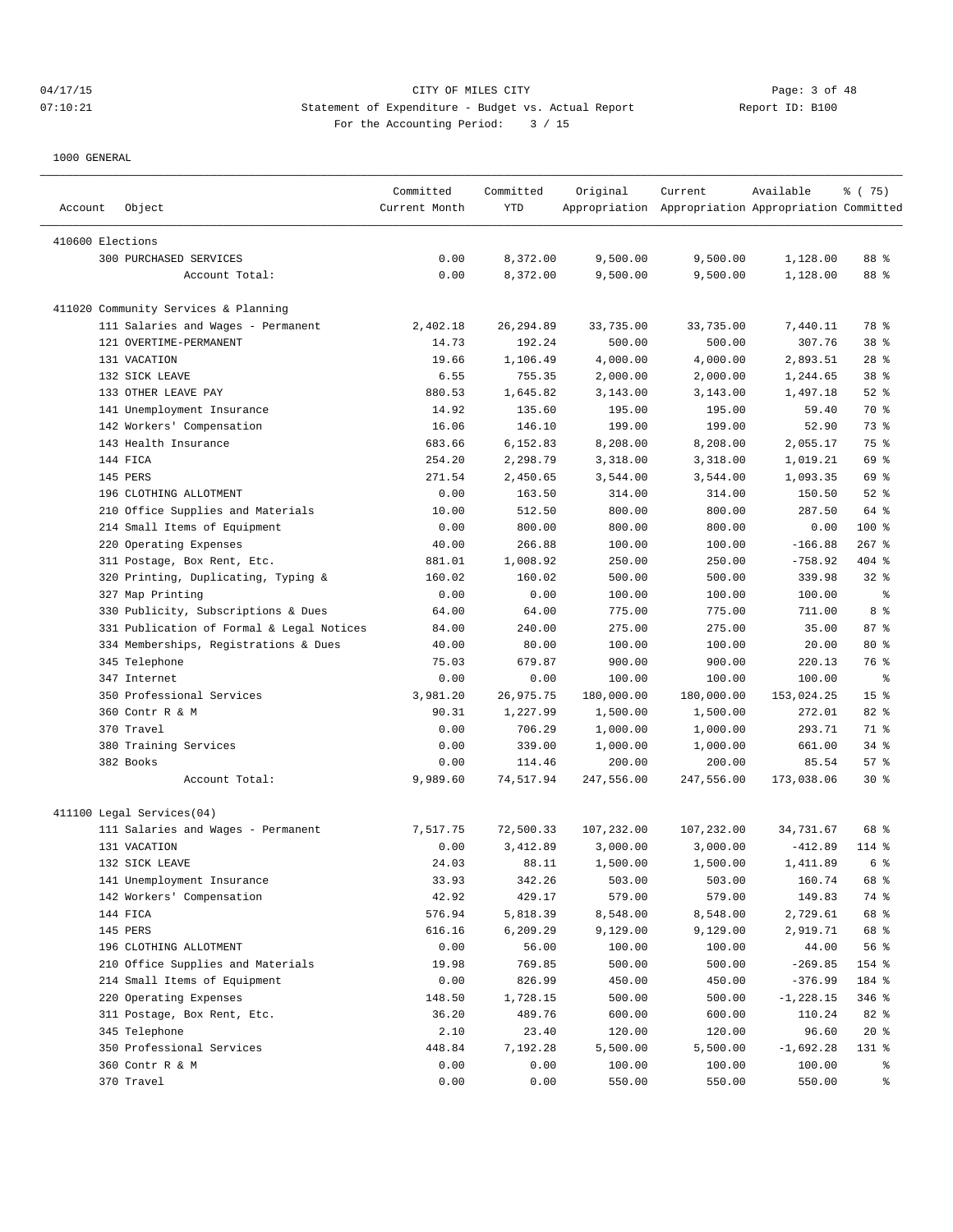## 04/17/15 Page: 4 of 48 07:10:21 Statement of Expenditure - Budget vs. Actual Report Changer Report ID: B100 For the Accounting Period: 3 / 15

| Account              | Object                                     | Committed<br>Current Month | Committed<br>YTD | Original   | Current<br>Appropriation Appropriation Appropriation Committed | Available    | % (75)   |
|----------------------|--------------------------------------------|----------------------------|------------------|------------|----------------------------------------------------------------|--------------|----------|
|                      | Account Total:                             | 9,467.35                   | 99,886.87        | 138,911.00 | 138,911.00                                                     | 39,024.13    | 72 %     |
|                      | 411101 Labor Negotiations                  |                            |                  |            |                                                                |              |          |
|                      | 350 Professional Services                  | 0.00                       | 10,857.75        | 10,000.00  | 10,000.00                                                      | $-857.75$    | 109 %    |
|                      | Account Total:                             | 0.00                       | 10,857.75        | 10,000.00  | 10,000.00                                                      | $-857.75$    | $109$ %  |
| 411230 City Hall     |                                            |                            |                  |            |                                                                |              |          |
|                      | 214 Small Items of Equipment               | 0.00                       | 0.00             | 400.00     | 400.00                                                         | 400.00       | ႜ        |
|                      | 220 Operating Expenses                     | 418.88                     | 2,380.82         | 2,500.00   | 2,500.00                                                       | 119.18       | 95%      |
|                      | 230 Repair and Maintenance Supplies        | 645.51                     | 1,433.72         | 1,000.00   | 1,000.00                                                       | $-433.72$    | 143 %    |
|                      | 341 Electric Utility Services              | 335.85                     | 3,596.19         | 5,500.00   | 5,500.00                                                       | 1,903.81     | 65 %     |
|                      | 342 Water Utility Services                 | 52.53                      | 472.75           | 750.00     | 750.00                                                         | 277.25       | 63 %     |
|                      | 343 Sewer Utility Services                 | 32.50                      | 292.50           | 370.00     | 370.00                                                         | 77.50        | 79 %     |
|                      | 344 Gas Utility Service                    | 436.71                     | 2,475.27         | 5,000.00   | 5,000.00                                                       | 2,524.73     | 50%      |
|                      | 346 Garbage Service                        | 0.00                       | 94.82            | 200.00     | 200.00                                                         | 105.18       | 47 %     |
|                      | 360 Contr R & M                            | 1,672.50                   | 8,575.49         | 30,000.00  | 30,000.00                                                      | 21, 424.51   | 29%      |
|                      | 400 BUILDING MATERIALS                     | 0.00                       | 0.00             | 1,000.00   | 1,000.00                                                       | 1,000.00     | ႜ        |
|                      | 511 Insurance on Buildings                 | 0.00                       | 2,335.42         | 2,336.00   | 2,336.00                                                       | 0.58         | $100$ %  |
|                      | Account Total:                             | 3,594.48                   | 21,656.98        | 49,056.00  | 49,056.00                                                      | 27,399.02    | 44 %     |
|                      | 411840 Program Assistant                   |                            |                  |            |                                                                |              |          |
|                      | 111 Salaries and Wages - Permanent         | 1,529.60                   | 18,106.38        | 30,182.00  | 30,182.00                                                      | 12,075.62    | 60 %     |
|                      | 131 VACATION                               | $-78.76$                   | 1,132.82         | 468.00     | 468.00                                                         | $-664.82$    | $242$ %  |
|                      | 132 SICK LEAVE                             | $-116.86$                  | 1,680.88         | 468.00     | 468.00                                                         | $-1, 212.88$ | 359 %    |
|                      | 141 Unemployment Insurance                 | 6.02                       | 93.65            | 140.00     | 140.00                                                         | 46.35        | 67 %     |
|                      | 142 Workers' Compensation                  | 16.48                      | 255.36           | 359.00     | 359.00                                                         | 103.64       | 71 %     |
|                      | 143 Health Insurance                       | 627.15                     | 5,017.20         | 7,530.00   | 7,530.00                                                       | 2,512.80     | 67 %     |
|                      | 144 FICA                                   | 102.69                     | 1,591.36         | 2,380.00   | 2,380.00                                                       | 788.64       | 67%      |
|                      | 145 PERS                                   | 109.65                     | 1,699.53         | 2,542.00   | 2,542.00                                                       | 842.47       | 67%      |
|                      | 350 Professional Services                  | 0.00                       | 1,255.54         | 0.00       | 1,955.00                                                       | 699.46       | 64 %     |
|                      | 370 Travel                                 | 0.00                       | 171.76           | 0.00       | 545.00                                                         | 373.24       | $32$ $%$ |
|                      | Account Total:                             | 2,195.97                   | 31,004.48        | 44,069.00  | 46,569.00                                                      | 15,564.52    | 67%      |
|                      | Account Group Total:                       | 60, 444.21                 | 572,088.99       | 971,606.00 | 974,106.00                                                     | 402,017.01   | 59 %     |
| 420000 PUBLIC SAFETY |                                            |                            |                  |            |                                                                |              |          |
|                      | 420140 Crime Control and Investigation(05) |                            |                  |            |                                                                |              |          |
|                      | 111 Salaries and Wages - Permanent         | 50,741.47                  | 439,796.43       | 652,543.00 | 652,543.00                                                     | 212,746.57   | 67 %     |
|                      | 121 OVERTIME-PERMANENT                     | 2,342.89                   | 25,010.03        | 21,500.00  | 21,500.00                                                      | $-3,510.03$  | $116$ %  |
|                      | 131 VACATION                               | 422.80                     | 30, 333.67       | 30,000.00  | 30,000.00                                                      | $-333.67$    | 101 %    |
|                      | 132 SICK LEAVE                             | 529.08                     | 10,057.47        | 7,500.00   | 7,500.00                                                       | $-2,557.47$  | 134 %    |
|                      | 133 OTHER LEAVE PAY                        | 0.00                       | 3,230.86         | 8,004.00   | 8,004.00                                                       | 4,773.14     | $40*$    |
|                      | 134 HOLIDAY PAY                            | 0.00                       | 25,291.06        | 21,500.00  | 21,500.00                                                      | $-3,791.06$  | 118 %    |
|                      | 141 Unemployment Insurance                 | 243.96                     | 2,456.50         | 3,406.00   | 3,406.00                                                       | 949.50       | 72 %     |
|                      | 142 Workers' Compensation                  | 2,583.82                   | 25,144.09        | 34,709.00  | 34,709.00                                                      | 9,564.91     | 72 %     |
|                      | 143 Health Insurance                       | 7,598.53                   | 68, 447.53       | 107,304.00 | 107,304.00                                                     | 38,856.47    | 64 %     |
|                      | 144 FICA                                   | 773.48                     | 7,845.35         | 10,974.00  | 10,974.00                                                      | 3,128.65     | 71 %     |
|                      | 146 Police Pension                         | 7,292.44                   | 65,425.54        | 109,054.00 | 109,054.00                                                     | 43,628.46    | 60 %     |
|                      | 196 CLOTHING ALLOTMENT                     | 0.00                       | 12,000.00        | 12,960.00  | 12,960.00                                                      | 960.00       | 93%      |
|                      | 210 Office Supplies and Materials          | $-851.23$                  | 3,170.50         | 6,000.00   | 6,000.00                                                       | 2,829.50     | 53%      |
|                      | 214 Small Items of Equipment               | 705.63                     | 12,271.19        | 35,000.00  | 35,000.00                                                      | 22,728.81    | 35%      |
|                      | 220 Operating Expenses                     | 687.35                     | 10,913.61        | 13,125.00  | 13,125.00                                                      | 2,211.39     | 83 %     |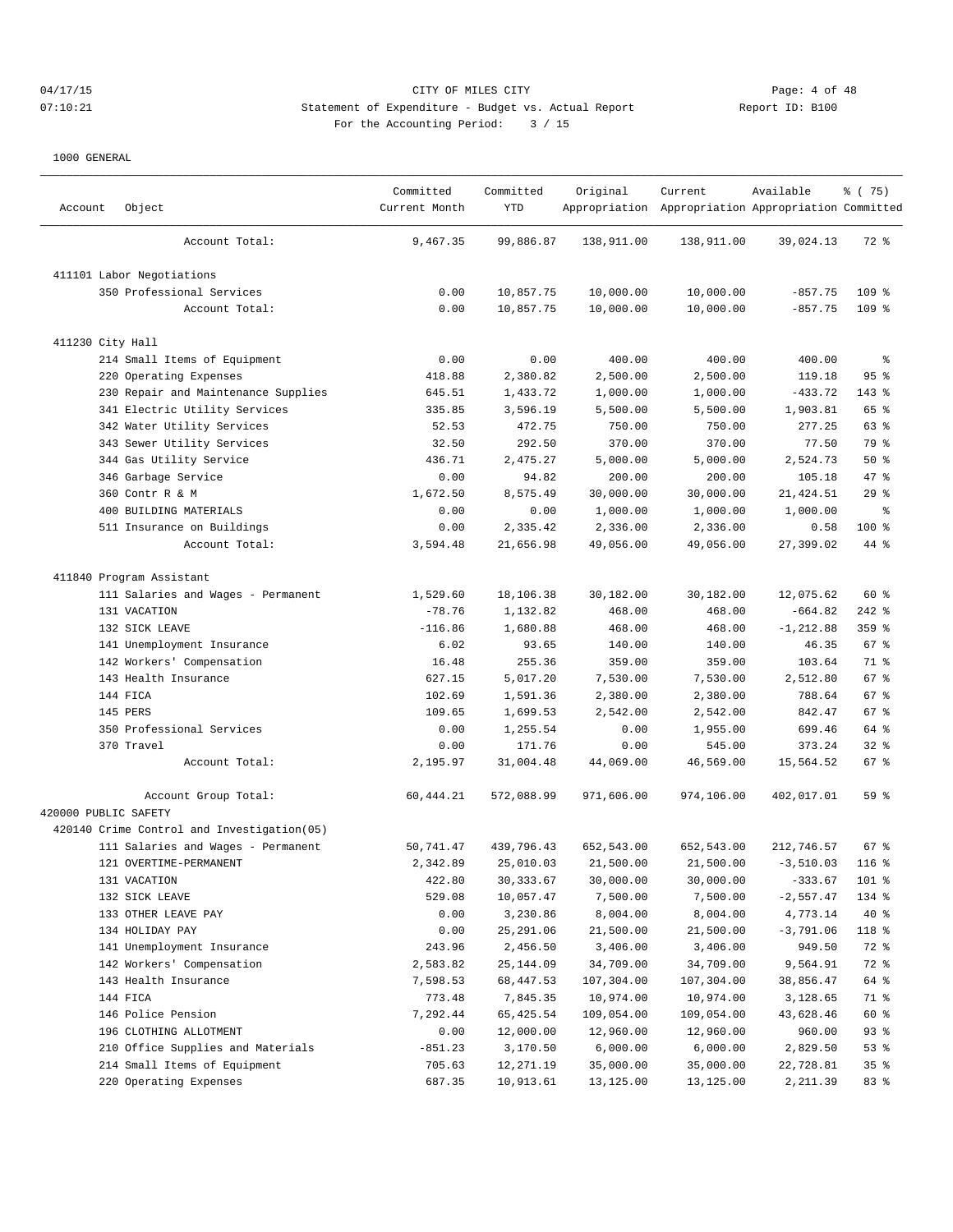# 04/17/15 Page: 5 of 48 07:10:21 Statement of Expenditure - Budget vs. Actual Report Report ID: B100 For the Accounting Period: 3 / 15

|         |                                          | Committed     | Committed   | Original                | Current                                             | Available    | 8 (75)             |
|---------|------------------------------------------|---------------|-------------|-------------------------|-----------------------------------------------------|--------------|--------------------|
| Account | Object                                   | Current Month | <b>YTD</b>  |                         | Appropriation Appropriation Appropriation Committed |              |                    |
|         | 226 Clothing and Uniforms                | 82.84         | 82.84       | 500.00                  | 500.00                                              | 417.16       | $17*$              |
|         | 227 Firearm Supplies                     | 0.00          | 7,482.79    | 4,800.00                | 4,800.00                                            | $-2,682.79$  | 156 %              |
|         | 230 Repair and Maintenance Supplies      | 614.87        | 9,211.37    | 6,000.00                | 6,000.00                                            | $-3, 211.37$ | 154 %              |
|         | 231 Gas, Oil, Diesel Fuel, Grease, etc.  | 1,808.12      | 23,743.41   | 38,000.00               | 38,000.00                                           | 14,256.59    | 62 %               |
|         | 311 Postage, Box Rent, Etc.              | 51.52         | 723.74      | 800.00                  | 800.00                                              | 76.26        | $90*$              |
|         | 330 Publicity, Subscriptions & Dues      | 0.00          | 125.00      | 300.00                  | 300.00                                              | 175.00       | $42$ %             |
|         | 334 Memberships, Registrations & Dues    | 700.00        | 1,254.00    | 3,208.00                | 3,208.00                                            | 1,954.00     | 39 %               |
|         | 345 Telephone                            | 310.57        | 2,799.65    | 4,500.00                | 4,500.00                                            | 1,700.35     | 62 %               |
|         | 346 Garbage Service                      | 43.00         | 387.00      | 500.00                  | 500.00                                              | 113.00       | $77$ $\frac{6}{9}$ |
|         | 347 Internet                             | 65.60         | 590.40      | 800.00                  | 800.00                                              | 209.60       | 74 %               |
|         | 350 Professional Services                | 1,357.50      | 14,006.08   | 9,000.00                | 9,000.00                                            | $-5,006.08$  | 156 %              |
|         | 360 Contr R & M                          | 40.50         | 420.00      | 204.00                  | 204.00                                              | $-216.00$    | $206$ %            |
|         | 366 R&M Vehicles - Police/Animal Control | 11,350.40     | 25, 338.74  | 18,000.00               | 18,000.00                                           | $-7,338.74$  | 141 %              |
|         | 370 Travel                               | 1,176.77      | 4,286.41    | 4,500.00                | 4,500.00                                            | 213.59       | 95 <sup>°</sup>    |
|         | 380 Training Services                    | 295.00        | 5,489.00    | 8,000.00                | 8,000.00                                            | 2,511.00     | 69 %               |
|         | 381 BOOKS(POP&MILES) (correct)           | 0.00          | 0.00        | 200.00                  | 200.00                                              | 200.00       | နွ                 |
|         | 512 Insurance on Vehicles & Equipment    | 0.00          | 998.53      | 999.00                  | 999.00                                              | 0.47         | $100*$             |
|         | 700 Grants, Contributions & Indemnities  | 0.00          | 15,970.00   | 15,970.00               | 15,970.00                                           | 0.00         | 100 %              |
|         | 791 Shop With A Cop                      | 0.00          | 2,203.69    | 0.00                    | 0.00                                                | $-2, 203.69$ | $\epsilon$         |
|         | Account Total:                           | 90,966.91     |             | 856,506.48 1,189,860.00 | 1,189,860.00                                        | 333, 353.52  | 72 %               |
|         | 420142 Drug Enforcement                  |               |             |                         |                                                     |              |                    |
|         | 111 Salaries and Wages - Permanent       | 2,911.60      | 49,566.54   | 46,816.00               | 46,816.00                                           | $-2,750.54$  | $106$ %            |
|         | 121 OVERTIME-PERMANENT                   | 183.96        | 2,072.96    | 1,274.00                | 1,274.00                                            | $-798.96$    | $163$ %            |
|         | 131 VACATION                             | 0.00          | 5,865.28    | 1,070.00                | 1,070.00                                            | $-4,795.28$  | 548 %              |
|         | 132 SICK LEAVE                           | 0.00          | 3,182.54    | 700.00                  | 700.00                                              | $-2,482.54$  | 455 %              |
|         | 133 OTHER LEAVE PAY                      | 408.80        | 1,232.62    | 531.00                  | 531.00                                              | $-701.62$    | $232$ %            |
|         | 134 HOLIDAY PAY                          | 0.00          | 2,235.30    | 212.00                  | 212.00                                              | $-2,023.30$  | *** 음              |
|         | 141 Unemployment Insurance               | 15.77         | 288.76      | 228.00                  | 228.00                                              | $-60.76$     | $127$ %            |
|         | 142 Workers' Compensation                | 167.36        | 3,020.79    | 2,316.00                | 2,316.00                                            | $-704.79$    | $130*$             |
|         | 143 Health Insurance                     | 612.72        | 9,222.69    | 7,530.00                | 7,530.00                                            | $-1,692.69$  | $122$ %            |
|         | 144 FICA                                 | 50.81         | 929.03      | 734.00                  | 734.00                                              | $-195.03$    | $127$ %            |
|         | 146 Police Pension                       | 471.44        | 7,779.23    | 7,292.00                | 7,292.00                                            | $-487.23$    | 107 %              |
|         | 196 CLOTHING ALLOTMENT                   | 0.00          | 0.00        | 720.00                  | 720.00                                              | 720.00       | ႜ                  |
|         | Account Total:                           | 4,822.46      | 85, 395. 74 | 69,423.00               | 69,423.00                                           | $-15,972.74$ | $123$ $%$          |
|         | 420144 School Resource Officer           |               |             |                         |                                                     |              |                    |
|         | 111 Salaries and Wages - Permanent       | 4,059.40      | 30, 211.91  | 34,529.00               | 34,529.00                                           | 4,317.09     | 87%                |
|         | 121 OVERTIME-PERMANENT                   | 0.00          | 0.00        | 1,500.00                | 1,500.00                                            | 1,500.00     | ៖                  |
|         | 131 VACATION                             | 0.00          | 0.00        | 1,500.00                | 1,500.00                                            | 1,500.00     | ៖                  |
|         | 132 SICK LEAVE                           | 0.00          | 0.00        | 1,300.00                | 1,300.00                                            | 1,300.00     | ៖                  |
|         | 133 OTHER LEAVE PAY                      | 0.00          | 0.00        | 1,000.00                | 1,000.00                                            | 1,000.00     | ៖                  |
|         | 134 HOLIDAY PAY                          | 0.00          | 0.00        | 500.00                  | 500.00                                              | 500.00       | ိန                 |
|         | 141 Unemployment Insurance               | 18.27         | 135.97      | 182.00                  | 182.00                                              | 46.03        | 75 %               |
|         | 142 Workers' Compensation                | 196.47        | 1,409.05    | 1,851.00                | 1,851.00                                            | 441.95       | 76 %               |
|         | 143 Health Insurance                     | 627.50        | 4,392.03    | 5,648.00                | 5,648.00                                            | 1,255.97     | 78 %               |
|         | 144 FICA                                 | 58.18         | 433.30      | 585.00                  | 585.00                                              | 151.70       | 74 %               |
|         | 146 Police Pension                       | 570.11        | 3,986.36    | 5,811.00                | 5,811.00                                            | 1,824.64     | 69 %               |
|         | Account Total:                           | 5,529.93      | 40,568.62   | 54,406.00               | 54,406.00                                           | 13,837.38    | 75 %               |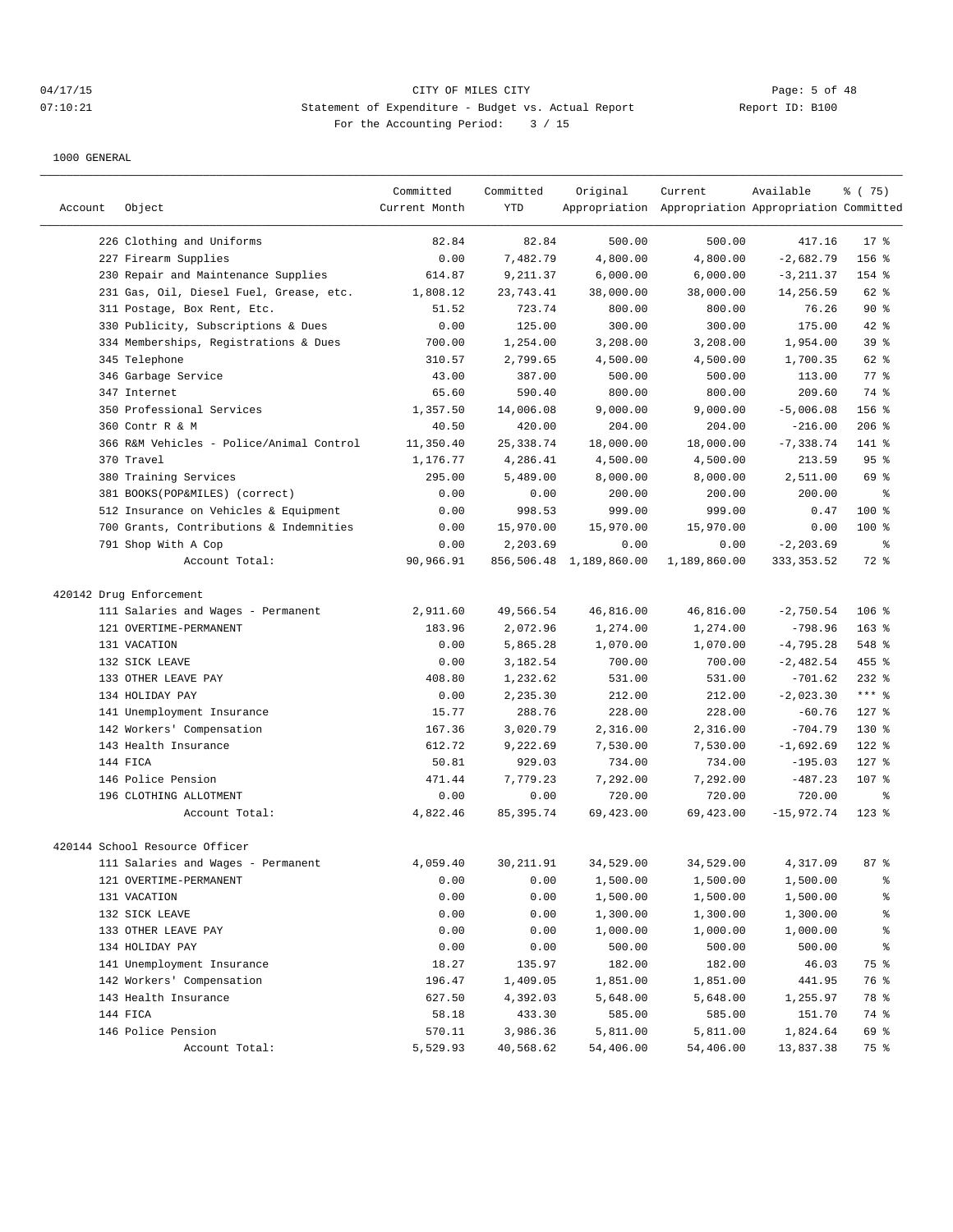## 04/17/15 CITY OF MILES CITY Page: 6 of 48 07:10:21 Statement of Expenditure - Budget vs. Actual Report Changer Report ID: B100 For the Accounting Period: 3 / 15

| Account | Object                                                             | Committed<br>Current Month | Committed<br>YTD     | Original         | Current<br>Appropriation Appropriation Appropriation Committed | Available       | ៖ (75)          |
|---------|--------------------------------------------------------------------|----------------------------|----------------------|------------------|----------------------------------------------------------------|-----------------|-----------------|
|         |                                                                    |                            |                      |                  |                                                                |                 |                 |
|         | 420160 Communications-Dispatch                                     |                            |                      |                  |                                                                |                 |                 |
|         | 111 Salaries and Wages - Permanent                                 | 20, 275.66                 | 170, 119.42          | 249,526.00       | 249,526.00                                                     | 79,406.58       | 68 %            |
|         | 121 OVERTIME-PERMANENT                                             | 350.67                     | 4,568.74             | 7,000.00         | 7,000.00                                                       | 2,431.26        | 65 %            |
|         | 131 VACATION                                                       | 1,367.13                   | 11,547.10            | 12,000.00        | 12,000.00                                                      | 452.90          | 96%             |
|         | 132 SICK LEAVE                                                     | 126.46                     | 7,053.57             | 4,500.00         | 4,500.00                                                       | $-2, 553.57$    | 157 %           |
|         | 133 OTHER LEAVE PAY                                                | 0.00                       | 1,900.26             | 0.00             | 0.00                                                           | $-1,900.26$     | ႜ               |
|         | 134 HOLIDAY PAY                                                    | 0.00                       | 13,088.22            | 3,851.00         | 3,851.00                                                       | $-9, 237.22$    | 340 %           |
|         | 141 Unemployment Insurance                                         | 100.10                     | 945.37               | 1,321.00         | 1,321.00                                                       | 375.63          | 72 %            |
|         | 142 Workers' Compensation                                          | 1,075.82                   | 9,720.26             | 13,257.00        | 13,257.00                                                      | 3,536.74        | 73 %            |
|         | 143 Health Insurance                                               | 4,480.30                   | 29,610.70            | 45,181.00        | 48,946.00                                                      | 19,335.30       | 60 %            |
|         | 144 FICA                                                           | 1,690.20                   | 15,967.89            | 22,447.00        | 22,447.00                                                      | 6,479.11        | 71 %            |
|         | 145 PERS                                                           | 1,807.19                   | 17,015.75            | 23,652.00        | 23,652.00                                                      | 6,636.25        | 72 %            |
|         | 196 CLOTHING ALLOTMENT                                             | 125.00                     | 1,812.50             | 2,000.00         | 2,000.00                                                       | 187.50          | $91$ %          |
|         | 210 Office Supplies and Materials                                  | 191.87                     | 1,796.15             | 3,000.00         | 3,000.00                                                       | 1,203.85        | 60 %            |
|         | 214 Small Items of Equipment                                       | 0.00                       | 0.00                 | 4,500.00         | 4,500.00                                                       | 4,500.00        | နွ<br>$226$ %   |
|         | 220 Operating Expenses                                             | 2,601.99                   | 3,389.44<br>3,425.59 | 1,500.00         | 1,500.00                                                       | $-1,889.44$     |                 |
|         | 231 Gas, Oil, Diesel Fuel, Grease, etc.                            | 0.00<br>0.00               | 48.37                | 600.00<br>50.00  | 600.00                                                         | $-2,825.59$     | 571 %<br>97%    |
|         | 311 Postage, Box Rent, Etc.<br>320 Printing, Duplicating, Typing & |                            | 120.25               |                  | 50.00                                                          | 1.63            |                 |
|         |                                                                    | 120.25                     |                      | 100.00           | 100.00                                                         | $-20.25$        | $120$ %         |
|         | 330 Publicity, Subscriptions & Dues                                | 0.00                       | 0.00<br>331.00       | 100.00<br>400.00 | 100.00<br>400.00                                               | 100.00<br>69.00 | ႜ<br>83 %       |
|         | 334 Memberships, Registrations & Dues<br>345 Telephone             | 0.00<br>308.67             | 4,750.12             | 5,100.00         | 5,100.00                                                       | 349.88          | $93$ $%$        |
|         | 350 Professional Services                                          | 0.00                       | 2,620.66             | 5,000.00         | 5,000.00                                                       | 2,379.34        | $52$ $%$        |
|         | 366 R&M Vehicles - Police/Animal Control                           | 0.00                       | 0.00                 | 400.00           | 400.00                                                         | 400.00          | နွ              |
|         | 370 Travel                                                         | 0.00                       | 288.69               | 1,500.00         | 1,500.00                                                       | 1,211.31        | 19 <sup>°</sup> |
|         | 380 Training Services                                              | 0.00                       | 30.00                | 700.00           | 700.00                                                         | 670.00          | 4%              |
|         | Account Total:                                                     | 34,621.31                  | 300,150.05           | 407,685.00       | 411,450.00                                                     | 111,299.95      | 73 %            |
|         | 420460 Fire Suppression(07)                                        |                            |                      |                  |                                                                |                 |                 |
|         | 111 Salaries and Wages - Permanent                                 | 34,085.05                  | 301,340.23           | 422,014.00       | 422,014.00                                                     | 120,673.77      | 71 %            |
|         | 112 SALARIES AND WAGES - PART PAID                                 | 1,056.47                   | 1,980.49             | 6,000.00         | 6,000.00                                                       | 4,019.51        | $33$ $%$        |
|         | 121 OVERTIME-PERMANENT                                             | 3,328.34                   | 30,568.93            | 25,000.00        | 25,000.00                                                      | $-5,568.93$     | 122 %           |
|         | 131 VACATION                                                       | 0.00                       | 12,048.78            | 16,000.00        | 16,000.00                                                      | 3,951.22        | 75 %            |
|         | 132 SICK LEAVE                                                     | 2,124.86                   | 14,522.36            | 15,000.00        | 15,000.00                                                      | 477.64          | 97%             |
|         | 133 OTHER LEAVE PAY                                                | 0.00                       | 502.17               | 4,000.00         | 4,000.00                                                       | 3,497.83        | $13*$           |
|         | 134 HOLIDAY PAY                                                    | 0.00                       | 10,575.63            | 10,000.00        | 10,000.00                                                      | $-575.63$       | $106$ %         |
|         | 141 Unemployment Insurance                                         | 182.74                     | 1,672.14             | 2,219.00         | 2,219.00                                                       | 546.86          | 75 %            |
|         | 142 Workers' Compensation                                          | 1,504.16                   | 13,801.97            | 15,925.00        | 15,925.00                                                      | 2,123.03        | 87 <sup>8</sup> |
|         | 143 Health Insurance                                               | 5,869.34                   | 52, 278.45           | 75,904.00        | 75,904.00                                                      | 23,625.55       | 69 %            |
|         | 144 FICA                                                           | 652.36                     | 5,496.65             | 7,150.00         | 7,150.00                                                       | 1,653.35        | $77$ %          |
|         | 147 Firemen's Pension                                              | 4,784.57                   | 44,480.99            | 69,801.00        | 69,801.00                                                      | 25,320.01       | 64 %            |
|         | 210 Office Supplies and Materials                                  | 333.64                     | 1,006.11             | 1,000.00         | 1,000.00                                                       | $-6.11$         | 101 %           |
|         | 211 Clothing Allotment                                             | 1,755.00                   | 5,199.50             | 8,000.00         | 8,000.00                                                       | 2,800.50        | 65 %            |
|         | 214 Small Items of Equipment                                       | 324.00                     | 3,234.15             | 5,500.00         | 5,500.00                                                       | 2,265.85        | 59 %            |
|         | 220 Operating Expenses                                             | 298.12                     | 1,706.90             | 4,000.00         | 4,000.00                                                       | 2,293.10        | 43 %            |
|         | 226 Clothing and Uniforms                                          | 0.00                       | 5,496.68             | 8,000.00         | 8,000.00                                                       | 2,503.32        | 69 %            |
|         | 230 Repair and Maintenance Supplies                                | 112.78                     | 2,918.86             | 6,000.00         | 6,000.00                                                       | 3,081.14        | 49 %            |
|         | 231 Gas, Oil, Diesel Fuel, Grease, etc.                            | 421.42                     | 6,481.35             | 8,000.00         | 8,000.00                                                       | 1,518.65        | 81 %            |
|         | 241 Consumable Tools                                               | 24.69                      | 267.96               | 2,000.00         | 2,000.00                                                       | 1,732.04        | 13 <sub>8</sub> |
|         | 311 Postage, Box Rent, Etc.                                        | 0.00                       | 46.13                | 100.00           | 100.00                                                         | 53.87           | 46%             |
|         | 320 Printing, Duplicating, Typing &                                | 0.00                       | 19.25                | 100.00           | 100.00                                                         | 80.75           | 19 <sup>°</sup> |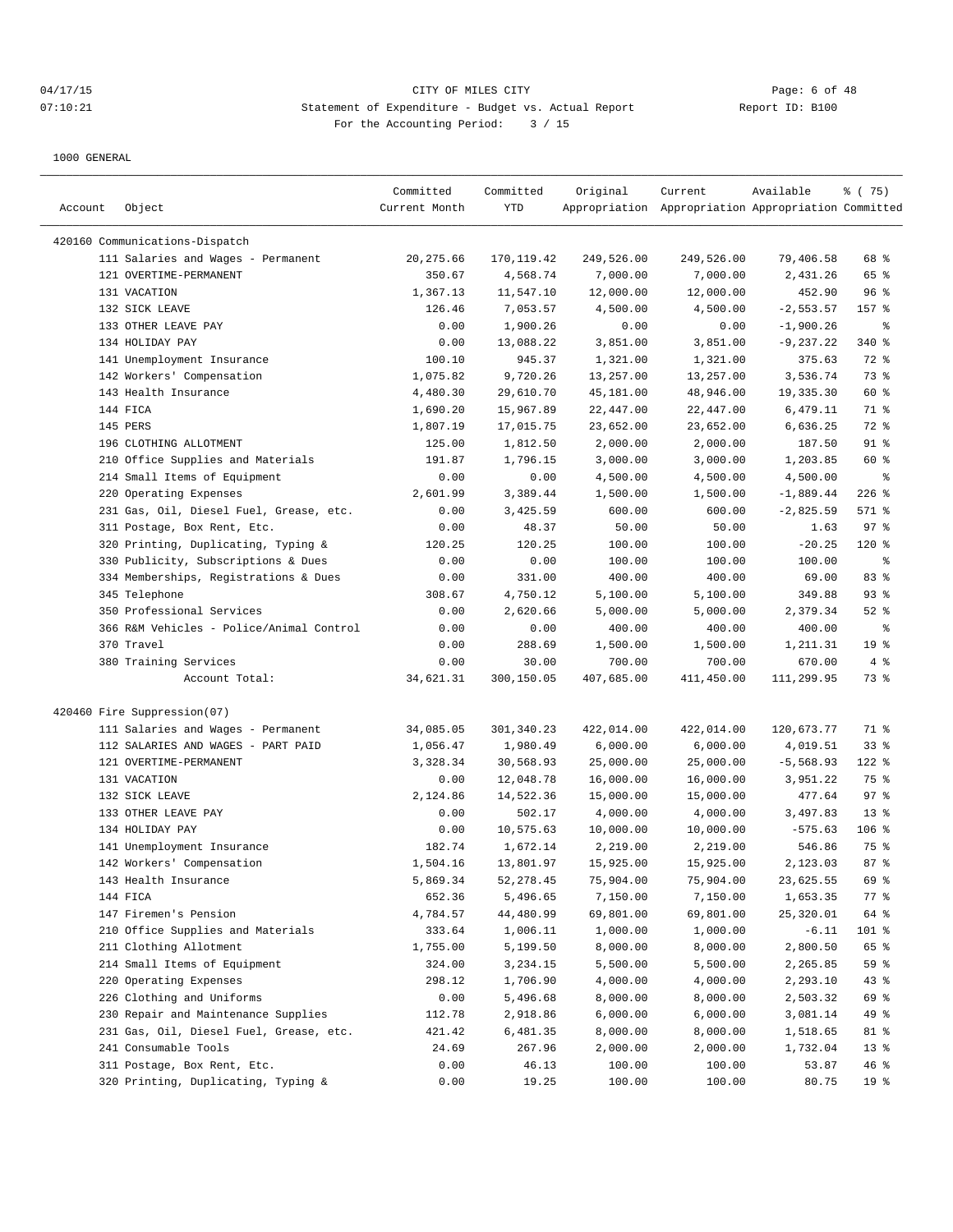## 04/17/15 CITY OF MILES CITY Page: 7 of 48 07:10:21 Statement of Expenditure - Budget vs. Actual Report Changer Report ID: B100 For the Accounting Period: 3 / 15

|                      |                                           | Committed     | Committed   | Original                                     | Current                                             | Available    | % (75)                   |
|----------------------|-------------------------------------------|---------------|-------------|----------------------------------------------|-----------------------------------------------------|--------------|--------------------------|
| Account              | Object                                    | Current Month | <b>YTD</b>  |                                              | Appropriation Appropriation Appropriation Committed |              |                          |
|                      | 330 Publicity, Subscriptions & Dues       | 0.00          | 29.00       | 300.00                                       | 300.00                                              | 271.00       | $10*$                    |
|                      | 334 Memberships, Registrations & Dues     | 0.00          | 1,200.00    | 1,800.00                                     | 1,800.00                                            | 600.00       | 67 %                     |
|                      | 341 Electric Utility Services             | 285.16        | 3,425.22    | 3,500.00                                     | 3,500.00                                            | 74.78        | 98 %                     |
|                      | 342 Water Utility Services                | 31.91         | 289.10      | 450.00                                       | 450.00                                              | 160.90       | 64 %                     |
|                      | 343 Sewer Utility Services                | 18.53         | 166.72      | 300.00                                       | 300.00                                              | 133.28       | 56 %                     |
|                      | 344 Gas Utility Service                   | 389.91        | 1,879.50    | 2,000.00                                     | 2,000.00                                            | 120.50       | 94%                      |
|                      | 345 Telephone                             | 252.25        | 2,275.09    | 3,200.00                                     | 3,200.00                                            | 924.91       | 71 %                     |
|                      | 346 Garbage Service                       | 0.00          | 768.02      | 600.00                                       | 600.00                                              | $-168.02$    | 128 %                    |
|                      | 347 Internet                              | 135.60        | 1,220.40    | 2,000.00                                     | 2,000.00                                            | 779.60       | $61$ %                   |
|                      | 350 Professional Services                 | 0.00          | 573.84      | 5,500.00                                     | 5,500.00                                            | 4,926.16     | 10 <sup>8</sup>          |
|                      | 360 Contr R & M                           | 1,651.25      | 5,331.47    | 6,000.00                                     | 6,000.00                                            | 668.53       | 89 %                     |
|                      | 364 R&M Vehicles - Fire/Amb               | 540.00        | 5,935.45    | 8,000.00                                     | 8,000.00                                            | 2,064.55     | 74 %                     |
|                      | 370 Travel                                | 0.00          | 1,306.03    | 3,000.00                                     | 3,000.00                                            | 1,693.97     | 44 %                     |
|                      | 380 Training Services                     | 0.00          | 435.00      | 3,000.00                                     | 3,000.00                                            | 2,565.00     | 15 <sup>°</sup>          |
|                      | 382 Books                                 | 0.00          | 1,361.50    | 1,500.00                                     | 1,500.00                                            | 138.50       | $91$ %                   |
|                      | 400 BUILDING MATERIALS                    | 0.00          | 307.27      | 1,800.00                                     | 1,800.00                                            | 1,492.73     | 17.8                     |
|                      | 511 Insurance on Buildings                | 0.00          | 1,574.01    | 1,575.00                                     | 1,575.00                                            | 0.99         | 100 %                    |
|                      | 512 Insurance on Vehicles & Equipment     | 0.00          | 4,551.11    | 4,552.00                                     | 4,552.00                                            | 0.89         | 100 %                    |
|                      | Account Total:                            | 60,162.15     | 548, 274.41 | 760,790.00                                   | 760,790.00                                          | 212,515.59   | 72 %                     |
|                      | Account Group Total:                      |               |             | 196, 102. 76 1, 830, 895. 30 2, 482, 164. 00 | 2,485,929.00                                        | 655,033.70   | 74 %                     |
| 430000 Public Works  |                                           |               |             |                                              |                                                     |              |                          |
| 431200 Flood Control |                                           |               |             |                                              |                                                     |              |                          |
|                      | 111 Salaries and Wages - Permanent        | 1,116.79      | 9,819.55    | 12,242.00                                    | 12,242.00                                           | 2,422.45     | $80*$                    |
|                      | 131 VACATION                              | 0.00          | 659.79      | 2,200.00                                     | 2,200.00                                            | 1,540.21     | $30*$                    |
|                      | 132 SICK LEAVE                            | 145.05        | 656.31      | 700.00                                       | 700.00                                              | 43.69        | $94$ %                   |
|                      | 133 OTHER LEAVE PAY                       | 0.00          | 0.00        | 1,311.00                                     | 1,311.00                                            | 1,311.00     | နွ                       |
|                      | 141 Unemployment Insurance                | 5.69          | 50.29       | 74.00                                        | 74.00                                               | 23.71        | 68 %                     |
|                      | 142 Workers' Compensation                 | 70.33         | 623.81      | 862.00                                       | 862.00                                              | 238.19       | 72 %                     |
|                      | 143 Health Insurance                      | 250.96        | 2,258.94    | 3,012.00                                     | 3,012.00                                            | 753.06       | 75 %                     |
|                      | 144 FICA                                  | 96.52         | 856.47      | 1,259.00                                     | 1,259.00                                            | 402.53       | 68 %                     |
|                      | 145 PERS                                  | 103.06        | 909.73      | 1,344.00                                     | 1,344.00                                            | 434.27       | 68 %                     |
|                      | 196 CLOTHING ALLOTMENT                    | 0.00          | 60.00       | 60.00                                        | 60.00                                               | 0.00         | 100 %                    |
|                      | 210 Office Supplies and Materials         | 0.00          | 190.91      | 300.00                                       | 300.00                                              | 109.09       | 64 %                     |
|                      | 214 Small Items of Equipment              | 0.00          | 4,455.00    | 5,085.00                                     | 5,085.00                                            | 630.00       | 88 %                     |
|                      | 220 Operating Expenses                    | 40.00         | 425.89      | 1,100.00                                     | 1,100.00                                            | 674.11       | 39%                      |
|                      | 231 Gas, Oil, Diesel Fuel, Grease, etc.   | 0.00          | 0.00        | 350.00                                       | 350.00                                              | 350.00       | ి                        |
|                      | 311 Postage, Box Rent, Etc.               | 1,286.42      | 3,002.71    | 1,800.00                                     | 1,800.00                                            | $-1, 202.71$ | $167$ $%$                |
|                      | 327 Map Printing                          | 0.00          | 0.00        | 150.00                                       | 150.00                                              | 150.00       | $\,{}^{\circ}\!\!\delta$ |
|                      | 330 Publicity, Subscriptions & Dues       | 0.00          | 0.00        | 200.00                                       | 200.00                                              | 200.00       | န္                       |
|                      | 331 Publication of Formal & Legal Notices | 64.00         | 875.00      | 2,000.00                                     | 2,000.00                                            | 1,125.00     | 44 %                     |
|                      | 334 Memberships, Registrations & Dues     | 0.00          | 0.00        | 250.00                                       | 250.00                                              | 250.00       | ိင                       |
|                      | 345 Telephone                             | 0.00          | 0.00        | 100.00                                       | 100.00                                              | 100.00       | ိင                       |
|                      | 350 Professional Services                 | 0.00          | 64,882.00   | 80,000.00                                    | 80,000.00                                           | 15,118.00    | 81 %                     |
|                      | 370 Travel                                | 476.92        | 831.40      | 1,200.00                                     | 1,200.00                                            | 368.60       | 69 %                     |
|                      | 380 Training Services                     | 0.00          | 0.00        | 500.00                                       | 500.00                                              | 500.00       | ွေ                       |
|                      | 382 Books                                 | 0.00          | 0.00        | 100.00                                       | 100.00                                              | 100.00       | ႜ                        |
|                      | 513 Liability                             | 0.00          | 1,500.00    | 0.00                                         | 0.00                                                | $-1,500.00$  | ႜ                        |
|                      | 533 Machinery and Equipment Rental        | 0.00          | 0.00        | 250.00                                       | 250.00                                              | 250.00       | g                        |
|                      | 540 Special Assessments                   | 250.00        | 500.00      | 250.00                                       | 250.00                                              | $-250.00$    | $200$ %                  |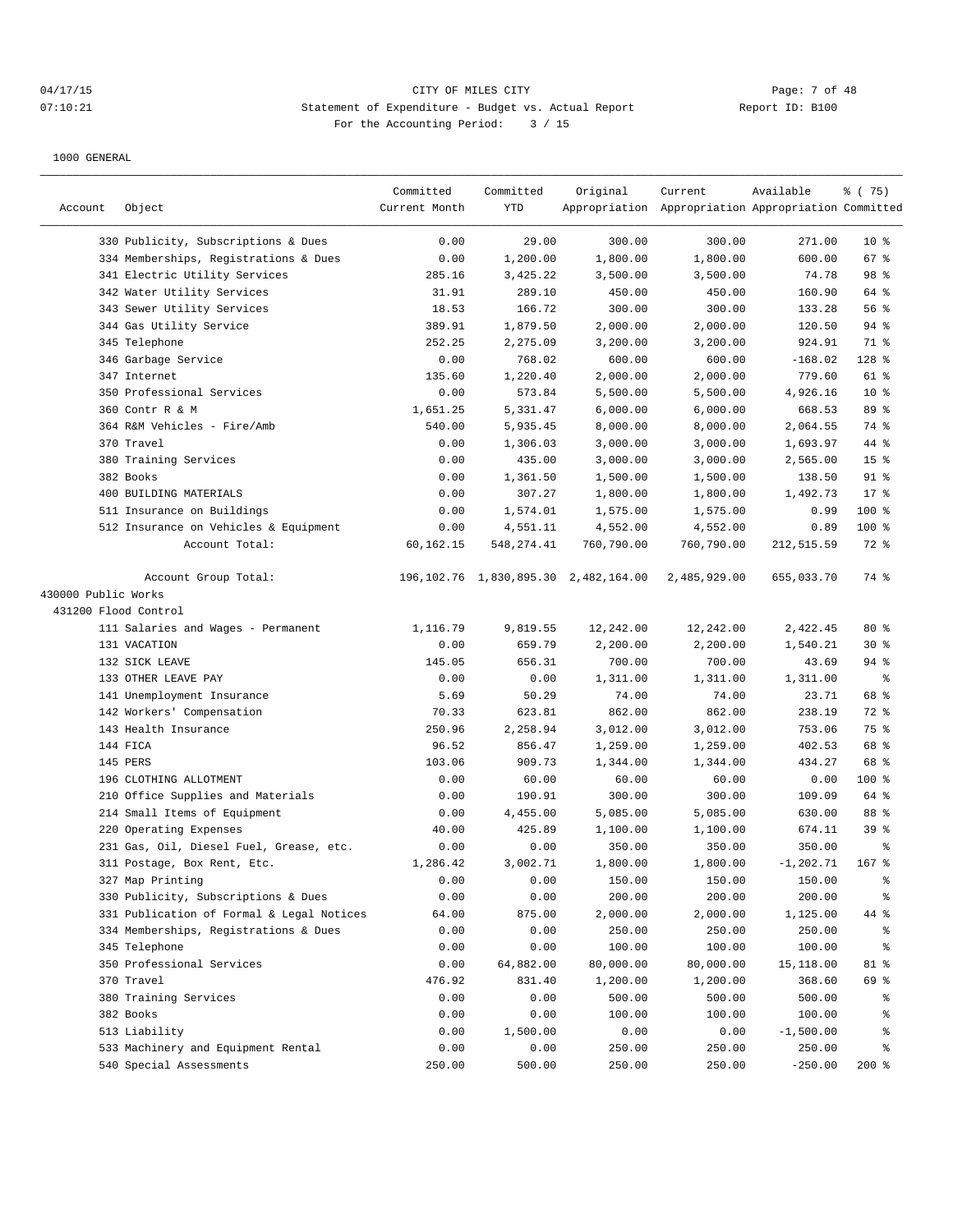# 04/17/15 CITY OF MILES CITY Page: 8 of 48 07:10:21 Statement of Expenditure - Budget vs. Actual Report Communication Report ID: B100 For the Accounting Period: 3 / 15

| Account              | Object                                   | Committed<br>Current Month | Committed<br><b>YTD</b> | Original   | Current<br>Appropriation Appropriation Appropriation Committed | Available   | % (75)          |
|----------------------|------------------------------------------|----------------------------|-------------------------|------------|----------------------------------------------------------------|-------------|-----------------|
|                      | Account Total:                           | 3,905.74                   | 92,557.80               | 116,699.00 | 116,699.00                                                     | 24,141.20   | 79 %            |
|                      | Account Group Total:                     | 3,905.74                   | 92,557.80               | 116,699.00 | 116,699.00                                                     | 24, 141. 20 | 79 %            |
| 440000 PUBLIC HEALTH |                                          |                            |                         |            |                                                                |             |                 |
|                      | 440600 Animal Control Services (21)      |                            |                         |            |                                                                |             |                 |
|                      | 111 Salaries and Wages - Permanent       | 3, 345.58                  | 28,916.72               | 42,080.00  | 42,080.00                                                      | 13, 163. 28 | 69 %            |
|                      | 121 OVERTIME-PERMANENT                   | 0.00                       | 39.21                   | 500.00     | 500.00                                                         | 460.79      | 8%              |
|                      | 131 VACATION                             | 141.26                     | 3,521.54                | 1,500.00   | 1,500.00                                                       | $-2,021.54$ | $235$ %         |
|                      | 132 SICK LEAVE                           | 0.00                       | 421.32                  | 700.00     | 700.00                                                         | 278.68      | 60 %            |
|                      | 133 OTHER LEAVE PAY                      | 0.00                       | 0.00                    | 500.00     | 500.00                                                         | 500.00      | နွ              |
|                      | 134 HOLIDAY PAY                          | 0.00                       | 356.26                  | 300.00     | 300.00                                                         | $-56.26$    | 119 %           |
|                      | 141 Unemployment Insurance               | 15.68                      | 149.60                  | 205.00     | 205.00                                                         | 55.40       | 73 %            |
|                      | 142 Workers' Compensation                | 194.35                     | 1,840.89                | 2,387.00   | 2,387.00                                                       | 546.11      | 77.8            |
|                      | 143 Health Insurance                     | 627.50                     | 5,647.50                | 7,530.00   | 7,530.00                                                       | 1,882.50    | 75 %            |
|                      | 144 FICA                                 | 266.74                     | 2,544.07                | 3,487.00   | 3,487.00                                                       | 942.93      | 73 %            |
|                      | 145 PERS                                 | 276.99                     | 2,562.64                | 3,549.00   | 3,549.00                                                       | 986.36      | 72 %            |
|                      | 196 CLOTHING ALLOTMENT                   | 0.00                       | 0.00                    | 720.00     | 720.00                                                         | 720.00      | $\epsilon$      |
|                      | 210 Office Supplies and Materials        | 0.00                       | 0.00                    | 150.00     | 150.00                                                         | 150.00      | နွ              |
|                      | 211 Clothing Allotment                   | 0.00                       | 0.00                    | 150.00     | 150.00                                                         | 150.00      | $\epsilon$      |
|                      | 214 Small Items of Equipment             | 0.00                       | 39.00                   | 400.00     | 400.00                                                         | 361.00      | $10*$           |
|                      | 220 Operating Expenses                   | 120.61                     | 889.59                  | 1,200.00   | 1,200.00                                                       | 310.41      | 74 %            |
|                      | 230 Repair and Maintenance Supplies      | 351.72                     | 510.86                  | 250.00     | 250.00                                                         | $-260.86$   | $204$ %         |
|                      | 231 Gas, Oil, Diesel Fuel, Grease, etc.  | 49.57                      | 809.49                  | 1,400.00   | 1,400.00                                                       | 590.51      | 58 %            |
|                      | 311 Postage, Box Rent, Etc.              | 0.00                       | 0.00                    | 20.00      | 20.00                                                          | 20.00       | ್ಠಿ             |
|                      | 320 Printing, Duplicating, Typing &      | 0.00                       | 0.00                    | 25.00      | 25.00                                                          | 25.00       | $\epsilon$      |
|                      | 330 Publicity, Subscriptions & Dues      | 0.00                       | 0.00                    | 25.00      | 25.00                                                          | 25.00       | နွ              |
|                      | 341 Electric Utility Services            | 54.07                      | 422.71                  | 500.00     | 500.00                                                         | 77.29       | 85 %            |
|                      | 342 Water Utility Services               | 21.34                      | 193.26                  | 350.00     | 350.00                                                         | 156.74      | 55 <sup>8</sup> |
|                      | 343 Sewer Utility Services               | 12.95                      | 116.55                  | 150.00     | 150.00                                                         | 33.45       | 78 %            |
|                      | 344 Gas Utility Service                  | 62.96                      | 377.12                  | 600.00     | 600.00                                                         | 222.88      | 63 %            |
|                      | 345 Telephone                            | 40.03                      | 360.27                  | 500.00     | 500.00                                                         | 139.73      | 72.8            |
|                      | 347 Internet                             | 0.00                       | 0.00                    | 20.00      | 20.00                                                          | 20.00       | န္              |
|                      | 350 Professional Services                | 0.00                       | 1,422.75                | 3,000.00   | 3,000.00                                                       | 1,577.25    | 47 %            |
|                      | 366 R&M Vehicles - Police/Animal Control | 0.00                       | 0.00                    | 100.00     | 100.00                                                         | 100.00      | $\epsilon$      |
|                      | 370 Travel                               | 0.00                       | 0.00                    | 200.00     | 200.00                                                         | 200.00      | နွ              |
|                      | 380 Training Services                    | 0.00                       | 0.00                    | 100.00     | 100.00                                                         | 100.00      | နွ              |
|                      | 511 Insurance on Buildings               | 0.00                       | 72.61                   | 73.00      | 73.00                                                          | 0.39        | 99 <sup>8</sup> |
|                      | Account Total:                           | 5,581.35                   | 51, 213.96              | 72,671.00  | 72,671.00                                                      | 21,457.04   | 70 %            |
|                      | Account Group Total:                     | 5,581.35                   | 51, 213.96              | 72,671.00  | 72,671.00                                                      | 21, 457.04  | 70 %            |
|                      | 460000 CULTURE AND RECREATION            |                            |                         |            |                                                                |             |                 |
|                      | 460432 Lion Shelter                      |                            |                         |            |                                                                |             |                 |
|                      | 230 Repair and Maintenance Supplies      | 0.00                       | 0.00                    | 5,000.00   | 5,000.00                                                       | 5,000.00    | နွ              |
|                      | Account Total:                           | 0.00                       | 0.00                    | 5,000.00   | 5,000.00                                                       | 5,000.00    | ್ಠಿ             |
|                      | 460433 Park Operations(13)               |                            |                         |            |                                                                |             |                 |
|                      | 111 Salaries and Wages - Permanent       | 10,345.55                  | 100,573.19              | 145,368.00 | 145,368.00                                                     | 44,794.81   | 69 %            |
|                      | 121 OVERTIME-PERMANENT                   | 68.95                      | 5,116.88                | 6,800.00   | 6,800.00                                                       | 1,683.12    | 75 %            |
|                      | 131 VACATION                             | 556.70                     | 9,355.69                | 10,000.00  | 10,000.00                                                      | 644.31      | $94$ %          |
|                      | 132 SICK LEAVE                           | 488.96                     | 4,595.83                | 5,000.00   | 5,000.00                                                       | 404.17      | $92$ $%$        |
|                      | 133 OTHER LEAVE PAY                      | 0.00                       | 0.00                    | 1,021.00   | 1,021.00                                                       | 1,021.00    | $\approx$       |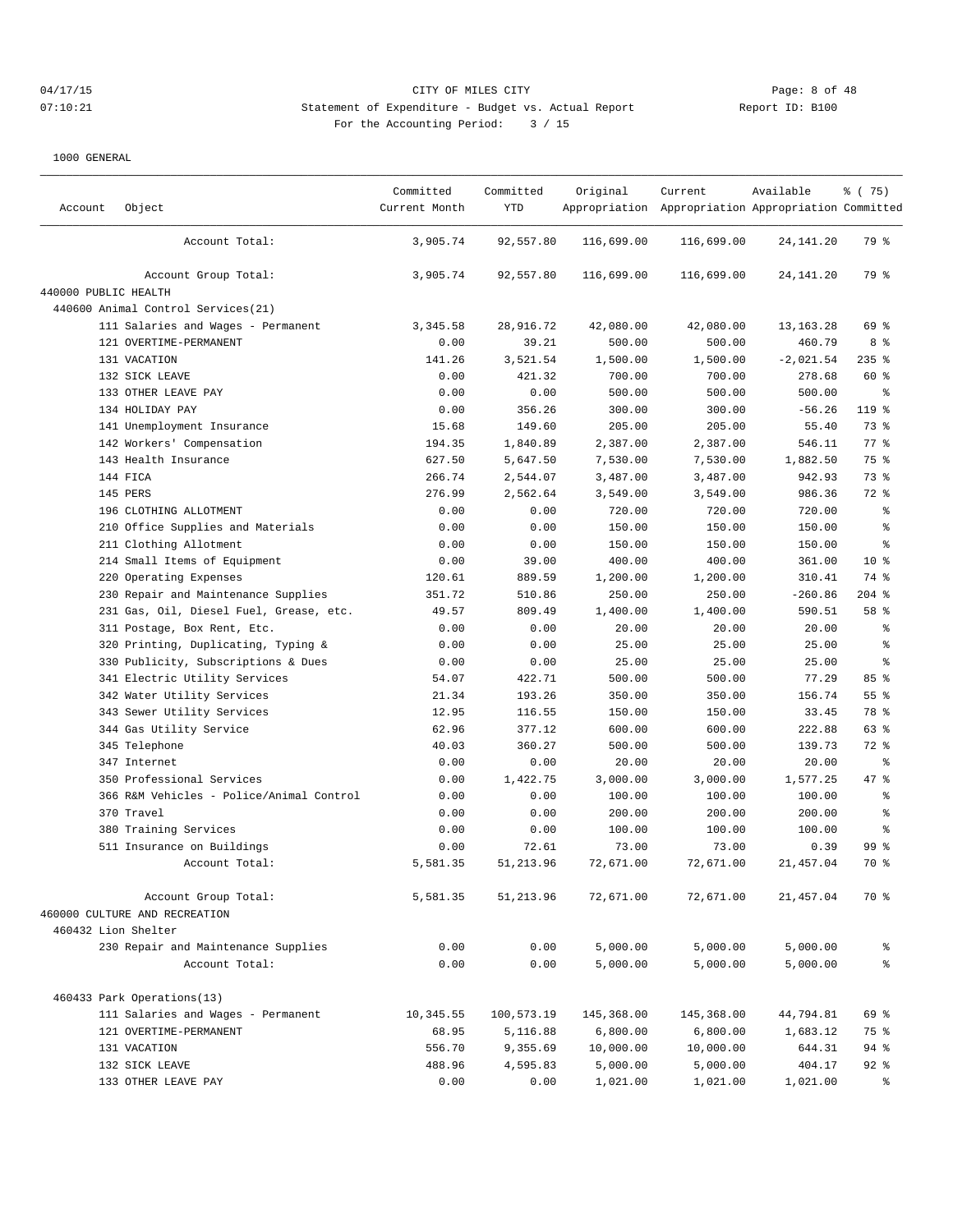## 04/17/15 CITY OF MILES CITY Page: 9 of 48 07:10:21 Statement of Expenditure - Budget vs. Actual Report Changer Report ID: B100 For the Accounting Period: 3 / 15

|                      |                                            | Committed     | Committed   | Original    | Current                                             | Available   | % (75)         |
|----------------------|--------------------------------------------|---------------|-------------|-------------|-----------------------------------------------------|-------------|----------------|
| Account              | Object                                     | Current Month | YTD         |             | Appropriation Appropriation Appropriation Committed |             |                |
|                      | 134 HOLIDAY PAY                            | 13.13         | 3,389.36    | 3,400.00    | 3,400.00                                            | 10.64       | $100$ %        |
|                      | 141 Unemployment Insurance                 | 51.64         | 555.79      | 565.00      | 565.00                                              | 9.21        | 98 %           |
|                      | 142 Workers' Compensation                  | 637.84        | 6,692.86    | 8,538.00    | 8,538.00                                            | 1,845.14    | 78 %           |
|                      | 143 Health Insurance                       | 2,032.74      | 18,294.84   | 24,398.00   | 24,398.00                                           | 6, 103.16   | 75 %           |
|                      | 144 FICA                                   | 829.58        | 9,016.10    | 9,608.00    | 9,608.00                                            | 591.90      | 94 %           |
|                      | 145 PERS                                   | 937.35        | 9,244.17    | 10,261.00   | 10,261.00                                           | 1,016.83    | 90%            |
|                      | 196 CLOTHING ALLOTMENT                     | 0.00          | 486.00      | 450.00      | 450.00                                              | $-36.00$    | 108 %          |
|                      | 210 Office Supplies and Materials          | 0.00          | 120.32      | 150.00      | 150.00                                              | 29.68       | $80*$          |
|                      | 214 Small Items of Equipment               | 149.96        | 3,599.60    | 7,500.00    | 7,500.00                                            | 3,900.40    | 48 %           |
| 220                  | Operating Expenses                         | 516.29        | 1,667.27    | 2,200.00    | 2,200.00                                            | 532.73      | 76 %           |
|                      | 222 Chemicals, Lab & Med Supplies          | 0.00          | 119.55      | 8,920.00    | 8,920.00                                            | 8,800.45    | 1 <sup>°</sup> |
|                      | 226 Clothing and Uniforms                  | 334.98        | 300.00      | 500.00      | 500.00                                              | 200.00      | 60 %           |
|                      | 230 Repair and Maintenance Supplies        | 1,197.63      | 8,533.88    | 10,000.00   | 10,000.00                                           | 1,466.12    | 85%            |
|                      | 231 Gas, Oil, Diesel Fuel, Grease, etc.    | 733.50        | 6,197.72    | 8,000.00    | 8,000.00                                            | 1,802.28    | 77.8           |
|                      | 334 Memberships, Registrations & Dues      | 0.00          | 185.00      | 500.00      | 500.00                                              | 315.00      | 37%            |
|                      | 341 Electric Utility Services              | 647.00        | 7,244.71    | 7,500.00    | 7,500.00                                            | 255.29      | 97%            |
|                      | 342 Water Utility Services                 | 36.28         | 14,621.42   | 22,000.00   | 22,000.00                                           | 7,378.58    | 66 %           |
|                      | 343 Sewer Utility Services                 | 21.33         | 796.27      | 1,000.00    | 1,000.00                                            | 203.73      | $80*$          |
|                      | 344 Gas Utility Service                    | 382.22        | 2,698.43    | 3,000.00    | 3,000.00                                            | 301.57      | 90%            |
|                      | 345 Telephone                              | 38.16         | 348.04      | 500.00      | 500.00                                              | 151.96      | 70 %           |
|                      | 346 Garbage Service                        | 0.00          | 474.12      | 500.00      | 500.00                                              | 25.88       | 95%            |
|                      | 347 Internet                               | 37.60         | 338.40      | 450.00      | 450.00                                              | 111.60      | 75 %           |
|                      | 350 Professional Services                  | 2,877.97      | 7,947.46    | 19,300.00   | 19,300.00                                           | 11,352.54   | 41 %           |
|                      | 360 Contr R & M                            | 1,745.50      | 1,838.50    | 9,000.00    | 9,000.00                                            | 7,161.50    | 20%            |
|                      | 363 R&M Vehicles/Equip/Labor-PW            | 5,445.00      | 9,939.79    | 17,300.00   | 17,300.00                                           | 7,360.21    | 57%            |
|                      | 370 Travel                                 | 0.00          | 290.00      | 600.00      | 600.00                                              | 310.00      | 48 %           |
|                      | 380 Training Services                      | 0.00          | 560.00      | 800.00      | 800.00                                              | 240.00      | 70 %           |
|                      | 511 Insurance on Buildings                 | 0.00          | 2,956.93    | 2,957.00    | 2,957.00                                            | 0.07        | $100$ %        |
|                      | 512 Insurance on Vehicles & Equipment      | 0.00          | 558.71      | 559.00      | 559.00                                              | 0.29        | $100$ %        |
|                      | 514 Other Insurance (Boilers)              | 0.00          | 0.00        | 800.00      | 800.00                                              | 800.00      | နွ             |
|                      | 930 Improvements Other than Buildings      | 0.00          | 0.00        | 9,900.00    | 9,900.00                                            | 9,900.00    | ి              |
|                      | 940 Machinery & Equipment                  | 779.98        | 4,607.98    | 5,000.00    | 5,000.00                                            | 392.02      | $92$ $%$       |
|                      | Account Total:                             | 30,905.84     | 243, 264.81 | 364, 345.00 | 364, 345.00                                         | 121,080.19  | 67 %           |
|                      | 460434 Fish, Wildlife Trailways            |               |             |             |                                                     |             |                |
|                      | 214 Small Items of Equipment               | 0.00          | 104.31      | 0.00        | 0.00                                                | $-104.31$   | ႜ              |
|                      | 230 Repair and Maintenance Supplies        | 0.00          | 2,061.87    | 0.00        | 0.00                                                | $-2,061.87$ | ి              |
|                      | 740 Awards and Indemnities                 | 0.00          | 4,189.04    | 10,486.00   | 10,486.00                                           | 6,296.96    | $40*$          |
|                      | Account Total:                             | 0.00          | 6,355.22    | 10,486.00   | 10,486.00                                           | 4,130.78    | 61 %           |
|                      | 460439 Riverside Park Tennis Court Project |               |             |             |                                                     |             |                |
|                      | 230 Repair and Maintenance Supplies        | 0.00          | 964.75      | 0.00        | 0.00                                                | $-964.75$   | ႜ              |
|                      | 350 Professional Services                  | 0.00          | 0.00        | 1,066.00    | 1,066.00                                            | 1,066.00    | န္             |
|                      | Account Total:                             | 0.00          | 964.75      | 1,066.00    | 1,066.00                                            | 101.25      | $91$ %         |
|                      |                                            |               |             |             |                                                     |             |                |
| 460445 Swimming Pool | 111 Salaries and Wages - Permanent         | 0.00          | 28,358.56   | 44,221.00   | 44,221.00                                           | 15,862.44   | 64 %           |
|                      | 141 Unemployment Insurance                 | 0.00          | 127.61      | 200.00      | 200.00                                              | 72.39       | 64 %           |
|                      | 142 Workers' Compensation                  | 0.00          | 1,580.69    | 2,315.00    | 2,315.00                                            | 734.31      | 68 %           |
|                      | 144 FICA                                   | 0.00          | 2,169.41    | 3,396.00    | 3,396.00                                            | 1,226.59    | 64 %           |
|                      | 145 PERS                                   | 0.00          | 387.75      | 447.00      | 447.00                                              | 59.25       | 87%            |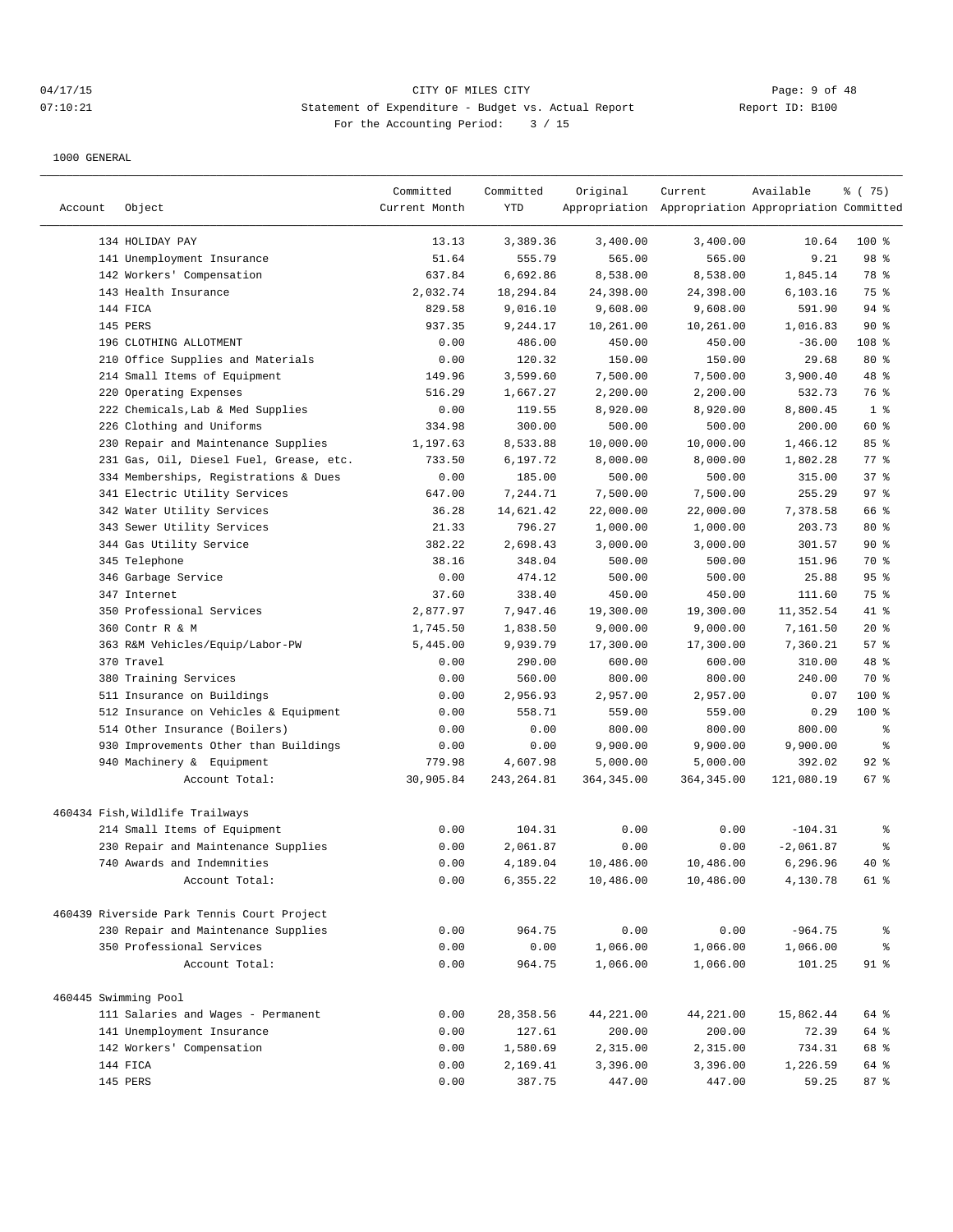# 04/17/15 **Page: 10 of 48** CITY OF MILES CITY **Page: 10 of 48** 07:10:21 Statement of Expenditure - Budget vs. Actual Report Changer Report ID: B100 For the Accounting Period: 3 / 15

|                      |                                           | Committed     | Committed   | Original                                  | Current                                             | Available                     | % (75)         |
|----------------------|-------------------------------------------|---------------|-------------|-------------------------------------------|-----------------------------------------------------|-------------------------------|----------------|
| Account              | Object                                    | Current Month | <b>YTD</b>  |                                           | Appropriation Appropriation Appropriation Committed |                               |                |
|                      | 214 Small Items of Equipment              | 0.00          | 199.85      | 200.00                                    | 200.00                                              | 0.15                          | 100 %          |
|                      | 220 Operating Expenses                    | 0.00          | 236.03      | 900.00                                    | 900.00                                              | 663.97                        | 26%            |
|                      | 222 Chemicals, Lab & Med Supplies         | 0.00          | 281.69      | 3,500.00                                  | 3,500.00                                            | 3,218.31                      | 8 %            |
|                      | 226 Clothing and Uniforms                 | 0.00          | 311.00      | 500.00                                    | 500.00                                              | 189.00                        | 62 %           |
|                      | 230 Repair and Maintenance Supplies       | 0.00          | 0.00        | 1,000.00                                  | 1,000.00                                            | 1,000.00                      | ÷              |
|                      | 341 Electric Utility Services             | 16.95         | 1,288.90    | 1,000.00                                  | 1,000.00                                            | $-288.90$                     | $129$ %        |
|                      | 342 Water Utility Services                | 0.00          | 249.01      | 300.00                                    | 300.00                                              | 50.99                         | 83%            |
|                      | 343 Sewer Utility Services                | 0.00          | 85.32       | 85.00                                     | 85.00                                               | $-0.32$                       | $100$ %        |
|                      | 345 Telephone                             | 0.00          | 139.91      | 130.00                                    | 130.00                                              | $-9.91$                       | 108 %          |
|                      | 350 Professional Services                 | 0.00          | 0.00        | 250.00                                    | 250.00                                              | 250.00                        | ి              |
|                      | 360 Contr R & M                           | 0.00          | 0.00        | 500.00                                    | 500.00                                              | 500.00                        | $\,$ $\,$ $\,$ |
|                      | 363 R&M Vehicles/Equip/Labor-PW           | 0.00          | 0.00        | 1,000.00                                  | 1,000.00                                            | 1,000.00                      | $\,$ $\,$ $\,$ |
|                      | 380 Training Services                     | 0.00          | 0.00        | 1,200.00                                  | 1,200.00                                            | 1,200.00                      | $\epsilon$     |
|                      | 540 Special Assessments                   | 562.50        | 562.50      | 678.00                                    | 678.00                                              | 115.50                        | 83 %           |
|                      | 810 Losses (Bad debt expense - Enterprise | 0.00          | 17.50       | 0.00                                      | 0.00                                                | $-17.50$                      | ి              |
|                      | Account Total:                            | 579.45        | 35,995.73   | 61,822.00                                 | 61,822.00                                           | 25,826.27                     | 58 %           |
|                      | Account Group Total:                      | 31,485.29     | 286,580.51  | 442,719.00                                | 442,719.00                                          | 156, 138.49                   | 65 %           |
|                      | 470000 Housing and Community Development  |               |             |                                           |                                                     |                               |                |
|                      | 470300 Ecomonic Development               |               |             |                                           |                                                     |                               |                |
|                      | 350 Professional Services                 | 0.00          | 13,646.00   | 13,646.00                                 | 13,646.00                                           | 0.00                          | $100*$         |
|                      | Account Total:                            | 0.00          | 13,646.00   | 13,646.00                                 | 13,646.00                                           | 0.00                          | 100 %          |
|                      |                                           |               |             |                                           |                                                     |                               |                |
|                      | Account Group Total:                      | 0.00          | 13,646.00   | 13,646.00                                 | 13,646.00                                           | 0.00                          | 100 %          |
| 490000 DEBT SERVICE  |                                           |               |             |                                           |                                                     |                               |                |
|                      | 490500 Other Debt Service Payments        |               |             |                                           |                                                     |                               |                |
|                      | 610 Principal-Police Cars                 | 0.00          | 9,137.56    | 9,138.00                                  | 9,138.00                                            | 0.44                          | 100 %          |
|                      | 620 Interest-Police Cars                  | 0.00          | 45.31       | 0.00                                      | 0.00                                                | $-45.31$                      | °              |
|                      | Account Total:                            | 0.00          | 9,182.87    | 9,138.00                                  | 9,138.00                                            | $-44.87$                      | $100*$         |
|                      | Account Group Total:                      | 0.00          | 9,182.87    | 9,138.00                                  | 9,138.00                                            | $-44.87$                      | $100*$         |
| 510000 MISCELLANEOUS |                                           |               |             |                                           |                                                     |                               |                |
|                      | 510330 Comprehensive Liability Insurance  |               |             |                                           |                                                     |                               |                |
|                      | 513 Liability                             | 0.00          | 28,656.32   | 28,657.00                                 | 28,657.00                                           | 0.68                          | 100 %          |
|                      | Account Total:                            | 0.00          | 28,656.32   | 28,657.00                                 | 28,657.00                                           | 0.68                          | 100 %          |
|                      |                                           |               |             |                                           |                                                     |                               |                |
|                      | Account Group Total:                      | 0.00          | 28,656.32   | 28,657.00                                 | 28,657.00                                           | 0.68                          | 100 %          |
|                      | 520000 OTHER FINANCING USES               |               |             |                                           |                                                     |                               |                |
|                      | 521000 Interfund Operating Transfers Out  |               |             |                                           |                                                     |                               |                |
|                      | 820 Transfers to Other Funds              | 23,978.25     | 249, 261.25 | 321,196.00                                | 321,196.00                                          | 71,934.75                     | 78 %           |
|                      | Account Total:                            | 23,978.25     | 249, 261.25 | 321,196.00                                | 321,196.00                                          | 71,934.75                     | 78 %           |
|                      | Account Group Total:                      | 23,978.25     | 249, 261.25 | 321,196.00                                | 321,196.00                                          | 71,934.75                     | 78 %           |
|                      | Fund Total:                               |               |             | 321, 497.60 3, 134, 083.00 4, 458, 496.00 |                                                     | 4, 464, 761.00 1, 330, 678.00 | 70 %           |
|                      |                                           |               |             |                                           |                                                     |                               |                |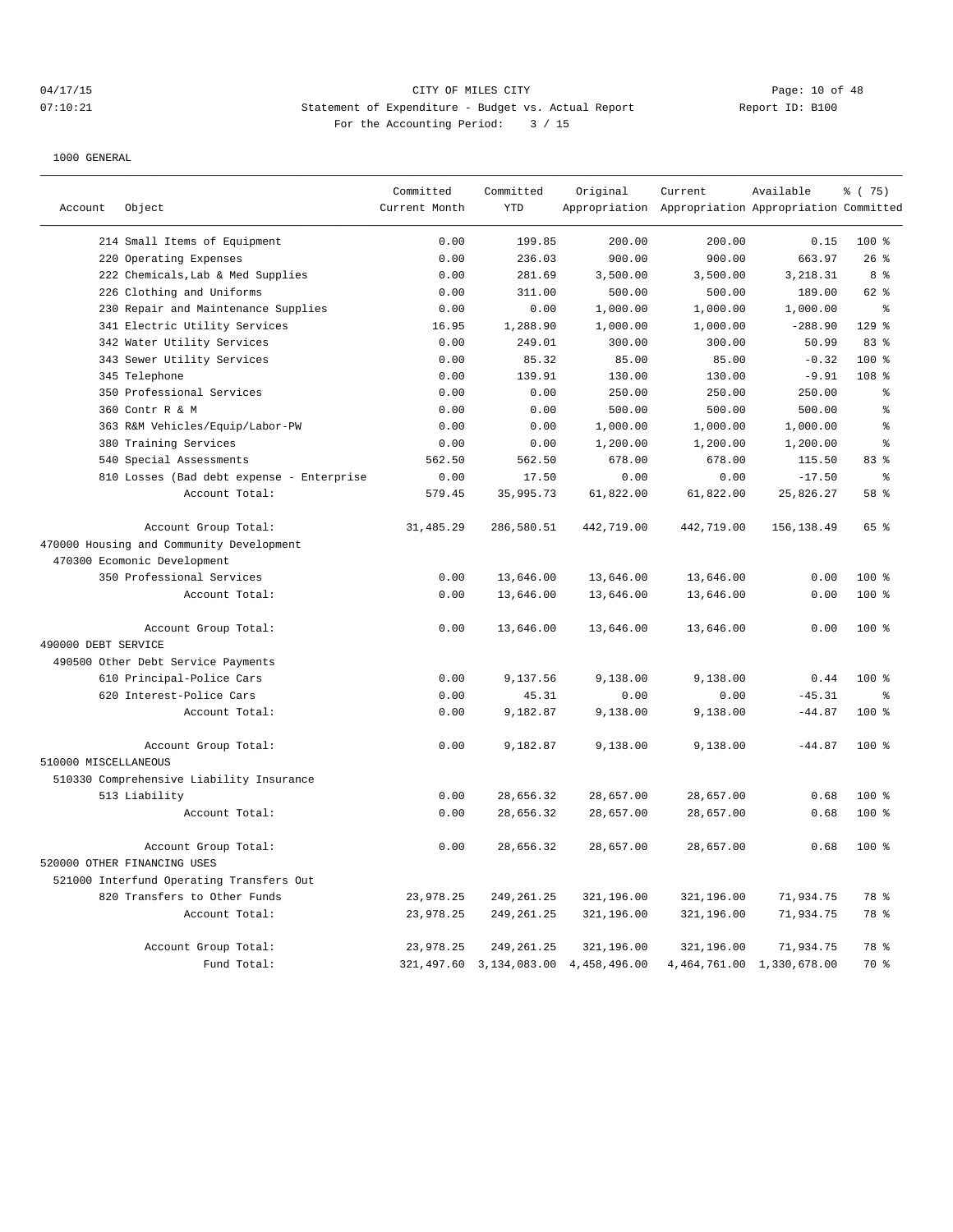## 04/17/15 Page: 11 of 48 07:10:21 Statement of Expenditure - Budget vs. Actual Report Changer Report ID: B100 For the Accounting Period: 3 / 15

2220 LIBRARY

| Account              | Object                                   | Committed<br>Current Month | Committed<br><b>YTD</b> | Original   | Current<br>Appropriation Appropriation Appropriation Committed | Available  | % (75)          |
|----------------------|------------------------------------------|----------------------------|-------------------------|------------|----------------------------------------------------------------|------------|-----------------|
|                      |                                          |                            |                         |            |                                                                |            |                 |
|                      | 460000 CULTURE AND RECREATION            |                            |                         |            |                                                                |            |                 |
|                      | 460100 Library Services(16)              |                            |                         |            |                                                                |            |                 |
|                      | 111 Salaries and Wages - Permanent       | 14,739.14                  | 127,487.65              | 176,111.00 | 176,111.00                                                     | 48,623.35  | 72 %            |
|                      | 121 OVERTIME-PERMANENT                   | 0.00                       | 0.00                    | 600.00     | 600.00                                                         | 600.00     | နွ              |
|                      | 131 VACATION                             | 126.20                     | 11,749.88               | 12,000.00  | 12,000.00                                                      | 250.12     | 98 %            |
|                      | 132 SICK LEAVE                           | 647.93                     | 3,500.81                | 4,000.00   | 4,000.00                                                       | 499.19     | 88 %            |
|                      | 133 OTHER LEAVE PAY                      | 63.75                      | 757.73                  | 3,839.00   | 3,839.00                                                       | 3,081.27   | 20%             |
|                      | 141 Unemployment Insurance               | 70.09                      | 649.11                  | 885.00     | 885.00                                                         | 235.89     | 73 %            |
|                      | 142 Workers' Compensation                | 64.77                      | 599.72                  | 768.00     | 768.00                                                         | 168.28     | 78 %            |
|                      | 143 Health Insurance                     | 3,136.80                   | 28, 231. 20             | 37,650.00  | 37,650.00                                                      | 9,418.80   | 75 %            |
|                      | 144 FICA                                 | 1,177.84                   | 10,910.55               | 15,044.00  | 15,044.00                                                      | 4,133.45   | 73 %            |
|                      | 145 PERS                                 | 1,272.63                   | 11,723.51               | 16,067.00  | 16,067.00                                                      | 4,343.49   | 73 %            |
|                      | 196 CLOTHING ALLOTMENT                   | 0.00                       | 750.00                  | 900.00     | 900.00                                                         | 150.00     | 83%             |
|                      | 210 Office Supplies and Materials        | 46.17                      | 498.40                  | 1,500.00   | 1,500.00                                                       | 1,001.60   | 33%             |
|                      | 214 Small Items of Equipment             | 0.00                       | 295.98                  | 2,000.00   | 2,000.00                                                       | 1,704.02   | 15 <sup>°</sup> |
|                      | 220 Operating Expenses                   | 0.00                       | 23.53                   | 200.00     | 200.00                                                         | 176.47     | 12 <sup>°</sup> |
|                      | 224 Janitorial Supplies                  | 168.99                     | 545.20                  | 700.00     | 700.00                                                         | 154.80     | 78 %            |
|                      | 311 Postage, Box Rent, Etc.              | 85.77                      | 781.18                  | 2,000.00   | 2,000.00                                                       | 1,218.82   | 39%             |
|                      | 320 Printing, Duplicating, Typing &      | 220.23                     | 593.04                  | 1,500.00   | 1,500.00                                                       | 906.96     | 40 %            |
|                      | 334 Memberships, Registrations & Dues    | 0.00                       | 0.00                    | 250.00     | 250.00                                                         | 250.00     | $\epsilon$      |
|                      | 341 Electric Utility Services            | 411.42                     | 4,491.02                | 7,000.00   | 7,000.00                                                       | 2,508.98   | 64 %            |
|                      | 342 Water Utility Services               | 24.52                      | 290.16                  | 400.00     | 400.00                                                         | 109.84     | 73 %            |
|                      | 343 Sewer Utility Services               | 14.35                      | 129.15                  | 200.00     | 200.00                                                         | 70.85      | 65 %            |
|                      | 344 Gas Utility Service                  | 284.09                     | 1,324.69                | 3,000.00   | 3,000.00                                                       | 1,675.31   | 44 %            |
|                      | 345 Telephone                            | 70.71                      | 592.00                  | 1,000.00   | 1,000.00                                                       | 408.00     | 59 %            |
|                      | 346 Garbage Service                      | 0.00                       | 0.00                    | 300.00     | 300.00                                                         | 300.00     | နွ              |
|                      | 347 Internet                             | 66.06                      | 615.28                  | 1,100.00   | 1,100.00                                                       | 484.72     | 56 %            |
|                      | 350 Professional Services                | 0.00                       | 245.00                  | 8,000.00   | 8,000.00                                                       | 7,755.00   | 3 <sup>°</sup>  |
|                      | 360 Contr R & M                          | 1,085.00                   | 5,285.20                | 9,187.00   | 9,187.00                                                       | 3,901.80   | 58 %            |
|                      | 370 Travel                               | 0.00                       | 802.82                  | 2,200.00   | 2,200.00                                                       | 1,397.18   | 36%             |
|                      | 380 Training Services                    | 0.00                       | 0.00                    | 500.00     | 500.00                                                         | 500.00     | နွ              |
|                      | 382 Books                                | 1,453.97                   | 6,695.69                | 15,000.00  | 15,000.00                                                      | 8,304.31   | 45%             |
|                      | 511 Insurance on Buildings               | 0.00                       | 2,972.27                | 5,000.00   | 5,000.00                                                       | 2,027.73   | 59 %            |
|                      | Account Total:                           | 25, 230.43                 | 222,540.77              | 328,901.00 | 328,901.00                                                     | 106,360.23 | 68 %            |
|                      | Account Group Total:                     | 25, 230.43                 | 222,540.77              | 328,901.00 | 328,901.00                                                     | 106,360.23 | 68 %            |
| 510000 MISCELLANEOUS |                                          |                            |                         |            |                                                                |            |                 |
|                      | 510330 Comprehensive Liability Insurance |                            |                         |            |                                                                |            |                 |
|                      | 513 Liability                            | 0.00                       | 1,750.68                | 1,750.00   | 1,750.00                                                       | $-0.68$    | 100 %           |
|                      | Account Total:                           | 0.00                       | 1,750.68                | 1,750.00   | 1,750.00                                                       | $-0.68$    | 100 %           |
|                      | Account Group Total:                     | 0.00                       | 1,750.68                | 1,750.00   | 1,750.00                                                       | $-0.68$    | 100 %           |
|                      | 520000 OTHER FINANCING USES              |                            |                         |            |                                                                |            |                 |
|                      | 521000 Interfund Operating Transfers Out |                            |                         |            |                                                                |            |                 |
|                      | 820 Transfers to Other Funds             | 1,701.12                   | 16,858.13               | 20,413.00  | 20,413.00                                                      | 3,554.87   | 83%             |
|                      | Account Total:                           | 1,701.12                   | 16,858.13               | 20,413.00  | 20, 413.00                                                     | 3,554.87   | 83 %            |
|                      | Account Group Total:                     | 1,701.12                   | 16,858.13               | 20, 413.00 | 20, 413.00                                                     | 3,554.87   | 83 %            |
|                      | Fund Total:                              | 26,931.55                  | 241, 149.58             | 351,064.00 | 351,064.00                                                     | 109,914.42 | 69 %            |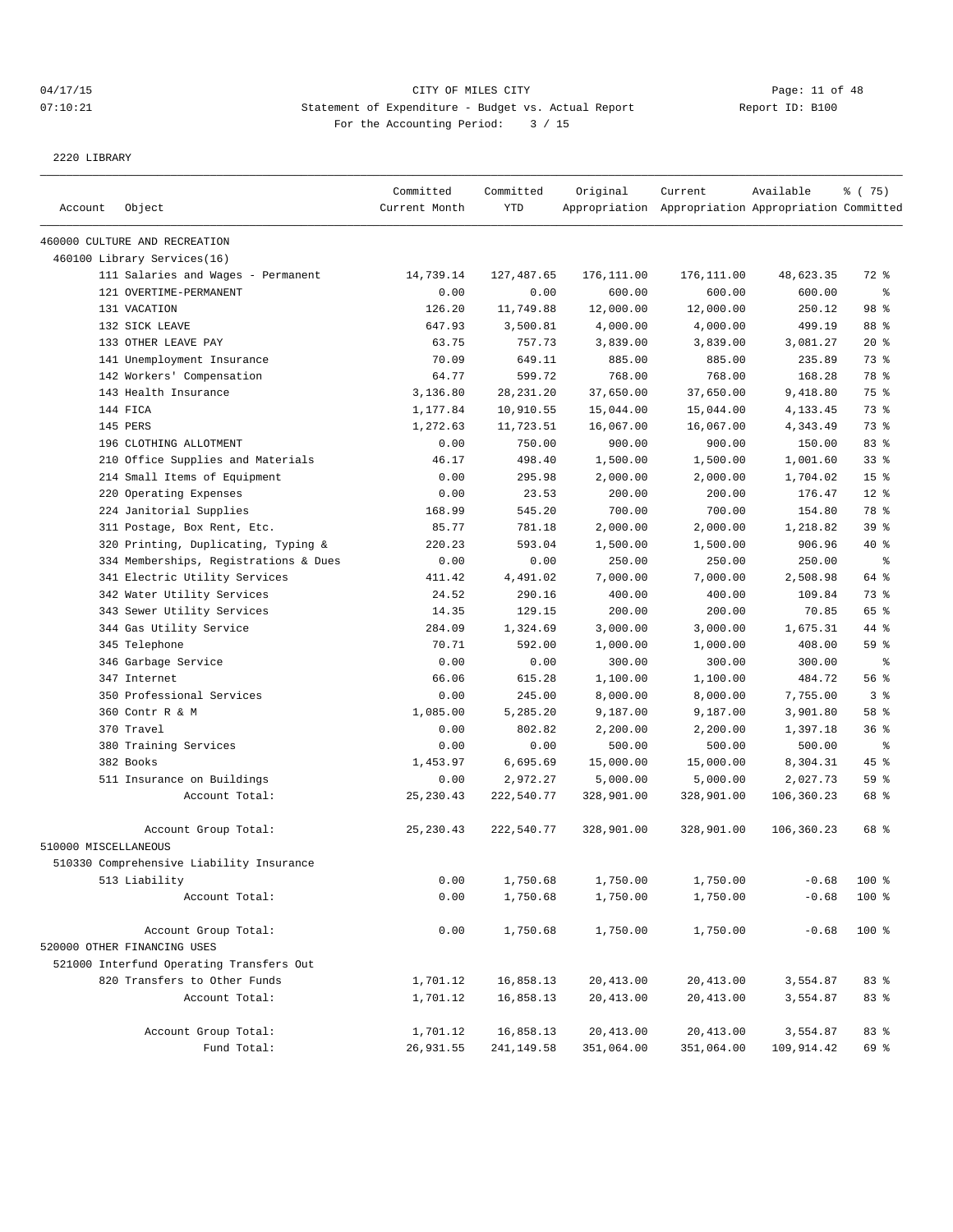# 04/17/15 **Page: 12 of 48** CITY OF MILES CITY **Page: 12 of 48** 07:10:21 Statement of Expenditure - Budget vs. Actual Report Changery Report ID: B100 For the Accounting Period: 3 / 15

2270 Health

| Object<br>Account                  | Committed<br>Current Month | Committed<br>YTD | Original<br>Appropriation | Current   | Available<br>Appropriation Appropriation Committed | % (75)   |
|------------------------------------|----------------------------|------------------|---------------------------|-----------|----------------------------------------------------|----------|
| 440000 PUBLIC HEALTH               |                            |                  |                           |           |                                                    |          |
| 440140 Registration and Inspection |                            |                  |                           |           |                                                    |          |
| 311 Postage, Box Rent, Etc.        | 2.88                       | 49.46            | 200.00                    | 200.00    | 150.54                                             | $25$ $%$ |
| 350 Professional Services          | 2,750.00                   | 27,500.00        | 30,000.00                 | 30,000.00 | 2,500.00                                           | $92$ $%$ |
| Account Total:                     | 2,752.88                   | 27,549.46        | 30,200.00                 | 30,200.00 | 2,650.54                                           | 91 %     |
| Account Group Total:               | 2,752.88                   | 27,549.46        | 30,200.00                 | 30,200.00 | 2,650.54                                           | $91$ %   |
| Fund Total:                        | 2,752.88                   | 27,549.46        | 30,200.00                 | 30,200.00 | 2,650.54                                           | $91$ %   |
|                                    |                            |                  |                           |           |                                                    |          |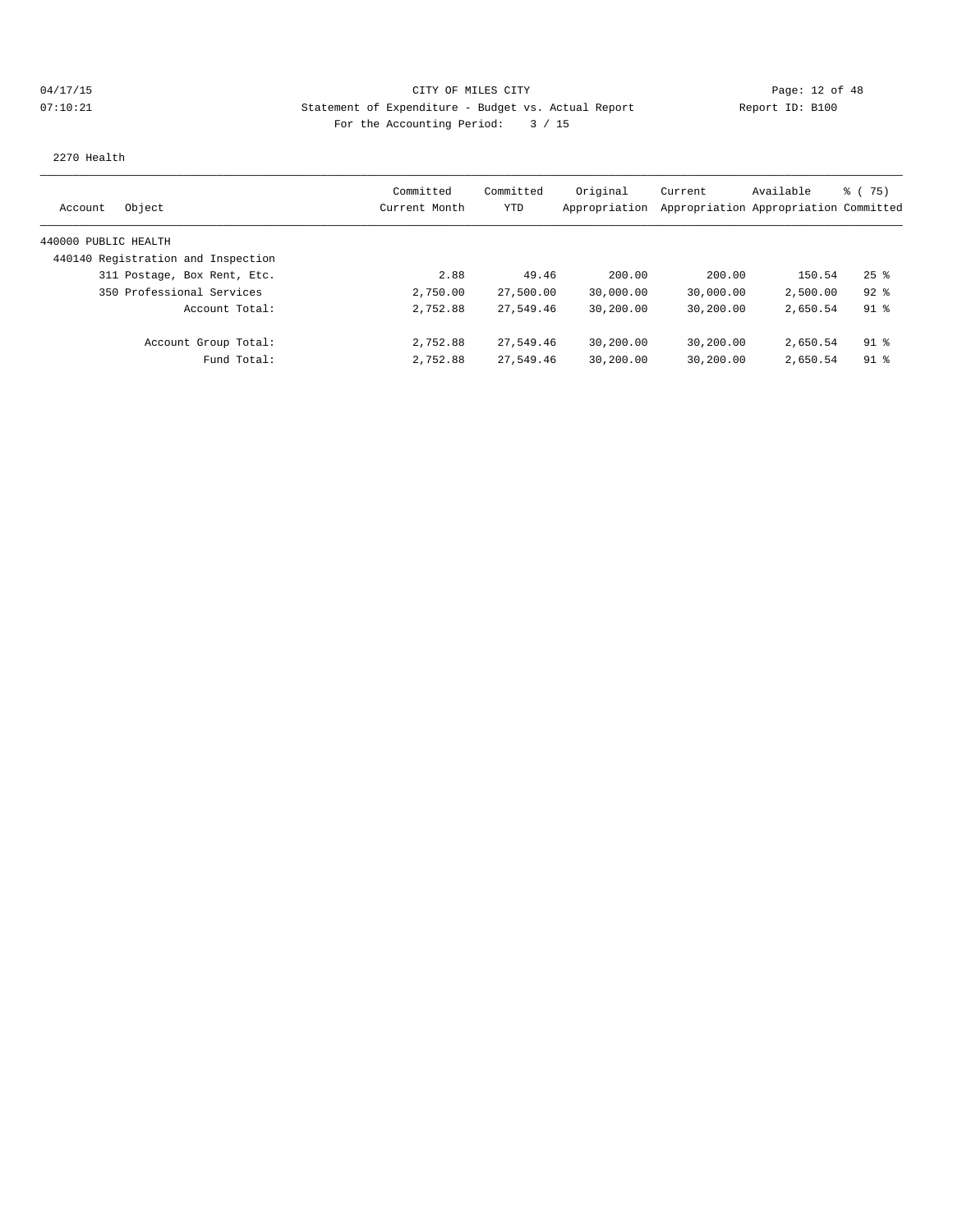## 04/17/15 Page: 13 of 48 07:10:21 Statement of Expenditure - Budget vs. Actual Report Changer Report ID: B100 For the Accounting Period: 3 / 15

2350 Local Government/Study Commission

| Object<br>Account                    | Committed<br>Current Month | Committed<br>YTD | Original<br>Appropriation | Current   | Available<br>Appropriation Appropriation Committed | 8 (75)          |
|--------------------------------------|----------------------------|------------------|---------------------------|-----------|----------------------------------------------------|-----------------|
| 410000 GENERAL GOVERNMENT            |                            |                  |                           |           |                                                    |                 |
| 410130 Committees and Special Bodies |                            |                  |                           |           |                                                    |                 |
| 210 Office Supplies and Materials    | 0.00                       | 0.00             | 500.00                    | 500.00    | 500.00                                             | နွ              |
| 220 Operating Expenses               | 0.00                       | 175.45           | 500.00                    | 500.00    | 324.55                                             | 35 <sup>8</sup> |
| 311 Postage, Box Rent, Etc.          | 0.00                       | 0.00             | 1,000.00                  | 1,000.00  | 1,000.00                                           | နွ              |
| 320 Printing, Duplicating, Typing &  | 0.00                       | 0.00             | 1,000.00                  | 1,000.00  | 1,000.00                                           | နွ              |
| 350 Professional Services            | 0.00                       | 0.00             | 8,142.00                  | 8,142.00  | 8,142.00                                           | နွ              |
| 370 Travel                           | 0.00                       | 1,291.74         | 3,000.00                  | 3,000.00  | 1,708.26                                           | $43$ %          |
| 380 Training Services                | 0.00                       | 936.00           | 0.00                      | 0.00      | $-936.00$                                          | နွ              |
| Account Total:                       | 0.00                       | 2,403.19         | 14,142.00                 | 14,142.00 | 11,738.81                                          | $17*$           |
| Account Group Total:                 | 0.00                       | 2,403.19         | 14,142.00                 | 14,142.00 | 11,738.81                                          | $17$ %          |
| Fund Total:                          | 0.00                       | 2,403.19         | 14,142.00                 | 14,142.00 | 11,738.81                                          | $17*$           |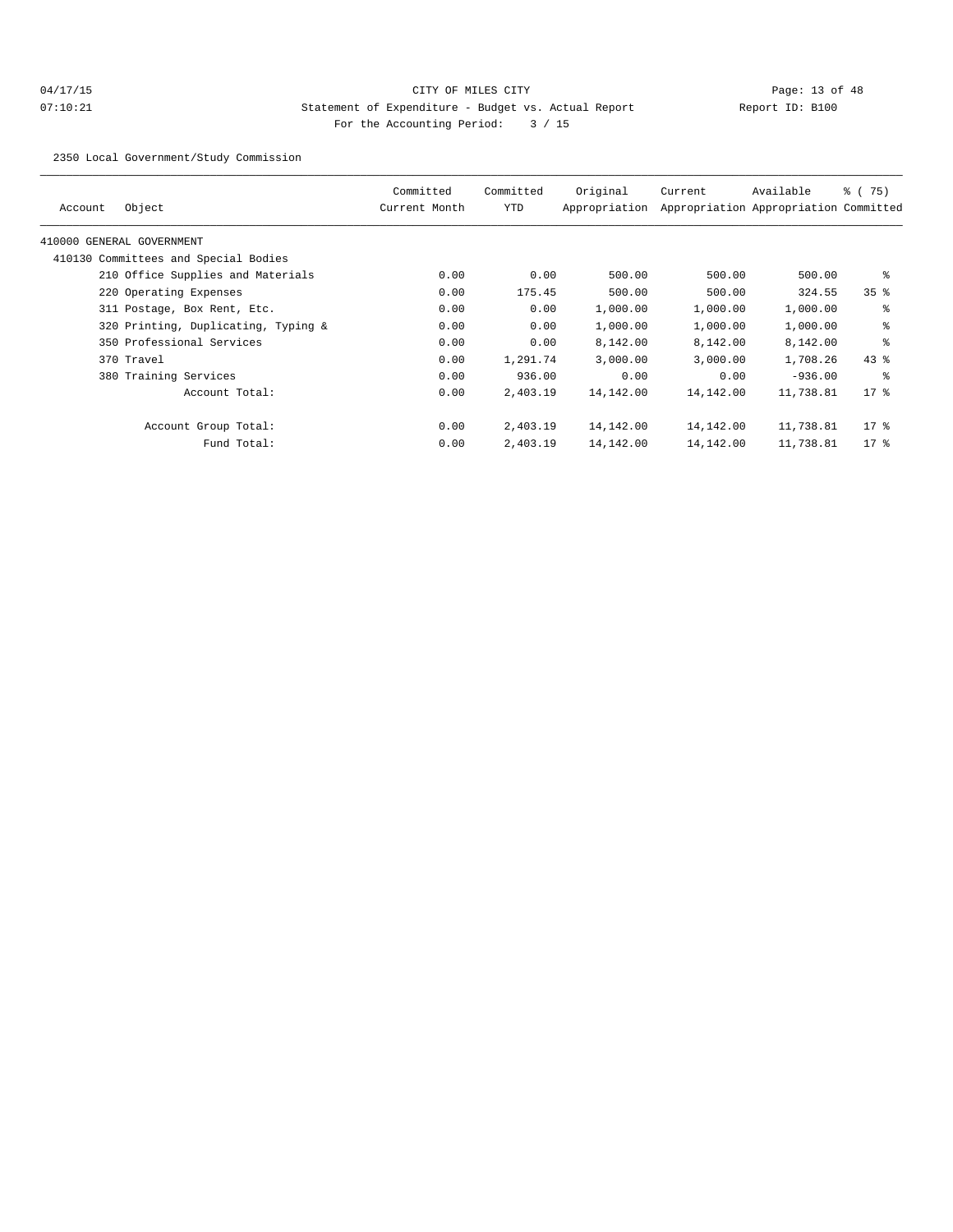2372 Permissive Medical Levy

| Object<br>Account                        | Committed<br>Current Month | Committed<br>YTD | Original<br>Appropriation | Current    | Available<br>Appropriation Appropriation Committed | 8 (75) |
|------------------------------------------|----------------------------|------------------|---------------------------|------------|----------------------------------------------------|--------|
| 520000 OTHER FINANCING USES              |                            |                  |                           |            |                                                    |        |
| 521000 Interfund Operating Transfers Out |                            |                  |                           |            |                                                    |        |
| 820 Transfers to Other Funds             | 0.00                       | 81,032.00        | 162,064.00                | 162,064.00 | 81,032.00                                          | $50*$  |
| Account Total:                           | 0.00                       | 81,032.00        | 162,064.00                | 162,064.00 | 81,032.00                                          | $50*$  |
| Account Group Total:                     | 0.00                       | 81,032.00        | 162,064.00                | 162,064.00 | 81,032.00                                          | $50*$  |
| Fund Total:                              | 0.00                       | 81,032.00        | 162,064.00                | 162,064.00 | 81,032.00                                          | $50*$  |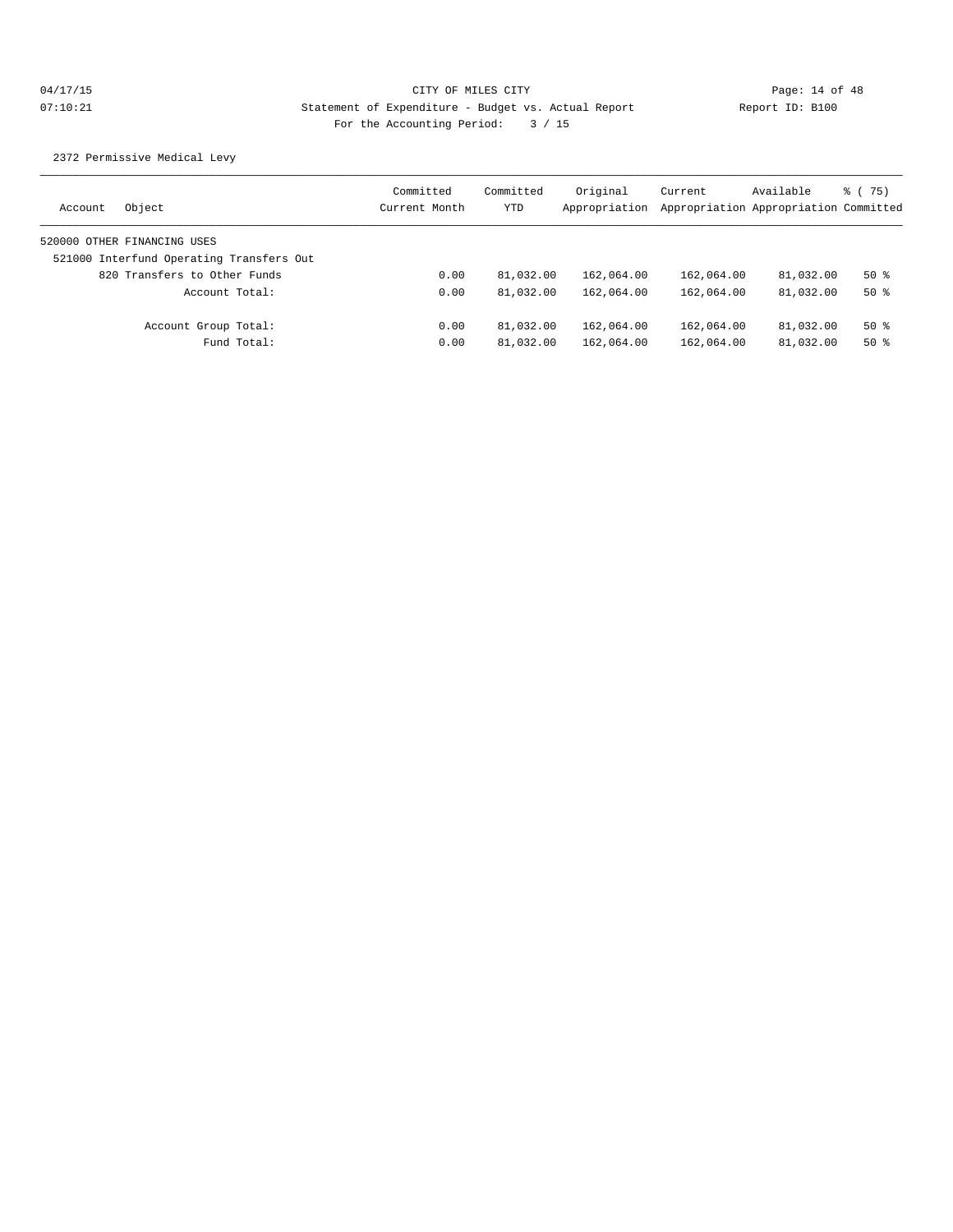## 04/17/15 **Page: 15 of 48** CITY OF MILES CITY **Page: 15 of 48** 07:10:21 Statement of Expenditure - Budget vs. Actual Report Changer Report ID: B100 For the Accounting Period: 3 / 15

#### 2394 BUILDING CODE ENFORCEMENT

|                      |                                          | Committed     | Committed  | Original   | Current                                             | Available | % (75)          |
|----------------------|------------------------------------------|---------------|------------|------------|-----------------------------------------------------|-----------|-----------------|
| Account              | Object                                   | Current Month | <b>YTD</b> |            | Appropriation Appropriation Appropriation Committed |           |                 |
| 420000 PUBLIC SAFETY |                                          |               |            |            |                                                     |           |                 |
|                      | 420531 Building Inspection               |               |            |            |                                                     |           |                 |
|                      | 111 Salaries and Wages - Permanent       | 555.68        | 4,870.49   | 6,784.00   | 6,784.00                                            | 1,913.51  | $72$ $%$        |
|                      | 121 OVERTIME-PERMANENT                   | 16.37         | 103.67     | 150.00     | 150.00                                              | 46.33     | 69 %            |
|                      | 131 VACATION                             | 21.83         | 472.35     | 500.00     | 500.00                                              | 27.65     | 94%             |
|                      | 132 SICK LEAVE                           | 43.54         | 278.71     | 300.00     | 300.00                                              | 21.29     | 93%             |
|                      | 133 OTHER LEAVE PAY                      | 0.00          | 0.00       | 328.00     | 328.00                                              | 328.00    | ႜ               |
|                      | 141 Unemployment Insurance               | 2.86          | 25.90      | 37.00      | 37.00                                               | 11.10     | 70 %            |
|                      | 142 Workers' Compensation                | 21.48         | 191.95     | 272.00     | 272.00                                              | 80.05     | 71 %            |
|                      | 143 Health Insurance                     | 125.52        | 1,129.59   | 1,506.00   | 1,506.00                                            | 376.41    | 75 %            |
|                      | 144 FICA                                 | 48.75         | 431.27     | 617.00     | 617.00                                              | 185.73    | 70 %            |
|                      | 145 PERS                                 | 52.08         | 467.80     | 659.00     | 659.00                                              | 191.20    | 71.8            |
|                      | 196 CLOTHING ALLOTMENT                   | 0.00          | 30.00      | 30.00      | 30.00                                               | 0.00      | 100 %           |
|                      | 210 Office Supplies and Materials        | 124.96        | 345.51     | 3,000.00   | 3,000.00                                            | 2,654.49  | $12*$           |
|                      | 214 Small Items of Equipment             | 149.99        | 6,913.22   | 12,000.00  | 12,000.00                                           | 5,086.78  | 58 <sup>8</sup> |
|                      | 220 Operating Expenses                   | 40.00         | 400.49     | 0.00       | 0.00                                                | $-400.49$ | $\epsilon$      |
|                      | 311 Postage, Box Rent, Etc.              | 60.23         | 213.25     | 250.00     | 250.00                                              | 36.75     | 85%             |
|                      | 320 Printing, Duplicating, Typing &      | 0.00          | 0.00       | 300.00     | 300.00                                              | 300.00    | $\approx$       |
|                      | 330 Publicity, Subscriptions & Dues      | 0.00          | 46.00      | 150.00     | 150.00                                              | 104.00    | 31.8            |
|                      | 334 Memberships, Registrations & Dues    | 50.00         | 275.00     | 300.00     | 300.00                                              | 25.00     | 92 <sup>8</sup> |
|                      | 345 Telephone                            | 26.36         | 237.24     | 400.00     | 400.00                                              | 162.76    | 59 <sup>°</sup> |
|                      | 347 Internet                             | 0.00          | 0.00       | 200.00     | 200.00                                              | 200.00    | နွ              |
|                      | 350 Professional Services                | 1,089.60      | 22,280.53  | 75,000.00  | 75,000.00                                           | 52,719.47 | $30*$           |
|                      | 360 Contr R & M                          | 98.44         | 822.27     | 0.00       | 0.00                                                | $-822.27$ | š               |
|                      | 380 Training Services                    | 0.00          | 0.00       | 1,500.00   | 1,500.00                                            | 1,500.00  | š               |
|                      | 382 Books                                | 0.00          | 0.00       | 400.00     | 400.00                                              | 400.00    | š               |
|                      | 513 Liability                            | 0.00          | 375.00     | 0.00       | 0.00                                                | $-375.00$ | ٥Ŗ              |
|                      | 540 Special Assessments                  | 0.00          | 709.93     | 700.00     | 700.00                                              | $-9.93$   | 101 %           |
|                      | Account Total:                           | 2,527.69      | 40,620.17  | 105,383.00 | 105,383.00                                          | 64,762.83 | 39 <sup>8</sup> |
| 510000 MISCELLANEOUS | Account Group Total:                     | 2,527.69      | 40,620.17  | 105,383.00 | 105,383.00                                          | 64,762.83 | 39 %            |
|                      | 510330 Comprehensive Liability Insurance |               |            |            |                                                     |           |                 |
|                      | 513 Liability                            | 0.00          | 71.62      | 72.00      | 72.00                                               | 0.38      | 99 <sup>8</sup> |
|                      | Account Total:                           | 0.00          | 71.62      | 72.00      | 72.00                                               | 0.38      | 99 <sup>°</sup> |
|                      | Account Group Total:                     | 0.00          | 71.62      | 72.00      | 72.00                                               | 0.38      | 99 <sup>°</sup> |
|                      | 520000 OTHER FINANCING USES              |               |            |            |                                                     |           |                 |
|                      | 521000 Interfund Operating Transfers Out |               |            |            |                                                     |           |                 |
|                      | 820 Transfers to Other Funds             | 522.38        | 5, 171.53  | 6,269.00   | 6,269.00                                            | 1,097.47  | 82%             |
|                      | Account Total:                           | 522.38        | 5,171.53   | 6, 269.00  | 6, 269.00                                           | 1,097.47  | 82 %            |
|                      | Account Group Total:                     | 522.38        | 5, 171.53  | 6, 269.00  | 6, 269.00                                           | 1,097.47  | 82 %            |
|                      | Fund Total:                              | 3,050.07      | 45,863.32  | 111,724.00 | 111,724.00                                          | 65,860.68 | 41.8            |
|                      |                                          |               |            |            |                                                     |           |                 |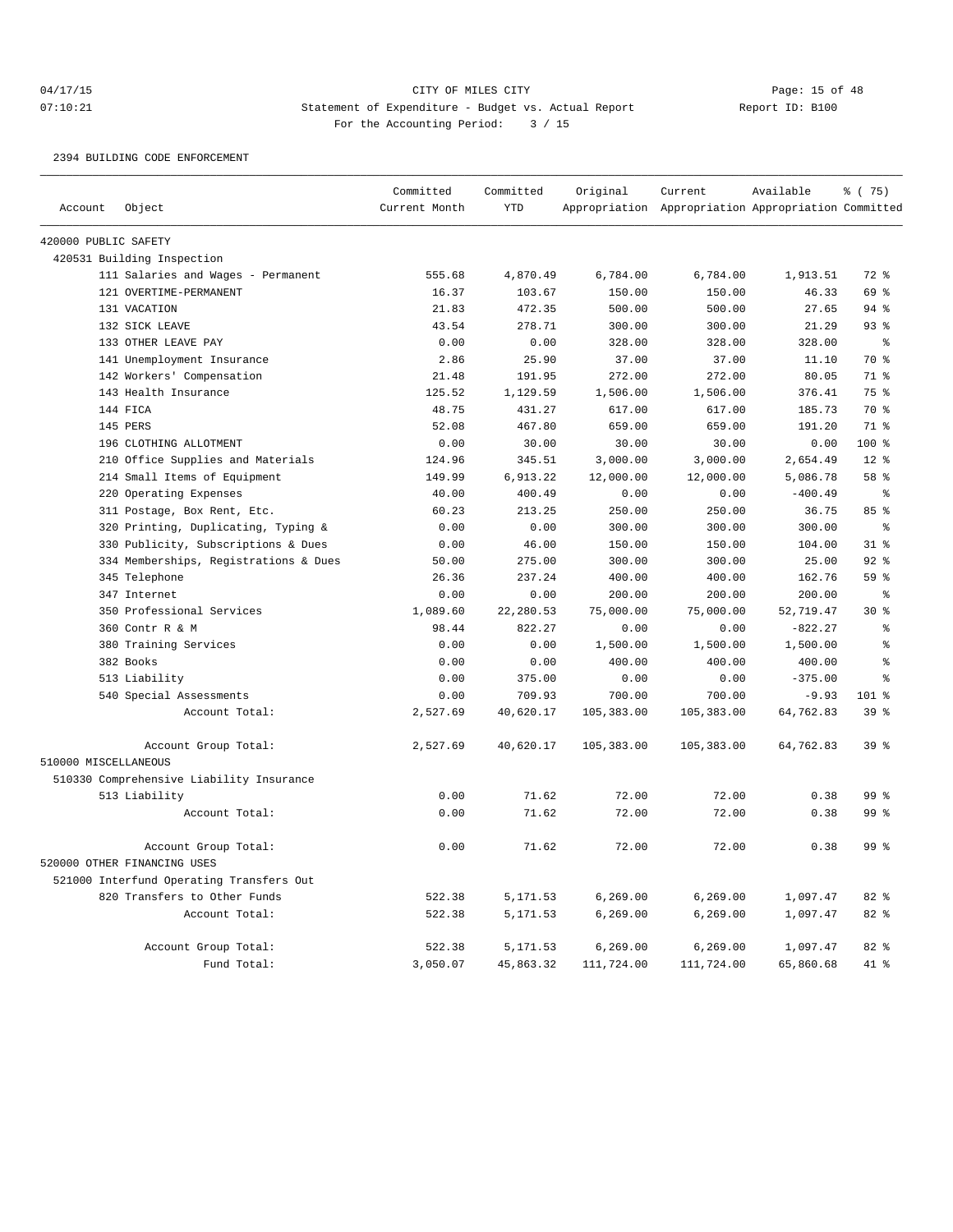2400 LTG M D#165-(Gen City)

| Object<br>Account                        | Committed<br>Current Month | Committed<br>YTD | Original<br>Appropriation | Current    | Available<br>Appropriation Appropriation Committed | $\frac{1}{6}$ ( 75) |
|------------------------------------------|----------------------------|------------------|---------------------------|------------|----------------------------------------------------|---------------------|
| 430000 Public Works                      |                            |                  |                           |            |                                                    |                     |
| 430263 STREET LIGHTING                   |                            |                  |                           |            |                                                    |                     |
| 341 Electric Utility Services            | 10,505.36                  | 77,437.56        | 117,500.00                | 117,500.00 | 40,062.44                                          | 66 %                |
| 533 Machinery and Equipment Rental       | 4,653.05                   | 36,755.40        | 47,000.00                 | 47,000.00  | 10,244.60                                          | 78 %                |
| Account Total:                           | 15, 158.41                 | 114,192.96       | 164,500.00                | 164,500.00 | 50,307.04                                          | 69 %                |
| Account Group Total:                     | 15, 158.41                 | 114,192.96       | 164,500.00                | 164,500.00 | 50,307.04                                          | 69 %                |
| 520000 OTHER FINANCING USES              |                            |                  |                           |            |                                                    |                     |
| 521000 Interfund Operating Transfers Out |                            |                  |                           |            |                                                    |                     |
| 820 Transfers to Other Funds             | 0.00                       | 1,000.00         | 1,000.00                  | 1,000.00   | 0.00                                               | $100$ %             |
| Account Total:                           | 0.00                       | 1,000.00         | 1,000.00                  | 1,000.00   | 0.00                                               | $100$ %             |
| Account Group Total:                     | 0.00                       | 1,000.00         | 1,000.00                  | 1,000.00   | 0.00                                               | $100$ %             |
| Fund Total:                              | 15, 158.41                 | 115,192.96       | 165,500.00                | 165,500.00 | 50,307.04                                          | 70 %                |
|                                          |                            |                  |                           |            |                                                    |                     |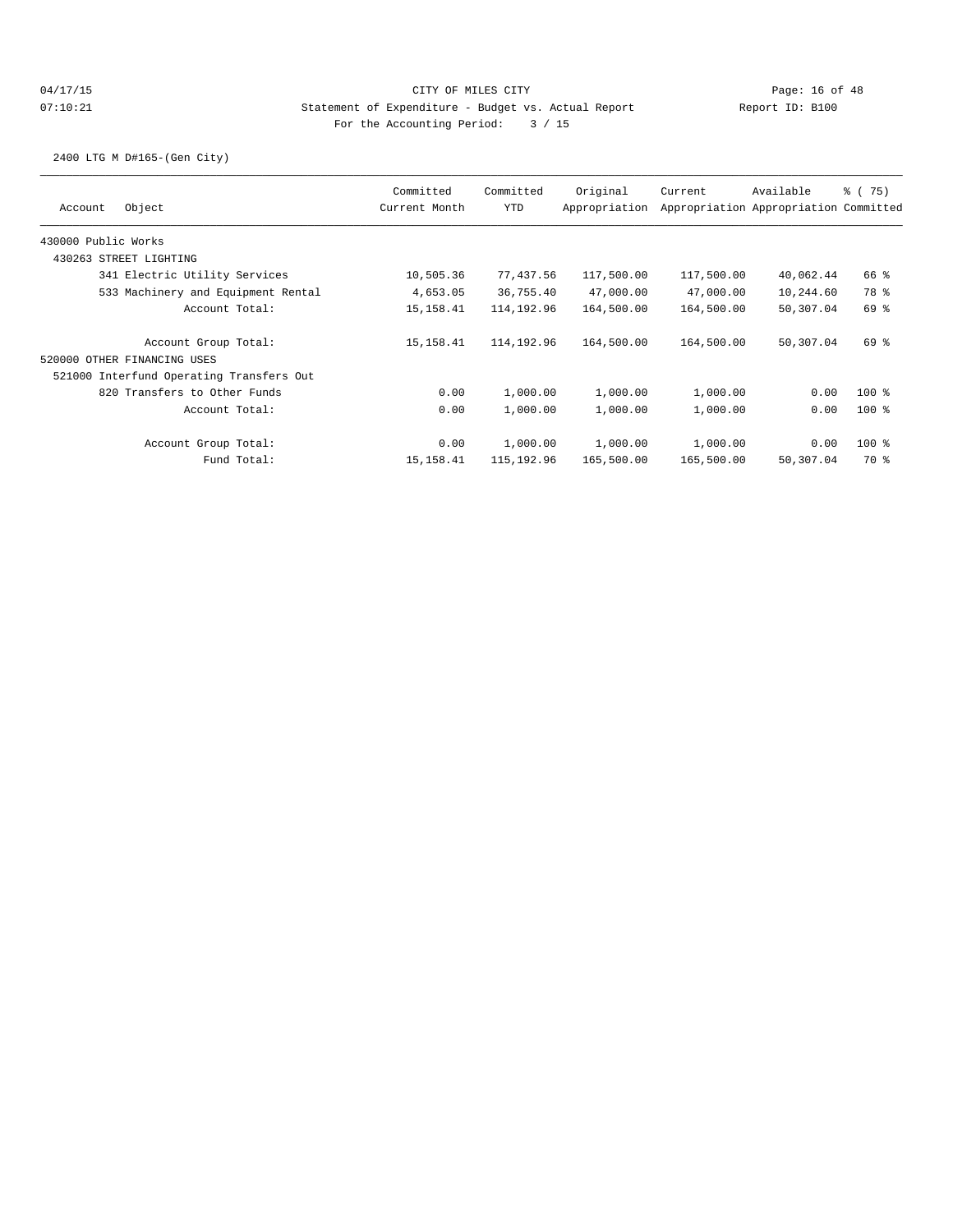2420 LTG M D#167-(MilesAddn Etc)

| Object<br>Account                        | Committed<br>Current Month | Committed<br><b>YTD</b> | Original<br>Appropriation | Current   | Available<br>Appropriation Appropriation Committed | % (75)  |
|------------------------------------------|----------------------------|-------------------------|---------------------------|-----------|----------------------------------------------------|---------|
| 430000 Public Works                      |                            |                         |                           |           |                                                    |         |
| 430263 STREET LIGHTING                   |                            |                         |                           |           |                                                    |         |
| 341 Electric Utility Services            | 1,939.71                   | 17, 213.85              | 21,900.00                 | 21,900.00 | 4,686.15                                           | 79 %    |
| 533 Machinery and Equipment Rental       | 675.50                     | 4,880.80                | 9,000.00                  | 9,000.00  | 4,119.20                                           | 54 %    |
| Account Total:                           | 2,615.21                   | 22,094.65               | 30,900.00                 | 30,900.00 | 8,805.35                                           | 72 %    |
| Account Group Total:                     | 2,615.21                   | 22,094.65               | 30,900.00                 | 30,900.00 | 8,805.35                                           | 72 %    |
| 520000 OTHER FINANCING USES              |                            |                         |                           |           |                                                    |         |
| 521000 Interfund Operating Transfers Out |                            |                         |                           |           |                                                    |         |
| 820 Transfers to Other Funds             | 0.00                       | 1,000.00                | 1,000.00                  | 1,000.00  | 0.00                                               | $100$ % |
| Account Total:                           | 0.00                       | 1,000.00                | 1,000.00                  | 1,000.00  | 0.00                                               | $100$ % |
| Account Group Total:                     | 0.00                       | 1,000.00                | 1,000.00                  | 1,000.00  | 0.00                                               | $100$ % |
| Fund Total:                              | 2,615.21                   | 23,094.65               | 31,900.00                 | 31,900.00 | 8,805.35                                           | 72 %    |
|                                          |                            |                         |                           |           |                                                    |         |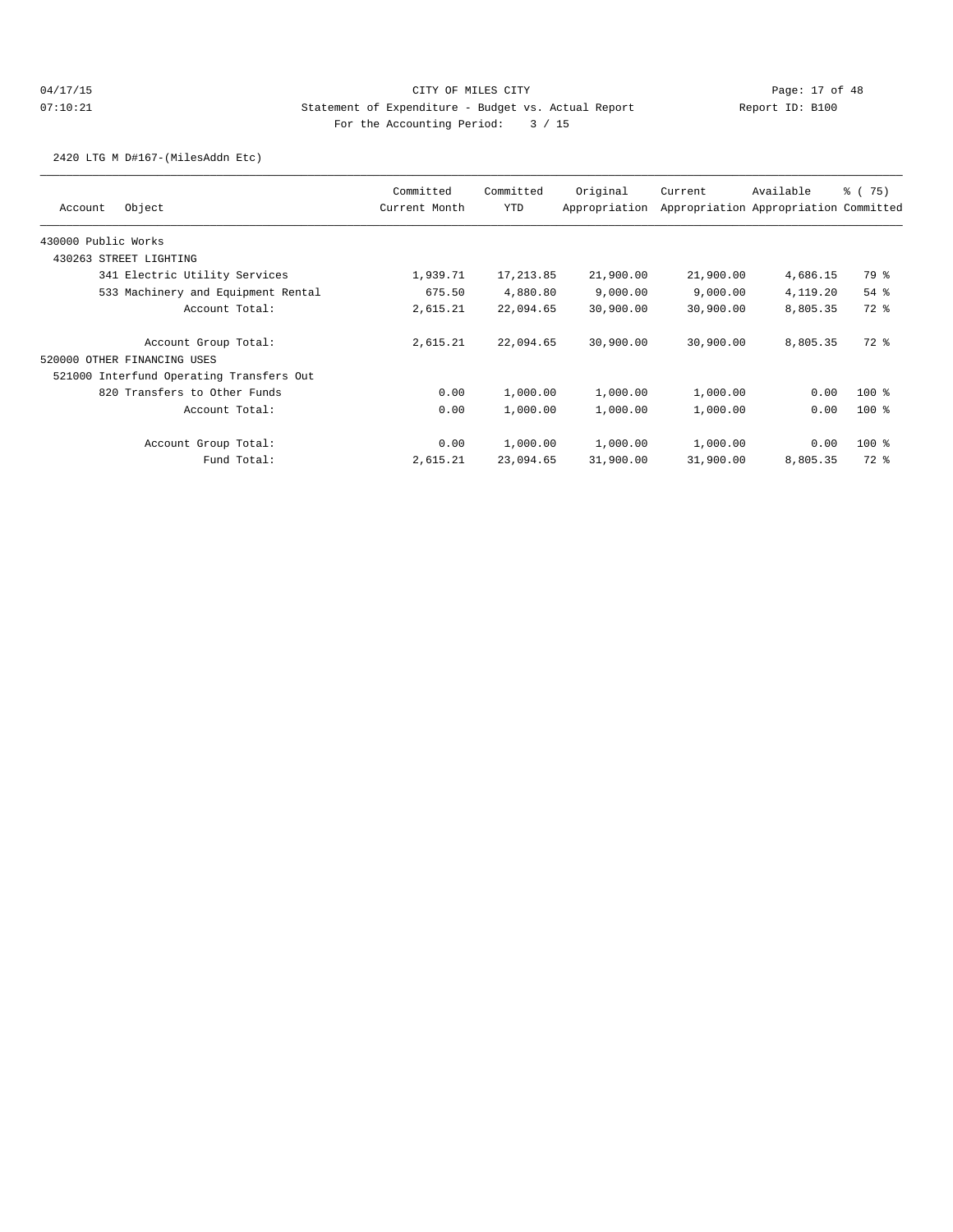# 04/17/15 **Page: 18 of 48** CITY OF MILES CITY **Page: 18 of 48** 07:10:21 Statement of Expenditure - Budget vs. Actual Report Changery Report ID: B100 For the Accounting Period: 3 / 15

2430 LTG M D#171-(Balsam Est)

| Account             | Object                                   | Committed<br>Current Month | Committed<br>YTD | Original<br>Appropriation | Current  | Available<br>Appropriation Appropriation Committed | % (75)          |
|---------------------|------------------------------------------|----------------------------|------------------|---------------------------|----------|----------------------------------------------------|-----------------|
| 430000 Public Works |                                          |                            |                  |                           |          |                                                    |                 |
|                     | 430263 STREET LIGHTING                   |                            |                  |                           |          |                                                    |                 |
|                     | 230 Repair and Maintenance Supplies      | 0.00                       | 0.00             | 700.00                    | 700.00   | 700.00                                             | ႜ               |
|                     | 341 Electric Utility Services            | 137.58                     | 1,134.22         | 1,700.00                  | 1,700.00 | 565.78                                             | $67$ $%$        |
|                     | 360 Contr R & M                          | 0.00                       | 0.00             | 500.00                    | 500.00   | 500.00                                             | ి               |
|                     | Account Total:                           | 137.58                     | 1,134.22         | 2,900.00                  | 2,900.00 | 1,765.78                                           | 398             |
|                     | Account Group Total:                     | 137.58                     | 1,134.22         | 2,900.00                  | 2,900.00 | 1,765.78                                           | 398             |
|                     | 520000 OTHER FINANCING USES              |                            |                  |                           |          |                                                    |                 |
|                     | 521000 Interfund Operating Transfers Out |                            |                  |                           |          |                                                    |                 |
|                     | 820 Transfers to Other Funds             | 0.00                       | 1,000.00         | 1,000.00                  | 1,000.00 | 0.00                                               | $100$ %         |
|                     | Account Total:                           | 0.00                       | 1,000.00         | 1,000.00                  | 1,000.00 | 0.00                                               | $100$ %         |
|                     | Account Group Total:                     | 0.00                       | 1,000.00         | 1,000.00                  | 1,000.00 | 0.00                                               | $100$ %         |
|                     | Fund Total:                              | 137.58                     | 2,134.22         | 3,900.00                  | 3,900.00 | 1,765.78                                           | 55 <sup>8</sup> |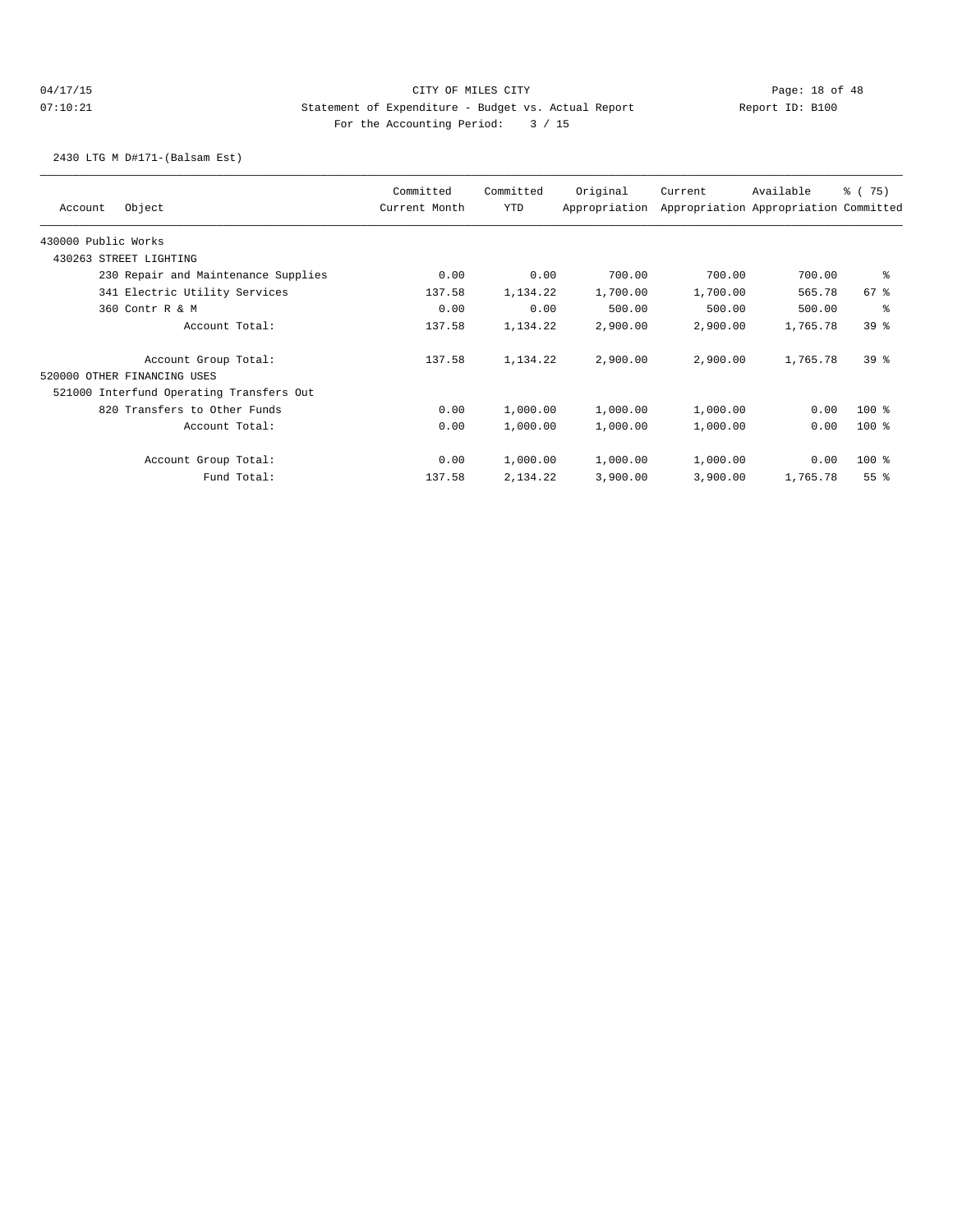2440 LTG M D#172-(Main Str)

|                                          | Committed     | Committed | Original      | Current   | Available                             | % (75)          |
|------------------------------------------|---------------|-----------|---------------|-----------|---------------------------------------|-----------------|
| Object<br>Account                        | Current Month | YTD       | Appropriation |           | Appropriation Appropriation Committed |                 |
| 430000 Public Works                      |               |           |               |           |                                       |                 |
| 430263 STREET LIGHTING                   |               |           |               |           |                                       |                 |
| 230 Repair and Maintenance Supplies      | 689.76        | 1,182.21  | 3,000.00      | 3,000.00  | 1,817.79                              | 39 <sup>8</sup> |
| 341 Electric Utility Services            | 1,247.68      | 9,245.08  | 14,000.00     | 14,000.00 | 4,754.92                              | 66 %            |
| 360 Contr R & M                          | 650.50        | 1,677.53  | 1,700.00      | 1,700.00  | 22.47                                 | 99 <sub>8</sub> |
| Account Total:                           | 2,587.94      | 12,104.82 | 18,700.00     | 18,700.00 | 6,595.18                              | 65 %            |
| Account Group Total:                     | 2,587.94      | 12,104.82 | 18,700.00     | 18,700.00 | 6,595.18                              | 65 %            |
| 520000 OTHER FINANCING USES              |               |           |               |           |                                       |                 |
| 521000 Interfund Operating Transfers Out |               |           |               |           |                                       |                 |
| 820 Transfers to Other Funds             | 0.00          | 1,000.00  | 1,000.00      | 1,000.00  | 0.00                                  | $100$ %         |
| Account Total:                           | 0.00          | 1,000.00  | 1,000.00      | 1,000.00  | 0.00                                  | $100$ %         |
| Account Group Total:                     | 0.00          | 1,000.00  | 1,000.00      | 1,000.00  | 0.00                                  | $100$ %         |
| Fund Total:                              | 2,587.94      | 13,104.82 | 19,700.00     | 19,700.00 | 6,595.18                              | $67$ $%$        |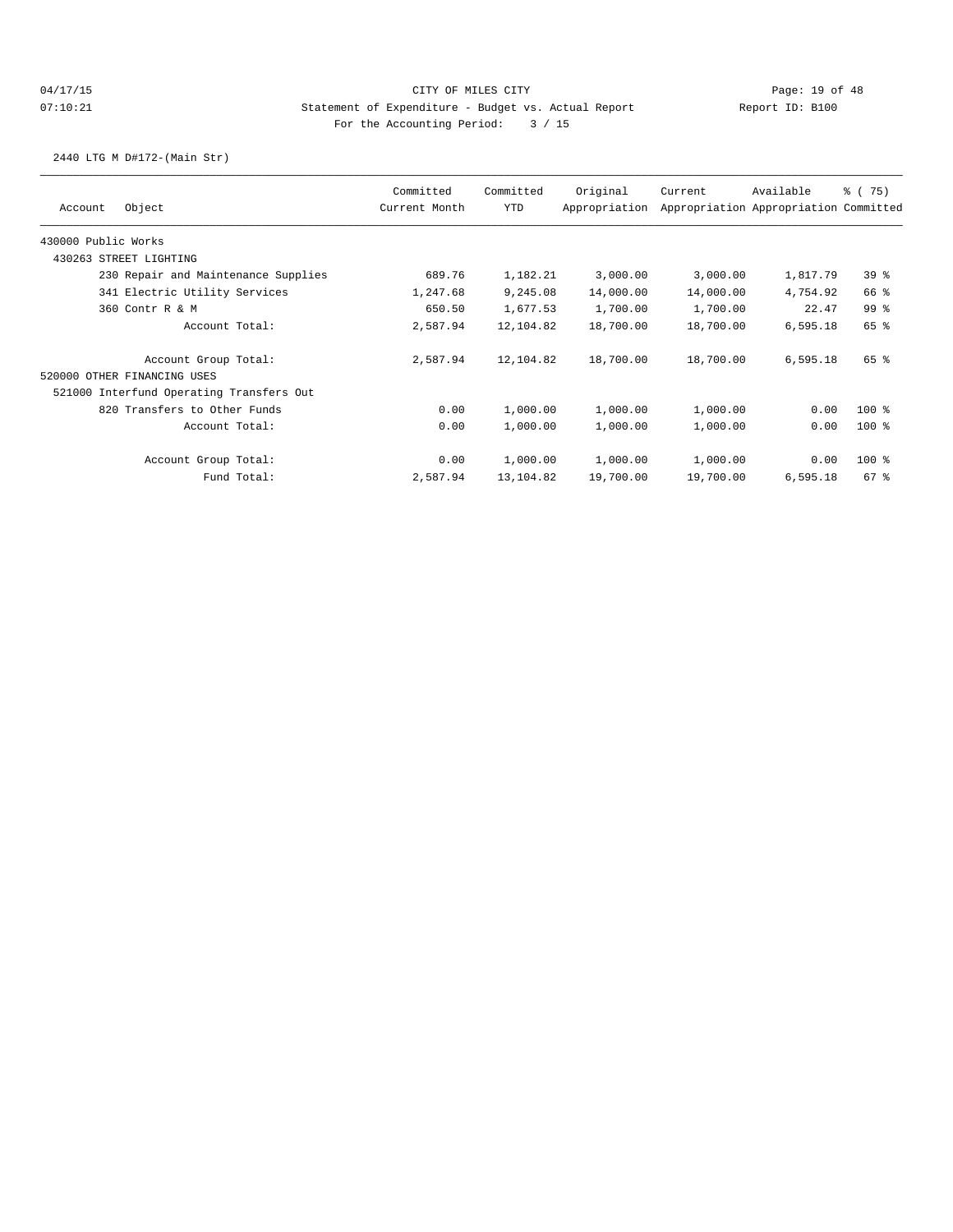# 04/17/15 Page: 20 of 48 07:10:21 Statement of Expenditure - Budget vs. Actual Report Changery Report ID: B100 For the Accounting Period: 3 / 15

2450 LTG M D#195-(SG-Trico)

| Object<br>Account                        | Committed<br>Current Month | Committed<br><b>YTD</b> | Original<br>Appropriation | Current  | Available<br>Appropriation Appropriation Committed | 8 (75)  |
|------------------------------------------|----------------------------|-------------------------|---------------------------|----------|----------------------------------------------------|---------|
| 430000 Public Works                      |                            |                         |                           |          |                                                    |         |
| 430263 STREET LIGHTING                   |                            |                         |                           |          |                                                    |         |
| 341 Electric Utility Services            | 401.84                     | 3,616.56                | 5,250.00                  | 5,250.00 | 1,633.44                                           | 69 %    |
| Account Total:                           | 401.84                     | 3,616.56                | 5,250.00                  | 5,250.00 | 1,633.44                                           | 69 %    |
| Account Group Total:                     | 401.84                     | 3,616.56                | 5,250.00                  | 5.250.00 | 1,633.44                                           | 69 %    |
| 520000 OTHER FINANCING USES              |                            |                         |                           |          |                                                    |         |
| 521000 Interfund Operating Transfers Out |                            |                         |                           |          |                                                    |         |
| 820 Transfers to Other Funds             | 0.00                       | 1,000.00                | 1,000.00                  | 1,000.00 | 0.00                                               | $100*$  |
| Account Total:                           | 0.00                       | 1,000.00                | 1,000.00                  | 1,000.00 | 0.00                                               | $100$ % |
| Account Group Total:                     | 0.00                       | 1,000.00                | 1,000.00                  | 1,000.00 | 0.00                                               | $100$ % |
| Fund Total:                              | 401.84                     | 4,616.56                | 6,250.00                  | 6,250.00 | 1,633.44                                           | 74 %    |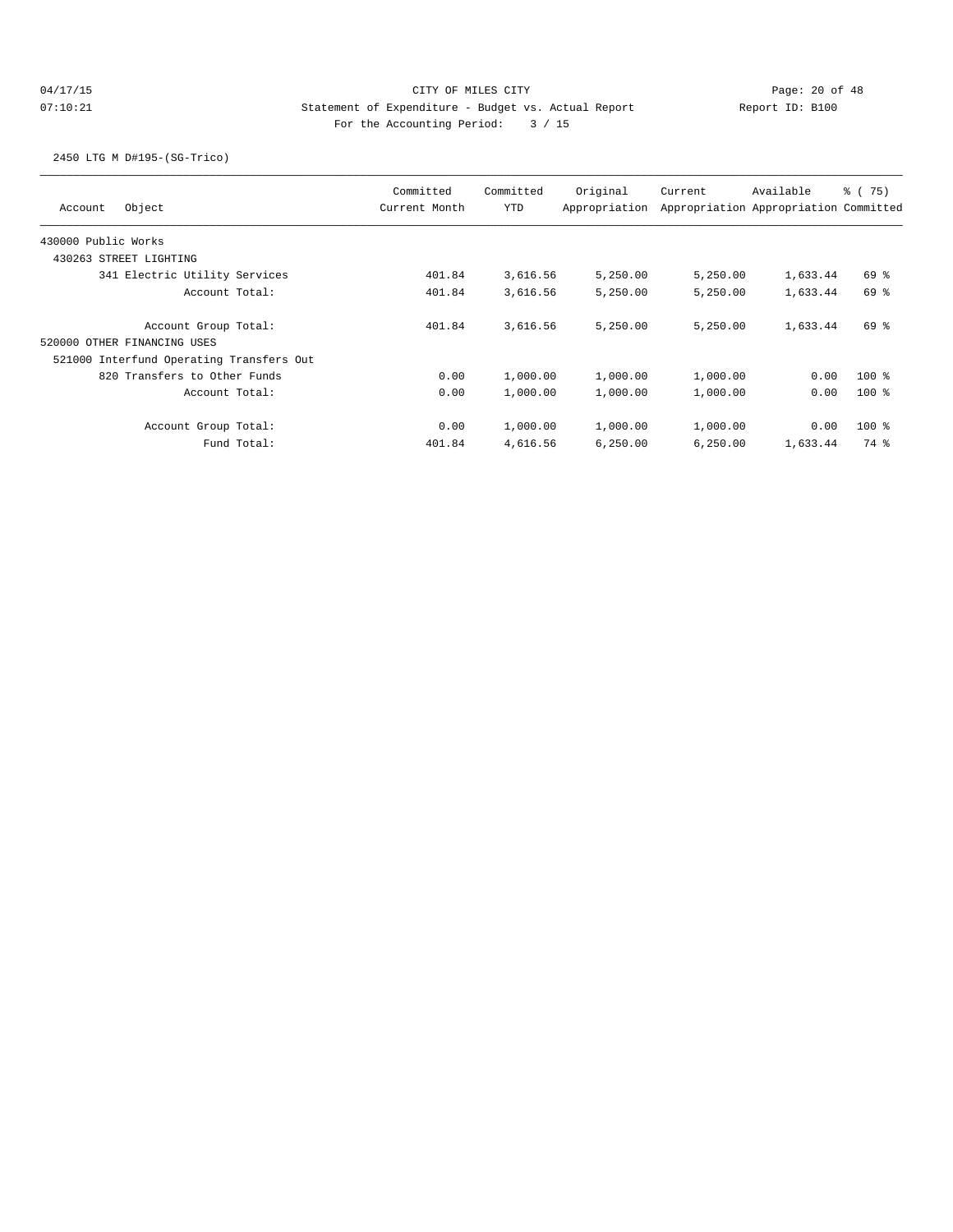2470 LTG M D#202-(SG-MDU&NV)

| Committed<br><b>YTD</b> | Original                                                               | Current                                                                                                                        | Available | % (75)                                                                                            |
|-------------------------|------------------------------------------------------------------------|--------------------------------------------------------------------------------------------------------------------------------|-----------|---------------------------------------------------------------------------------------------------|
|                         |                                                                        |                                                                                                                                |           |                                                                                                   |
|                         |                                                                        |                                                                                                                                |           |                                                                                                   |
|                         |                                                                        |                                                                                                                                |           |                                                                                                   |
|                         | 3,650.00                                                               | 3,650.00                                                                                                                       | 1,437.29  | 61 %                                                                                              |
|                         | 3,200.00                                                               |                                                                                                                                | 830.44    | 74 %                                                                                              |
|                         | 6,850.00                                                               |                                                                                                                                | 2,267.73  | $67$ %                                                                                            |
|                         | 6,850.00                                                               |                                                                                                                                | 2,267.73  | $67$ %                                                                                            |
|                         |                                                                        |                                                                                                                                |           |                                                                                                   |
|                         |                                                                        |                                                                                                                                |           |                                                                                                   |
|                         | 1,000.00                                                               | 1,000.00                                                                                                                       | 0.00      | $100$ %                                                                                           |
|                         | 1,000.00                                                               |                                                                                                                                | 0.00      | $100$ %                                                                                           |
|                         | 1,000.00                                                               | 1,000.00                                                                                                                       | 0.00      | $100$ %                                                                                           |
|                         | 7,850.00                                                               |                                                                                                                                | 2,267.73  | 71 %                                                                                              |
|                         | 293.77<br>304.12<br>597.89<br>597.89<br>0.00<br>0.00<br>0.00<br>597.89 | Current Month<br>Appropriation<br>2,212.71<br>2,369.56<br>4,582.27<br>4,582.27<br>1,000.00<br>1,000.00<br>1,000.00<br>5,582.27 |           | Appropriation Appropriation Committed<br>3,200.00<br>6,850.00<br>6,850.00<br>1,000.00<br>7,850.00 |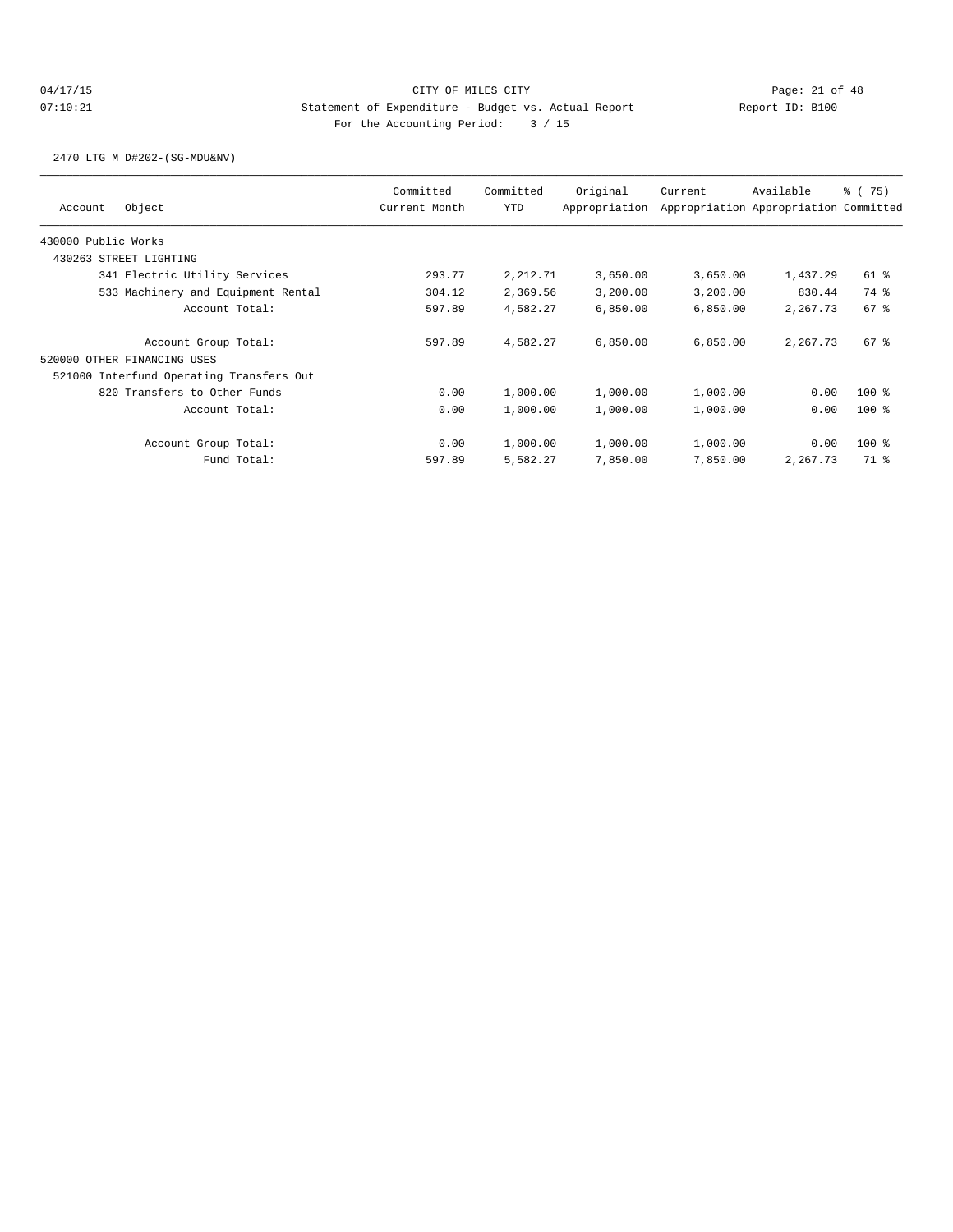## 04/17/15 Page: 22 of 48 07:10:21 Statement of Expenditure - Budget vs. Actual Report Changery Report ID: B100 For the Accounting Period: 3 / 15

2480 LTG M M#173-(Milestown Estates)

| Object<br>Account                        | Committed<br>Current Month | Committed<br>YTD | Original<br>Appropriation | Current  | Available<br>Appropriation Appropriation Committed | % (75)          |
|------------------------------------------|----------------------------|------------------|---------------------------|----------|----------------------------------------------------|-----------------|
| 430000 Public Works                      |                            |                  |                           |          |                                                    |                 |
| STREET LIGHTING<br>430263                |                            |                  |                           |          |                                                    |                 |
| 230 Repair and Maintenance Supplies      | 0.00                       | 69.24            | 460.00                    | 460.00   | 390.76                                             | 15 <sup>8</sup> |
| 341 Electric Utility Services            | 106.97                     | 899.17           | 1,320.00                  | 1,320.00 | 420.83                                             | 68 %            |
| 360 Contr R & M                          | 0.00                       | 0.00             | 100.00                    | 100.00   | 100.00                                             | နွ              |
| Account Total:                           | 106.97                     | 968.41           | 1,880.00                  | 1,880.00 | 911.59                                             | $52$ $%$        |
| Account Group Total:                     | 106.97                     | 968.41           | 1,880.00                  | 1,880.00 | 911.59                                             | $52$ $%$        |
| 520000 OTHER FINANCING USES              |                            |                  |                           |          |                                                    |                 |
| 521000 Interfund Operating Transfers Out |                            |                  |                           |          |                                                    |                 |
| 820 Transfers to Other Funds             | 0.00                       | 250.00           | 250.00                    | 250.00   | 0.00                                               | $100$ %         |
| Account Total:                           | 0.00                       | 250.00           | 250.00                    | 250.00   | 0.00                                               | $100$ %         |
| Account Group Total:                     | 0.00                       | 250.00           | 250.00                    | 250.00   | 0.00                                               | $100$ %         |
| Fund Total:                              | 106.97                     | 1,218.41         | 2,130.00                  | 2,130.00 | 911.59                                             | 57%             |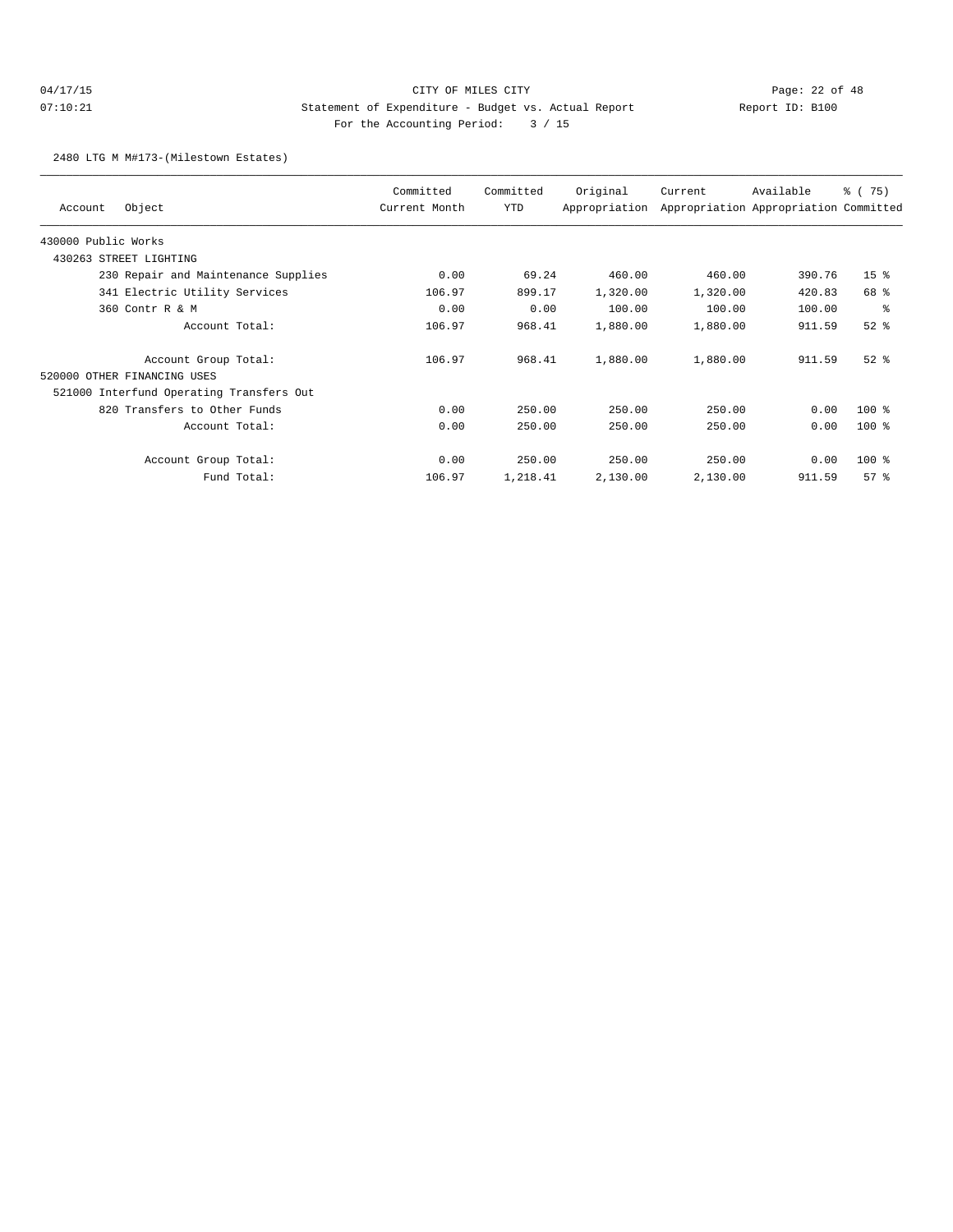04/17/15 Page: 23 of 48

07:10:21 Statement of Expenditure - Budget vs. Actual Report Changer Report ID: B100 For the Accounting Period: 3 / 15

|                     |                                         | Committed     | Committed  | Original   | Current                                             | Available   | % (75)          |
|---------------------|-----------------------------------------|---------------|------------|------------|-----------------------------------------------------|-------------|-----------------|
| Account             | Object                                  | Current Month | <b>YTD</b> |            | Appropriation Appropriation Appropriation Committed |             |                 |
|                     | 410000 GENERAL GOVERNMENT               |               |            |            |                                                     |             |                 |
|                     | 411101 Labor Negotiations               |               |            |            |                                                     |             |                 |
|                     | 350 Professional Services               | 0.00          | 246.87     | 0.00       | 0.00                                                | $-246.87$   | နွ              |
|                     | Account Total:                          | 0.00          | 246.87     | 0.00       | 0.00                                                | $-246.87$   | နွ              |
|                     | Account Group Total:                    | 0.00          | 246.87     | 0.00       | 0.00                                                | $-246.87$   | ៖               |
| 430000 Public Works |                                         |               |            |            |                                                     |             |                 |
| 430220 Operations   |                                         |               |            |            |                                                     |             |                 |
|                     | 111 Salaries and Wages - Permanent      | 15,896.17     | 142,905.47 | 213,283.00 | 213,283.00                                          | 70, 377.53  | 67%             |
|                     | 121 OVERTIME-PERMANENT                  | 409.94        | 4,988.64   | 5,919.00   | 5,919.00                                            | 930.36      | 84 %            |
|                     | 131 VACATION                            | 1,788.32      | 9,449.97   | 10,000.00  | 10,000.00                                           | 550.03      | $94$ %          |
|                     | 132 SICK LEAVE                          | 162.83        | 5,454.30   | 5,000.00   | 5,000.00                                            | $-454.30$   | $109$ %         |
|                     | 133 OTHER LEAVE PAY                     | 0.00          | 0.00       | 685.00     | 685.00                                              | 685.00      | ႜ               |
|                     | 134 HOLIDAY PAY                         | 91.89         | 1,115.24   | 400.00     | 400.00                                              | $-715.24$   | $279$ %         |
|                     | 141 Unemployment Insurance              | 82.57         | 740.60     | 1,099.00   | 1,099.00                                            | 358.40      | 67%             |
|                     | 142 Workers' Compensation               | 1,040.72      | 9,330.32   | 11,763.00  | 11,763.00                                           | 2,432.68    | 79 %            |
|                     | 143 Health Insurance                    | 3,212.78      | 27,186.57  | 39,758.00  | 39,758.00                                           | 12,571.43   | 68 %            |
|                     | 144 FICA                                | 1,345.15      | 12,046.01  | 18,688.00  | 18,688.00                                           | 6,641.99    | 64 %            |
|                     | 145 PERS                                | 1,499.13      | 13, 214.86 | 19,958.00  | 19,958.00                                           | 6,743.14    | 66 %            |
|                     | 196 CLOTHING ALLOTMENT                  | 0.00          | 679.50     | 600.00     | 600.00                                              | $-79.50$    | 113 %           |
|                     | 210 Office Supplies and Materials       | 0.00          | 349.96     | 500.00     | 500.00                                              | 150.04      | 70 %            |
|                     | 214 Small Items of Equipment            | 0.00          | 2,267.24   | 6,000.00   | 6,000.00                                            | 3,732.76    | 38 %            |
|                     | 220 Operating Expenses                  | 3,801.61      | 12,885.62  | 15,000.00  | 15,000.00                                           | 2,114.38    | 86 %            |
|                     | 222 Chemicals, Lab & Med Supplies       | 100.00        | 100.00     | 600.00     | 600.00                                              | 500.00      | 17.8            |
|                     | 226 Clothing and Uniforms               | 71.22         | 71.22      | 550.00     | 550.00                                              | 478.78      | $13*$           |
|                     | 230 Repair and Maintenance Supplies     | 29.56         | 1,885.54   | 18,000.00  | 18,000.00                                           | 16, 114.46  | 10 <sup>8</sup> |
|                     | 231 Gas, Oil, Diesel Fuel, Grease, etc. | 3,172.27      | 27, 373.48 | 36,000.00  | 36,000.00                                           | 8,626.52    | 76 %            |
|                     | 241 Consumable Tools                    | 0.00          | 0.00       | 50.00      | 50.00                                               | 50.00       | နွ              |
|                     | 242 Sign Parts and Supplies             | 0.00          | 6,824.03   | 7,000.00   | 7,000.00                                            | 175.97      | 97%             |
|                     | 311 Postage, Box Rent, Etc.             | 0.00          | 22.60      | 75.00      | 75.00                                               | 52.40       | $30*$           |
|                     | 320 Printing, Duplicating, Typing &     | 0.00          | 0.00       | 100.00     | 100.00                                              | 100.00      | နွ              |
|                     | 330 Publicity, Subscriptions & Dues     | 118.40        | 436.80     | 700.00     | 700.00                                              | 263.20      | 62 %            |
|                     | 334 Memberships, Registrations & Dues   | 0.00          | 147.20     | 250.00     | 250.00                                              | 102.80      | 59 %            |
|                     | 341 Electric Utility Services           | 103.41        | 824.20     | 1,000.00   | 1,000.00                                            | 175.80      | 82 %            |
|                     | 344 Gas Utility Service                 | 69.48         | 470.33     | 1,000.00   | 1,000.00                                            | 529.67      | 47 %            |
|                     | 345 Telephone                           | 175.13        | 1,717.31   | 2,000.00   |                                                     | 282.69      | 86 <sup>8</sup> |
|                     | 346 Garbage Service                     | 0.00          | 0.00       | 175.00     | 2,000.00<br>175.00                                  | 175.00      | နွ              |
|                     | 347 Internet                            | 0.00          | 0.00       | 200.00     | 200.00                                              | 200.00      | ÷               |
|                     |                                         |               | 1,276.60   |            |                                                     |             |                 |
|                     | 350 Professional Services               | 992.40        |            | 3,000.00   | 3,000.00                                            | 1,723.40    | 43%             |
|                     | 360 Contr R & M                         | 2,404.76      | 3,879.88   | 8,000.00   | 8,000.00                                            | 4,120.12    | 48 %            |
|                     | 363 R&M Vehicles/Equip/Labor-PW         | 14,855.47     | 56, 532.85 | 80,000.00  | 80,000.00                                           | 23, 467. 15 | 71 %            |
|                     | 370 Travel                              | 17.60         | 570.03     | 1,000.00   | 1,000.00                                            | 429.97      | 57%             |
|                     | 380 Training Services                   | 0.00          | 220.00     | 700.00     | 700.00                                              | 480.00      | $31$ %          |
|                     | 382 Books                               | 0.00          | 0.00       | 200.00     | 200.00                                              | 200.00      | နွ              |
|                     | 511 Insurance on Buildings              | 0.00          | 791.43     | 792.00     | 792.00                                              | 0.57        | 100 %           |
|                     | 512 Insurance on Vehicles & Equipment   | 0.00          | 2,731.50   | 2,732.00   | 2,732.00                                            | 0.50        | 100 %           |
|                     | 513 Liability                           | 0.00          | 900.00     | 0.00       | 0.00                                                | $-900.00$   | နွ              |
|                     | 531 Building & Office Rental            | 350.00        | 3,150.00   | 4,200.00   | 4,200.00                                            | 1,050.00    | 75 %            |
|                     | 532 Land Rental                         | 326.20        | 5,023.38   | 8,100.00   | 8,100.00                                            | 3,076.62    | 62 %            |
|                     | Account Total:                          | 52,117.01     | 357,562.68 | 525,077.00 | 525,077.00                                          | 167,514.32  | 68 %            |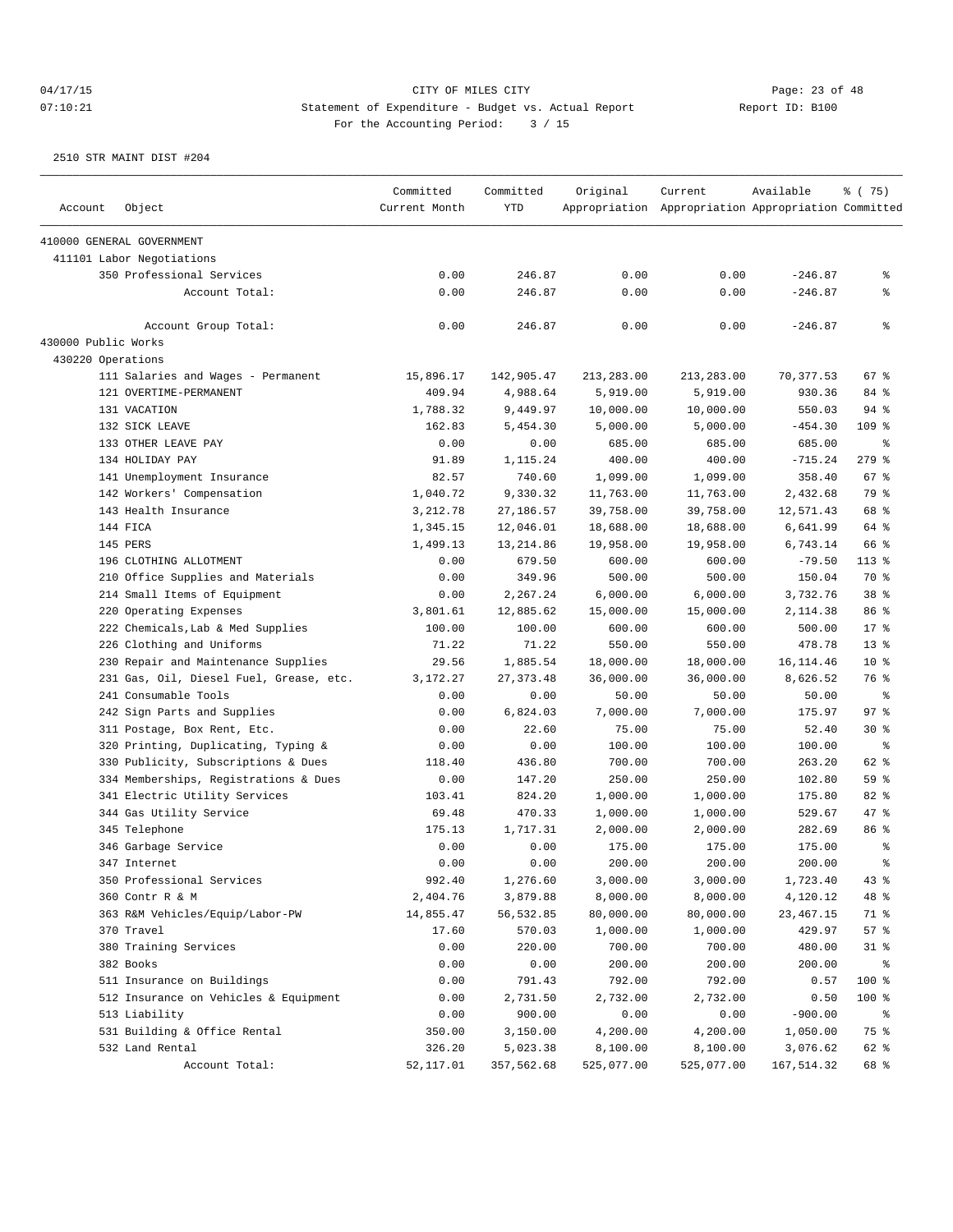| Object<br>Account                        | Committed<br>Current Month | Committed<br><b>YTD</b> | Original<br>Appropriation  | Current      | Available<br>Appropriation Appropriation Committed | % (75)         |
|------------------------------------------|----------------------------|-------------------------|----------------------------|--------------|----------------------------------------------------|----------------|
| 430233 Roadway/Re-surfacing              |                            |                         |                            |              |                                                    |                |
| 350 Professional Services                | 870.62                     | 14,818.13               | 297,000.00                 | 302,830.00   | 288,011.87                                         | 5 <sup>8</sup> |
| Account Total:                           | 870.62                     | 14,818.13               | 297,000.00                 | 302,830.00   | 288,011.87                                         | 5 <sup>8</sup> |
| 430234 CURB AND GUTTER                   |                            |                         |                            |              |                                                    |                |
| 350 Professional Services                | 6,810.82                   | 20,209.86               | 120,000.00                 | 120,000.00   | 99,790.14                                          | $17*$          |
| 940 Machinery & Equipment                | 0.00                       | $-54, 406.55$           | 0.00                       | 0.00         | 54,406.55                                          | ႜ              |
| Account Total:                           | 6,810.82                   | $-34, 196.69$           | 120,000.00                 | 120,000.00   | 154,196.69                                         | $-28$ %        |
| 430235 Storm Drain & Culvert Maintenance |                            |                         |                            |              |                                                    |                |
| 230 Repair and Maintenance Supplies      | 3,250.00                   | 9,844.27                | 25,000.00                  | 25,000.00    | 15, 155. 73                                        | 39%            |
| Account Total:                           | 3,250.00                   | 9,844.27                | 25,000.00                  | 25,000.00    | 15, 155. 73                                        | 39%            |
| Account Group Total:                     | 63,048.45                  | 348,028.39              | 967,077.00                 | 972,907.00   | 624,878.61                                         | 36%            |
| 510000 MISCELLANEOUS                     |                            |                         |                            |              |                                                    |                |
| 510330 Comprehensive Liability Insurance |                            |                         |                            |              |                                                    |                |
| 513 Liability                            | 0.00                       | 4,135.32                | 4,136.00                   | 4,136.00     | 0.68                                               | $100*$         |
| Account Total:                           | 0.00                       | 4,135.32                | 4,136.00                   | 4,136.00     | 0.68                                               | 100 %          |
| Account Group Total:                     | 0.00                       | 4,135.32                | 4,136.00                   | 4,136.00     | 0.68                                               | $100*$         |
| 520000 OTHER FINANCING USES              |                            |                         |                            |              |                                                    |                |
| 521000 Interfund Operating Transfers Out |                            |                         |                            |              |                                                    |                |
| 820 Transfers to Other Funds             | 2,002.11                   | 190,794.50              | 204,165.00                 | 204,165.00   | 13,370.50                                          | $93$ $%$       |
| Account Total:                           | 2,002.11                   | 190,794.50              | 204,165.00                 | 204,165.00   | 13,370.50                                          | 93%            |
| Account Group Total:                     | 2,002.11                   | 190,794.50              | 204,165.00                 | 204,165.00   | 13,370.50                                          | 93%            |
| Fund Total:                              | 65,050.56                  |                         | 543, 205.08 1, 175, 378.00 | 1,181,208.00 | 638,002.92                                         | 46%            |
|                                          |                            |                         |                            |              |                                                    |                |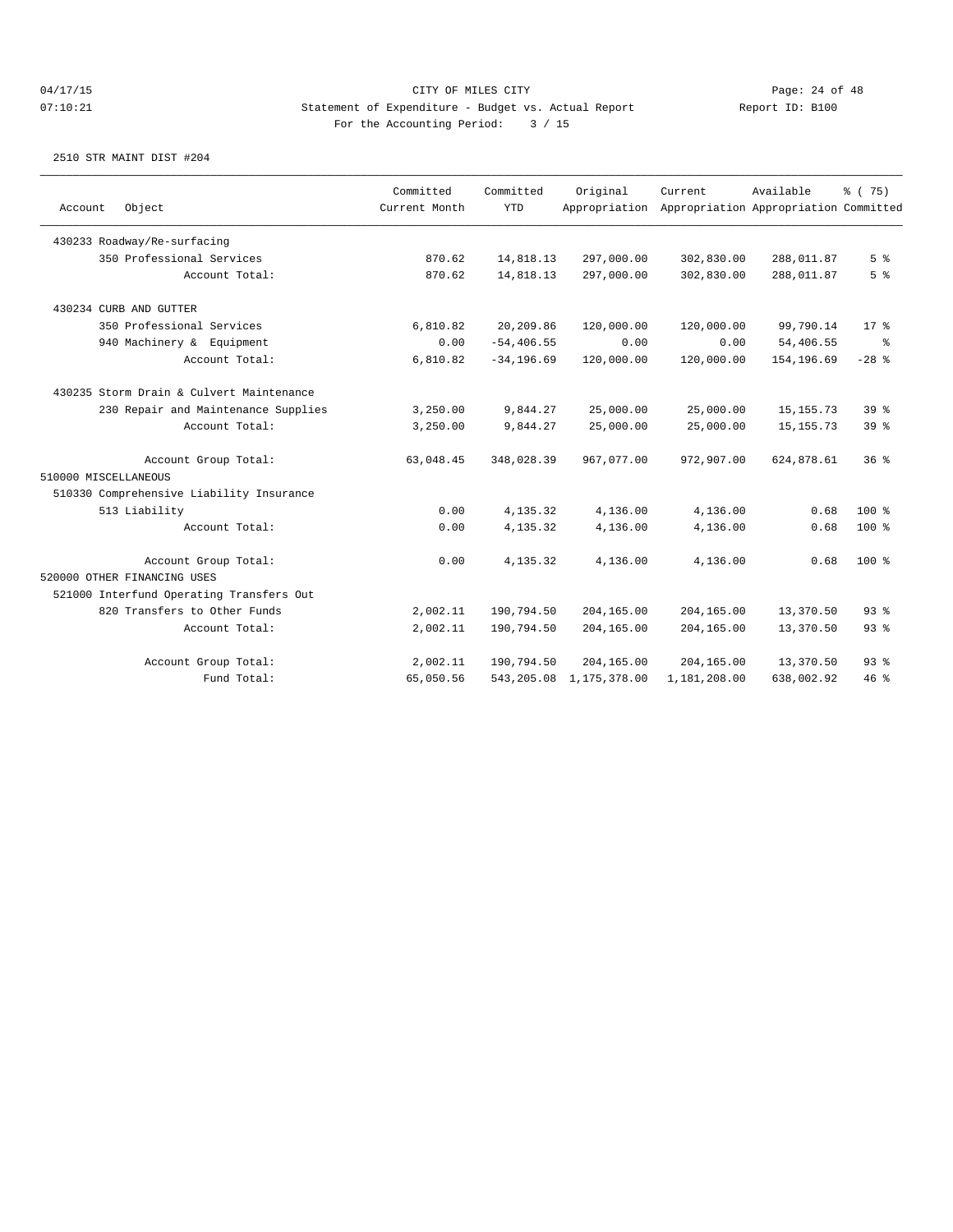## 04/17/15 Page: 25 of 48 07:10:21 Statement of Expenditure - Budget vs. Actual Report Changer Report ID: B100 For the Accounting Period: 3 / 15

| Account             | Object                                  | Committed<br>Current Month | Committed<br><b>YTD</b> | Original   | Current<br>Appropriation Appropriation Appropriation Committed | Available | % (75)          |
|---------------------|-----------------------------------------|----------------------------|-------------------------|------------|----------------------------------------------------------------|-----------|-----------------|
|                     |                                         |                            |                         |            |                                                                |           |                 |
|                     | 410000 GENERAL GOVERNMENT               |                            |                         |            |                                                                |           |                 |
|                     | 411101 Labor Negotiations               |                            |                         |            |                                                                |           |                 |
|                     | 350 Professional Services               | 0.00                       | 62.51                   | 0.00       | 0.00                                                           | $-62.51$  | ి               |
|                     | Account Total:                          | 0.00                       | 62.51                   | 0.00       | 0.00                                                           | $-62.51$  | နွ              |
|                     | Account Group Total:                    | 0.00                       | 62.51                   | 0.00       | 0.00                                                           | $-62.51$  | ៖               |
| 430000 Public Works |                                         |                            |                         |            |                                                                |           |                 |
| 430220 Operations   |                                         |                            |                         |            |                                                                |           |                 |
|                     | 111 Salaries and Wages - Permanent      | 4,820.58                   | 43, 216.87              | 53,035.00  | 53,035.00                                                      | 9,818.13  | 81 %            |
|                     | 121 OVERTIME-PERMANENT                  | 128.83                     | 1,422.23                | 2,096.00   | 2,096.00                                                       | 673.77    | 68 %            |
|                     | 131 VACATION                            | 485.43                     | 2,855.45                | 10,000.00  | 10,000.00                                                      | 7,144.55  | 29%             |
|                     | 132 SICK LEAVE                          | 52.05                      | 1,554.04                | 5,000.00   | 5,000.00                                                       | 3,445.96  | $31$ %          |
|                     | 133 OTHER LEAVE PAY                     | 0.00                       | 0.00                    | 1,182.00   | 1,182.00                                                       | 1,182.00  | ႜ               |
|                     | 134 HOLIDAY PAY                         | 23.63                      | 283.32                  | 400.00     | 400.00                                                         | 116.68    | 71 %            |
|                     | 141 Unemployment Insurance              | 24.81                      | 223.07                  | 333.00     | 333.00                                                         | 109.93    | 67 %            |
|                     | 142 Workers' Compensation               | 290.68                     | 2,608.25                | 3,404.00   | 3,404.00                                                       | 795.75    | 77.8            |
|                     | 143 Health Insurance                    | 953.80                     | 8,145.19                | 11,747.00  | 11,747.00                                                      | 3,601.81  | 69 %            |
|                     | 144 FICA                                | 403.75                     | 3,611.53                | 5,659.00   | 5,659.00                                                       | 2,047.47  | 64 %            |
|                     | 145 PERS                                | 450.22                     | 3,985.64                | 6,044.00   | 6,044.00                                                       | 2,058.36  | 66 %            |
|                     | 196 CLOTHING ALLOTMENT                  | 0.00                       | 205.50                  | 180.00     | 180.00                                                         | $-25.50$  | $114$ %         |
|                     | 210 Office Supplies and Materials       | 0.00                       | 95.37                   | 200.00     | 200.00                                                         | 104.63    | 48 %            |
|                     | 214 Small Items of Equipment            | 0.00                       | 568.56                  | 3,000.00   | 3,000.00                                                       | 2,431.44  | 19 <sup>°</sup> |
|                     | 220 Operating Expenses                  | 975.40                     | 3,346.24                | 3,500.00   | 3,500.00                                                       | 153.76    | 96%             |
|                     | 222 Chemicals, Lab & Med Supplies       | 0.00                       | 0.00                    | 500.00     | 500.00                                                         | 500.00    | နွ              |
|                     | 226 Clothing and Uniforms               | 17.81                      | 17.81                   | 150.00     | 150.00                                                         | 132.19    | $12*$           |
|                     | 230 Repair and Maintenance Supplies     | 7.39                       | 433.35                  | 5,000.00   | 5,000.00                                                       | 4,566.65  | 9%              |
|                     | 231 Gas, Oil, Diesel Fuel, Grease, etc. | 793.10                     | 6,881.46                | 10,000.00  | 10,000.00                                                      | 3,118.54  | 69 %            |
|                     | 242 Sign Parts and Supplies             | 0.00                       | 1,705.64                | 2,600.00   | 2,600.00                                                       | 894.36    | 66 %            |
|                     | 311 Postage, Box Rent, Etc.             | 0.00                       | 4.11                    | 40.00      | 40.00                                                          | 35.89     | 10 <sup>8</sup> |
|                     | 330 Publicity, Subscriptions & Dues     | 29.60                      | 109.20                  | 150.00     | 150.00                                                         | 40.80     | 73 %            |
|                     | 334 Memberships, Registrations & Dues   | 0.00                       | 36.80                   | 50.00      | 50.00                                                          | 13.20     | 74 %            |
|                     | 341 Electric Utility Services           | 9.06                       | 60.55                   | 150.00     | 150.00                                                         | 89.45     | $40*$           |
|                     | 344 Gas Utility Service                 | 17.37                      | 117.59                  | 200.00     | 200.00                                                         | 82.41     | 59%             |
|                     | 345 Telephone                           | 74.35                      | 574.54                  | 750.00     | 750.00                                                         | 175.46    | 77 %            |
|                     | 350 Professional Services               | 23.10                      | 94.16                   | 700.00     | 700.00                                                         | 605.84    | $13*$           |
|                     | 360 Contr R & M                         | 52.38                      | 485.43                  | 1,000.00   | 1,000.00                                                       | 514.57    | 49 %            |
|                     | 363 R&M Vehicles/Equip/Labor-PW         | 5,789.50                   | 22, 141.58              | 35,000.00  | 35,000.00                                                      | 12,858.42 | 63 %            |
|                     | 370 Travel                              | 4.40                       | 142.51                  | 250.00     | 250.00                                                         | 107.49    | 57%             |
|                     | 380 Training Services                   | 0.00                       | 55.00                   | 150.00     | 150.00                                                         | 95.00     | 37%             |
|                     | 382 Books                               | 0.00                       | 0.00                    | 100.00     | 100.00                                                         | 100.00    | ိ               |
|                     | 511 Insurance on Buildings              | 0.00                       | 197.86                  | 198.00     | 198.00                                                         | 0.14      | 100 %           |
|                     | 512 Insurance on Vehicles & Equipment   | 0.00                       | 782.52                  | 783.00     | 783.00                                                         | 0.48      | 100 %           |
|                     | 513 Liability                           | 0.00                       | 225.00                  | 0.00       | 0.00                                                           | $-225.00$ | ိ               |
|                     | 531 Building & Office Rental            | 166.66                     | 1,499.94                | 2,000.00   | 2,000.00                                                       | 500.06    | 75 %            |
|                     | 532 Land Rental                         | 0.00                       | 0.00                    | 1,500.00   | 1,500.00                                                       | 1,500.00  | ိ               |
|                     | Account Total:                          | 15,593.90                  | 107,686.31              | 167,051.00 | 167,051.00                                                     | 59,364.69 | 64 %            |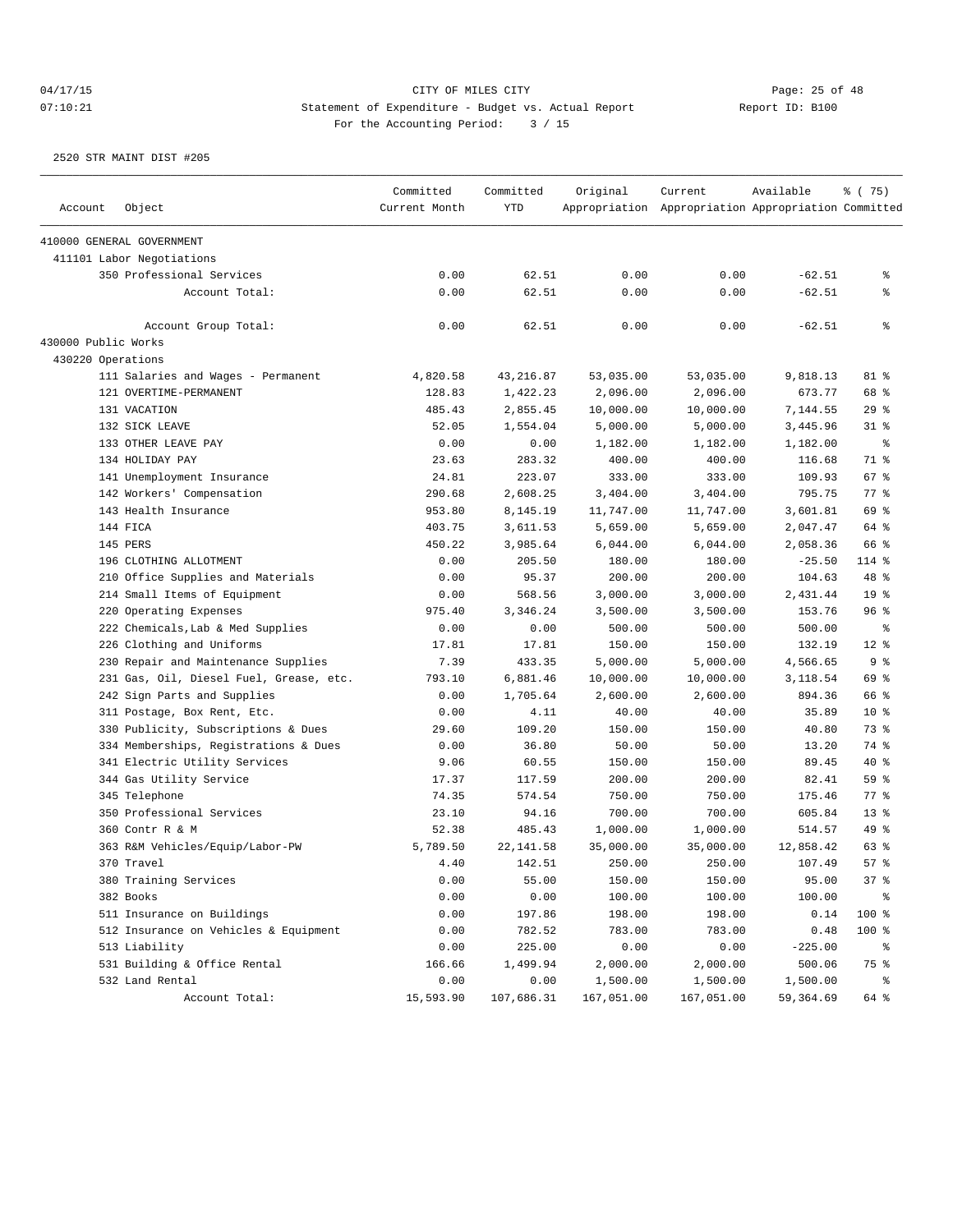|                      |                                          | Committed     | Committed   | Original      | Current    | Available                             | % (75)         |
|----------------------|------------------------------------------|---------------|-------------|---------------|------------|---------------------------------------|----------------|
| Account              | Object                                   | Current Month | <b>YTD</b>  | Appropriation |            | Appropriation Appropriation Committed |                |
|                      | 430233 Roadway/Re-surfacing              |               |             |               |            |                                       |                |
|                      | 350 Professional Services                | 217.65        | 5,749.73    | 375,903.00    | 375,903.00 | 370, 153. 27                          | 2 <sup>8</sup> |
|                      | Account Total:                           | 217.65        | 5,749.73    | 375,903.00    | 375,903.00 | 370, 153. 27                          | 2 <sup>8</sup> |
|                      | 430235 Storm Drain & Culvert Maintenance |               |             |               |            |                                       |                |
|                      | 230 Repair and Maintenance Supplies      | 0.00          | 307.07      | 20,000.00     | 20,000.00  | 19,692.93                             | 2 <sup>8</sup> |
|                      | Account Total:                           | 0.00          | 307.07      | 20,000.00     | 20,000.00  | 19,692.93                             | 2 <sup>8</sup> |
|                      | Account Group Total:                     | 15,811.55     | 113,743.11  | 562,954.00    | 562,954.00 | 449,210.89                            | $20*$          |
| 510000 MISCELLANEOUS |                                          |               |             |               |            |                                       |                |
|                      | 510330 Comprehensive Liability Insurance |               |             |               |            |                                       |                |
|                      | 513 Liability                            | 0.00          | 571.80      | 572.00        | 572.00     | 0.20                                  | $100*$         |
|                      | Account Total:                           | 0.00          | 571.80      | 572.00        | 572.00     | 0.20                                  | $100*$         |
|                      | Account Group Total:                     | 0.00          | 571.80      | 572.00        | 572.00     | 0.20                                  | $100*$         |
|                      | 520000 OTHER FINANCING USES              |               |             |               |            |                                       |                |
|                      | 521000 Interfund Operating Transfers Out |               |             |               |            |                                       |                |
|                      | 820 Transfers to Other Funds             | 1,060.90      | 53, 493. 73 | 58,015.00     | 58,015.00  | 4,521.27                              | $92$ $%$       |
|                      | Account Total:                           | 1,060.90      | 53, 493. 73 | 58,015.00     | 58,015.00  | 4.521.27                              | $92$ $%$       |
|                      | Account Group Total:                     | 1,060.90      | 53, 493. 73 | 58,015.00     | 58,015.00  | 4,521.27                              | $92$ $%$       |
|                      | Fund Total:                              | 16,872.45     | 167,871.15  | 621,541.00    | 621,541.00 | 453,669.85                            | 278            |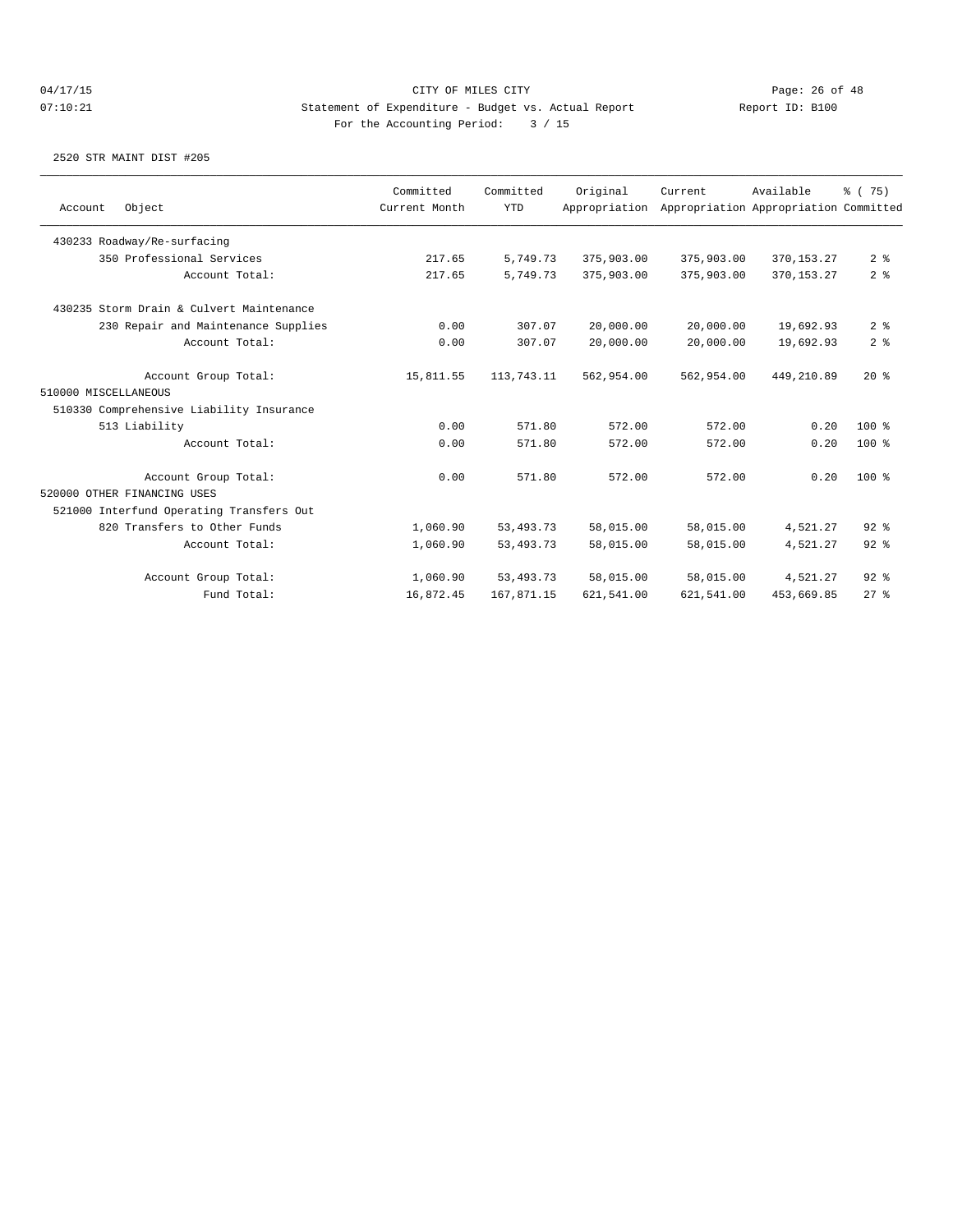## 04/17/15 Page: 27 of 48 07:10:21 Statement of Expenditure - Budget vs. Actual Report Changery Report ID: B100 For the Accounting Period: 3 / 15

2540 STR MAINT DIST#207-(MILESTOWN ESTATES)

| Account              | Object                                   | Committed<br>Current Month | Committed<br><b>YTD</b> | Original | Current<br>Appropriation Appropriation Appropriation Committed | Available | % (75)          |
|----------------------|------------------------------------------|----------------------------|-------------------------|----------|----------------------------------------------------------------|-----------|-----------------|
| 430000 Public Works  |                                          |                            |                         |          |                                                                |           |                 |
| 430220 Operations    |                                          |                            |                         |          |                                                                |           |                 |
|                      | 111 Salaries and Wages - Permanent       | 254.64                     | 2, 221.75               | 3,048.00 | 3,048.00                                                       | 826.25    | 73 %            |
|                      | 121 OVERTIME-PERMANENT                   | 7.93                       | 85.69                   | 100.00   | 100.00                                                         | 14.31     | 86 %            |
|                      | 131 VACATION                             | 24.68                      | 157.68                  | 300.00   | 300.00                                                         | 142.32    | 53%             |
|                      | 132 SICK LEAVE                           | 2.48                       | 85.51                   | 100.00   | 100.00                                                         | 14.49     | 86 %            |
|                      | 133 OTHER LEAVE PAY                      | 0.00                       | 0.00                    | 54.00    | 54.00                                                          | 54.00     | ႜ               |
|                      | 134 HOLIDAY PAY                          | 2.63                       | 17.96                   | 20.00    | 20.00                                                          | 2.04      | $90*$           |
|                      | 141 Unemployment Insurance               | 1.29                       | 11.58                   | 17.00    | 17.00                                                          | 5.42      | 68 %            |
|                      | 142 Workers' Compensation                | 15.44                      | 135.82                  | 176.00   | 176.00                                                         | 40.18     | 77.8            |
|                      | 143 Health Insurance                     | 50.21                      | 423.49                  | 602.00   | 602.00                                                         | 178.51    | 70 %            |
|                      | 144 FICA                                 | 21.51                      | 188.55                  | 286.00   | 286.00                                                         | 97.45     | 66 %            |
|                      | 145 PERS                                 | 23.86                      | 207.52                  | 305.00   | 305.00                                                         | 97.48     | 68 %            |
|                      | 196 CLOTHING ALLOTMENT                   | 0.00                       | 10.50                   | 10.00    | 10.00                                                          | $-0.50$   | $105$ %         |
|                      | 350 Professional Services                | 0.00                       | 3.12                    | 0.00     | 0.00                                                           | $-3.12$   | ႜ               |
|                      | Account Total:                           | 404.67                     | 3,549.17                | 5,018.00 | 5,018.00                                                       | 1,468.83  | 71 %            |
|                      | Account Group Total:                     | 404.67                     | 3,549.17                | 5,018.00 | 5,018.00                                                       | 1,468.83  | 71 %            |
| 510000 MISCELLANEOUS |                                          |                            |                         |          |                                                                |           |                 |
|                      | 510330 Comprehensive Liability Insurance |                            |                         |          |                                                                |           |                 |
|                      | 513 Liability                            | 0.00                       | 29.10                   | 30.00    | 30.00                                                          | 0.90      | 97 <sup>°</sup> |
|                      | Account Total:                           | 0.00                       | 29.10                   | 30.00    | 30.00                                                          | 0.90      | 97 <sub>8</sub> |
|                      | Account Group Total:                     | 0.00                       | 29.10                   | 30.00    | 30.00                                                          | 0.90      | 97 <sub>8</sub> |
|                      | Fund Total:                              | 404.67                     | 3,578.27                | 5,048.00 | 5,048.00                                                       | 1,469.73  | 71 %            |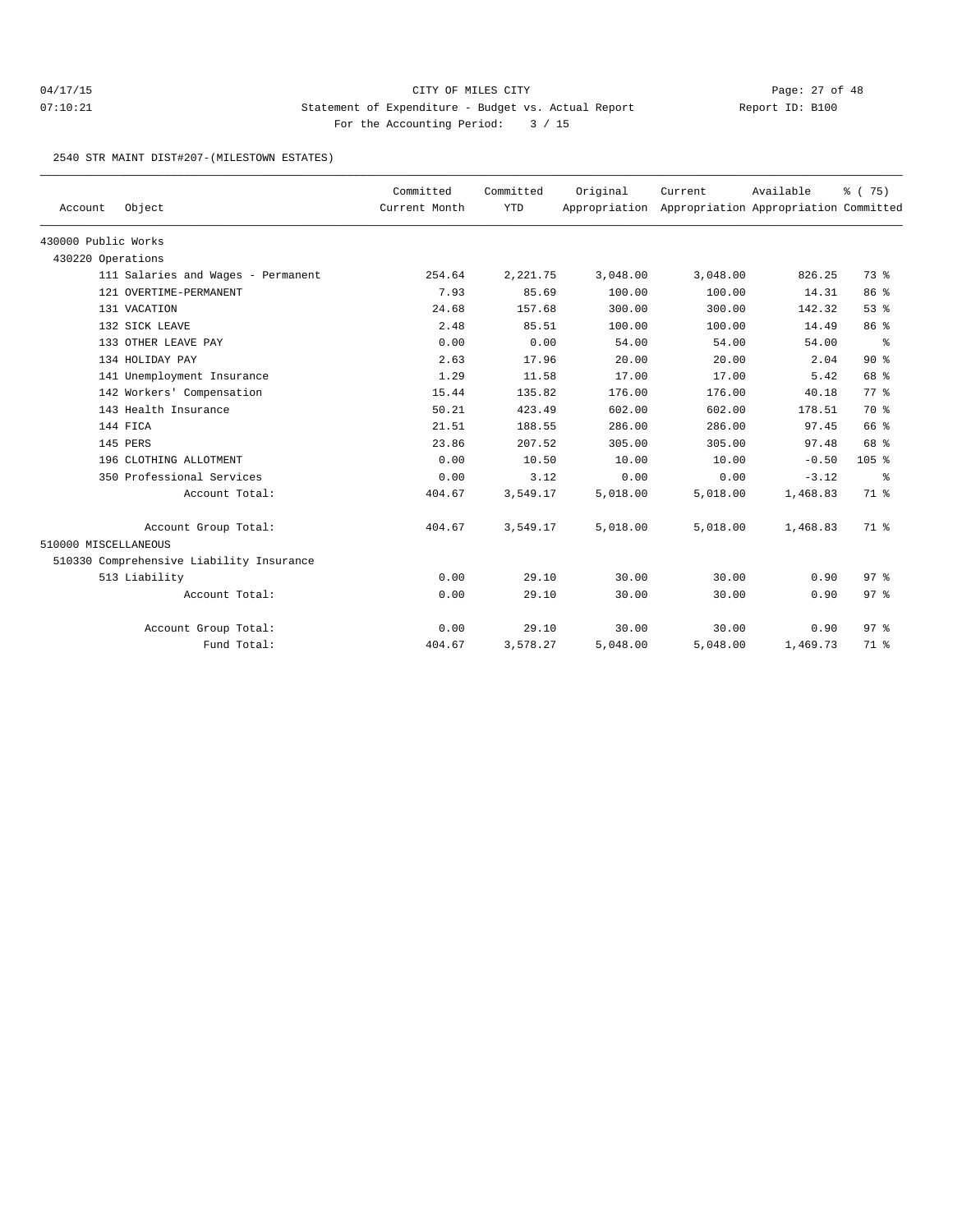# 04/17/15 Page: 28 of 48 07:10:21 Statement of Expenditure - Budget vs. Actual Report Changery Report ID: B100 For the Accounting Period: 3 / 15

2820 GAS TAX

|                                          | Committed     | Committed | Original      | Current    | Available                             | % (75)         |
|------------------------------------------|---------------|-----------|---------------|------------|---------------------------------------|----------------|
| Object<br>Account                        | Current Month | YTD       | Appropriation |            | Appropriation Appropriation Committed |                |
| 520000 OTHER FINANCING USES              |               |           |               |            |                                       |                |
| 521000 Interfund Operating Transfers Out |               |           |               |            |                                       |                |
| 820 Transfers to Other Funds             | 510.72        | 5,076.87  | 6,129.00      | 6,129.00   | 1,052.13                              | 83%            |
| Account Total:                           | 510.72        | 5,076.87  | 6,129.00      | 6,129.00   | 1,052.13                              | 83 %           |
| SID 204<br>521204 TRANSFER:              |               |           |               |            |                                       |                |
| 820 Transfers to Other Funds             | 0.00          | 0.00      | 87, 274.00    | 87, 274.00 | 87,274.00                             | နွ             |
| Account Total:                           | 0.00          | 0.00      | 87, 274.00    | 87, 274.00 | 87, 274.00                            | နွ             |
| 521205 TRANSFER:<br>SID 205              |               |           |               |            |                                       |                |
| 820 Transfers to Other Funds             | 0.00          | 0.00      | 87, 274.00    | 87,274.00  | 87,274.00                             | နွ             |
| Account Total:                           | 0.00          | 0.00      | 87, 274.00    | 87, 274.00 | 87, 274.00                            | နွ             |
| Account Group Total:                     | 510.72        | 5,076.87  | 180,677.00    | 180,677.00 | 175,600.13                            | 3 <sup>8</sup> |
| Fund Total:                              | 510.72        | 5,076.87  | 180,677.00    | 180,677.00 | 175,600.13                            | 3 <sup>8</sup> |
|                                          |               |           |               |            |                                       |                |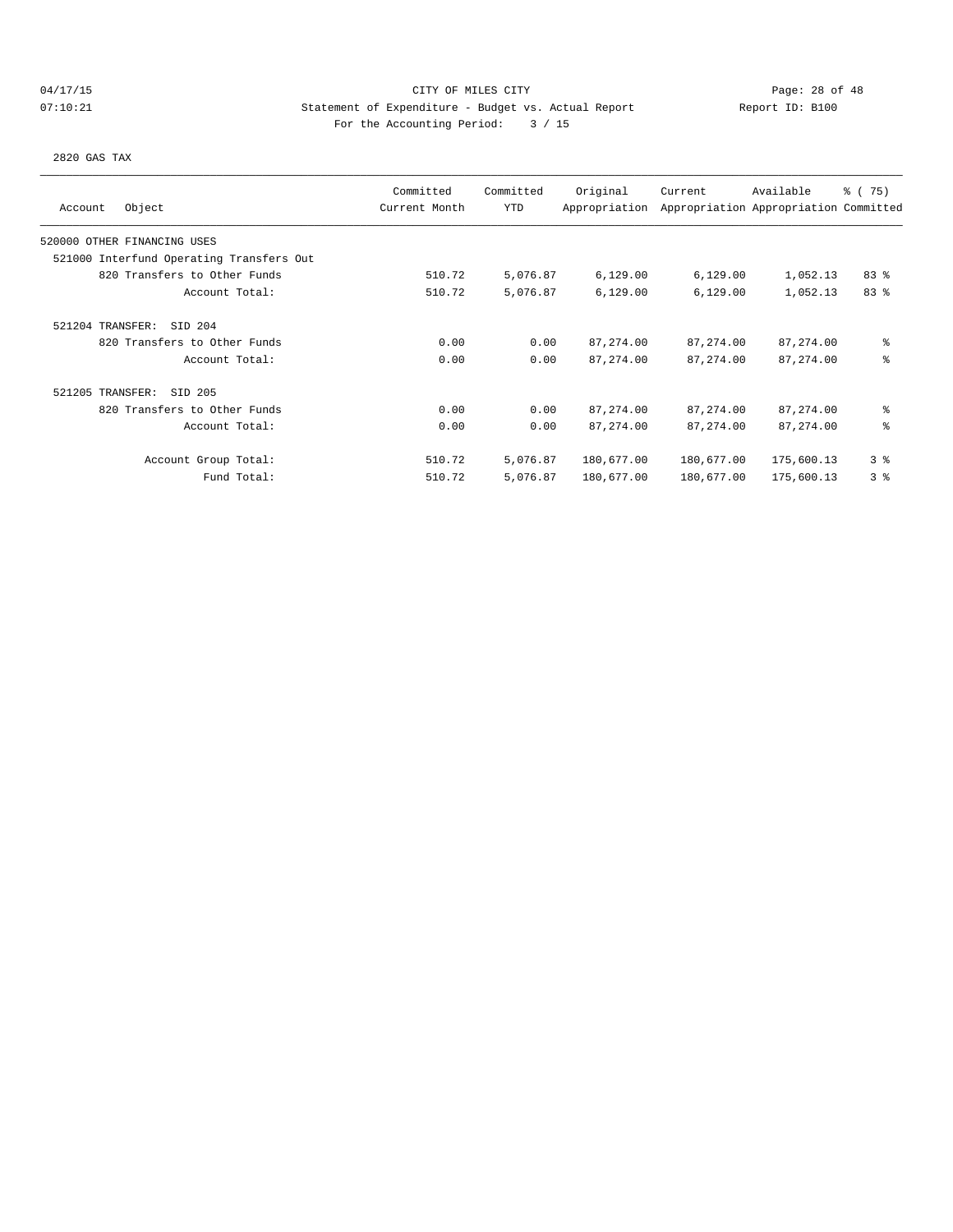2850 911 EMERGENCY

| Account              | Object                                     | Committed<br>Current Month | Committed<br><b>YTD</b> | Original   | Current<br>Appropriation Appropriation Appropriation Committed | Available     | % (75)           |
|----------------------|--------------------------------------------|----------------------------|-------------------------|------------|----------------------------------------------------------------|---------------|------------------|
| 420000 PUBLIC SAFETY |                                            |                            |                         |            |                                                                |               |                  |
|                      | 420140 Crime Control and Investigation(05) |                            |                         |            |                                                                |               |                  |
|                      | 210 Office Supplies and Materials          | 15,122.00                  | 15,122.00               | 1,000.00   | 1,000.00                                                       | $-14, 122.00$ | $***$ $%$        |
|                      | 214 Small Items of Equipment               | 0.00                       | 0.00                    | 3,350.00   | 3,350.00                                                       | 3,350.00      | ႜ                |
|                      | 220 Operating Expenses                     | 0.00                       | 1,340.00                | 15,000.00  | 15,000.00                                                      | 13,660.00     | 9%               |
|                      | 311 Postage, Box Rent, Etc.                | 0.00                       | 0.00                    | 200.00     | 200.00                                                         | 200.00        | နွ               |
|                      | 320 Printing, Duplicating, Typing &        | 0.00                       | 0.00                    | 200.00     | 200.00                                                         | 200.00        | $\,$ %           |
|                      | 334 Memberships, Registrations & Dues      | 0.00                       | 0.00                    | 200.00     | 200.00                                                         | 200.00        | $\,{}^{\circ}\!$ |
|                      | 341 Electric Utility Services              | 42.34                      | 392.43                  | 1,854.00   | 1,854.00                                                       | 1,461.57      | $21$ %           |
|                      | 345 Telephone                              | 2,202.82                   | 16,589.82               | 25,000.00  | 25,000.00                                                      | 8,410.18      | 66 %             |
|                      | 350 Professional Services                  | 4,520.00                   | 56,859.57               | 72,000.00  | 72,000.00                                                      | 15, 140. 43   | 79 %             |
|                      | 370 Travel                                 | 0.00                       | 0.00                    | 500.00     | 500.00                                                         | 500.00        | နွ               |
|                      | 380 Training Services                      | 0.00                       | 0.00                    | 2,000.00   | 2,000.00                                                       | 2,000.00      | နွ               |
|                      | 512 Insurance on Vehicles & Equipment      | 0.00                       | 124.41                  | 150.00     | 150.00                                                         | 25.59         | 83 %             |
|                      | 940 Machinery & Equipment                  | $-15, 122.00$              | 0.00                    | 25,000.00  | 25,000.00                                                      | 25,000.00     | န္               |
|                      | 941 911 Eq & Software (2/01)               | 0.00                       | 0.00                    | 50,000.00  | 50,000.00                                                      | 50,000.00     | နွ               |
|                      | Account Total:                             | 6,765.16                   | 90,428.23               | 196,454.00 | 196,454.00                                                     | 106,025.77    | 46%              |
|                      | Account Group Total:                       | 6,765.16                   | 90,428.23               | 196,454.00 | 196,454.00                                                     | 106,025.77    | $46$ %           |
|                      | 520000 OTHER FINANCING USES                |                            |                         |            |                                                                |               |                  |
|                      | 521000 Interfund Operating Transfers Out   |                            |                         |            |                                                                |               |                  |
|                      | 820 Transfers to Other Funds               | 27,845.64                  | 83, 845.64              | 112,000.00 | 112,000.00                                                     | 28, 154.36    | 75 %             |
|                      | Account Total:                             | 27,845.64                  | 83,845.64               | 112,000.00 | 112,000.00                                                     | 28, 154.36    | 75 %             |
|                      | Account Group Total:                       | 27,845.64                  | 83, 845.64              | 112,000.00 | 112,000.00                                                     | 28, 154.36    | 75 %             |
|                      | Fund Total:                                | 34,610.80                  | 174, 273.87             | 308,454.00 | 308,454.00                                                     | 134,180.13    | 56%              |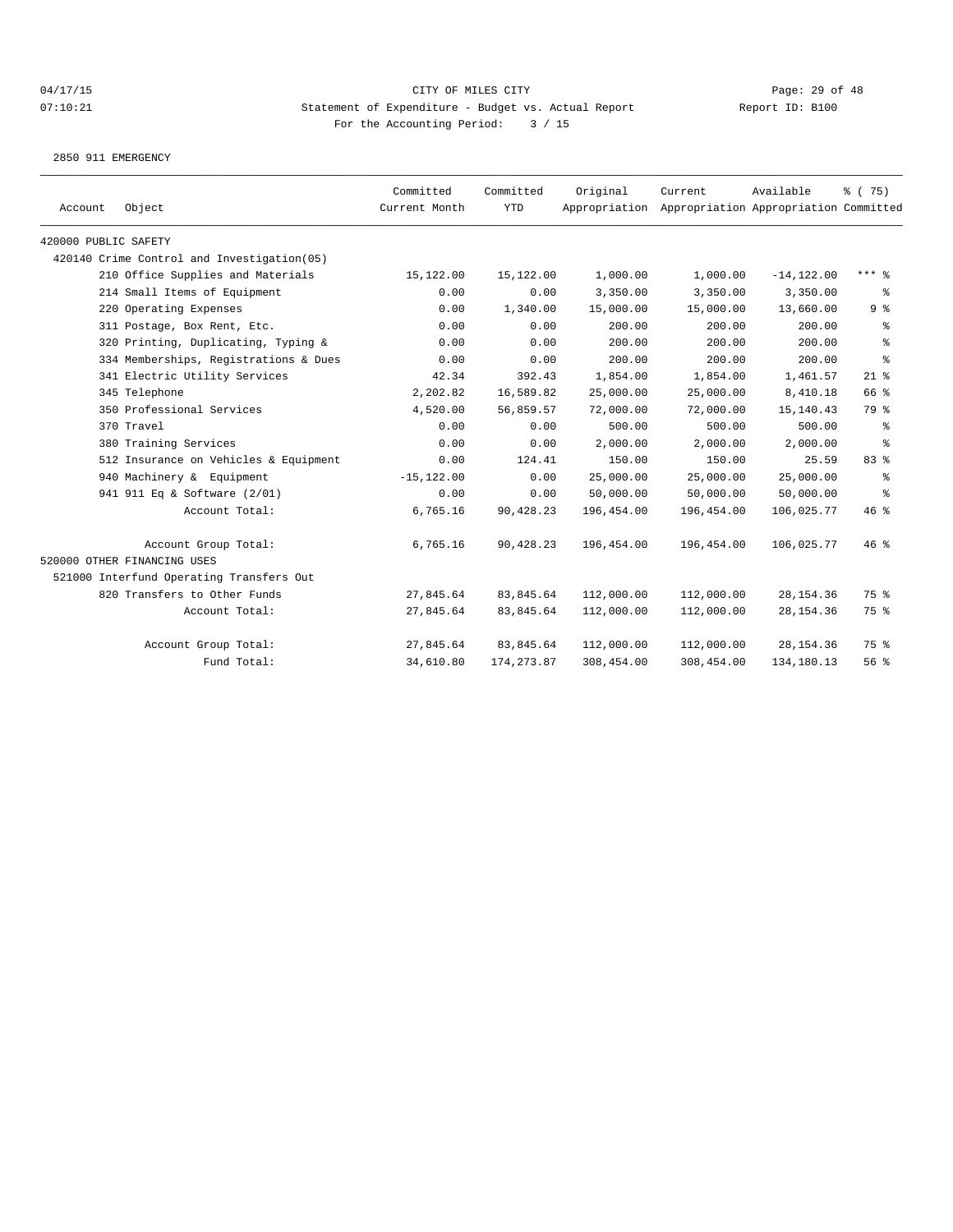2880 LIBRARY GRANTS

| Account | Object                            | Committed<br>Current Month | Committed<br>YTD | Original<br>Appropriation | Current   | Available<br>Appropriation Appropriation Committed | % (75)          |
|---------|-----------------------------------|----------------------------|------------------|---------------------------|-----------|----------------------------------------------------|-----------------|
|         | 460000 CULTURE AND RECREATION     |                            |                  |                           |           |                                                    |                 |
|         | 460100 Library Services(16)       |                            |                  |                           |           |                                                    |                 |
|         | 210 Office Supplies and Materials | 0.00                       | 60.33            | 617.00                    | 617.00    | 556.67                                             | 10 <sup>8</sup> |
|         | 214 Small Items of Equipment      | 0.00                       | 0.00             | 3,800.00                  | 3,800.00  | 3,800.00                                           | ႜ               |
|         | 311 Postage, Box Rent, Etc.       | 413.00                     | 2,360.00         | 4,900.00                  | 4,900.00  | 2,540.00                                           | 48 %            |
|         | 350 Professional Services         | 900.00                     | 3,253.00         | 10,399.00                 | 10,399.00 | 7,146.00                                           | $31$ %          |
|         | 370 Travel                        | 0.00                       | 559.03           | 7,409.00                  | 7,409.00  | 6,849.97                                           | 8 %             |
|         | 380 Training Services             | 0.00                       | 0.00             | 1,000.00                  | 1,000.00  | 1,000.00                                           | နွ              |
|         | 382 Books                         | 0.00                       | 0.00             | 100.00                    | 100.00    | 100.00                                             | နွ              |
|         | Account Total:                    | 1,313.00                   | 6,232.36         | 28,225.00                 | 28,225.00 | 21,992.64                                          | $22$ $%$        |
|         | Account Group Total:              | 1,313.00                   | 6,232.36         | 28,225.00                 | 28,225.00 | 21,992.64                                          | $22$ %          |
|         | Fund Total:                       | 1,313.00                   | 6,232.36         | 28,225.00                 | 28,225.00 | 21,992.64                                          | $22$ %          |
|         |                                   |                            |                  |                           |           |                                                    |                 |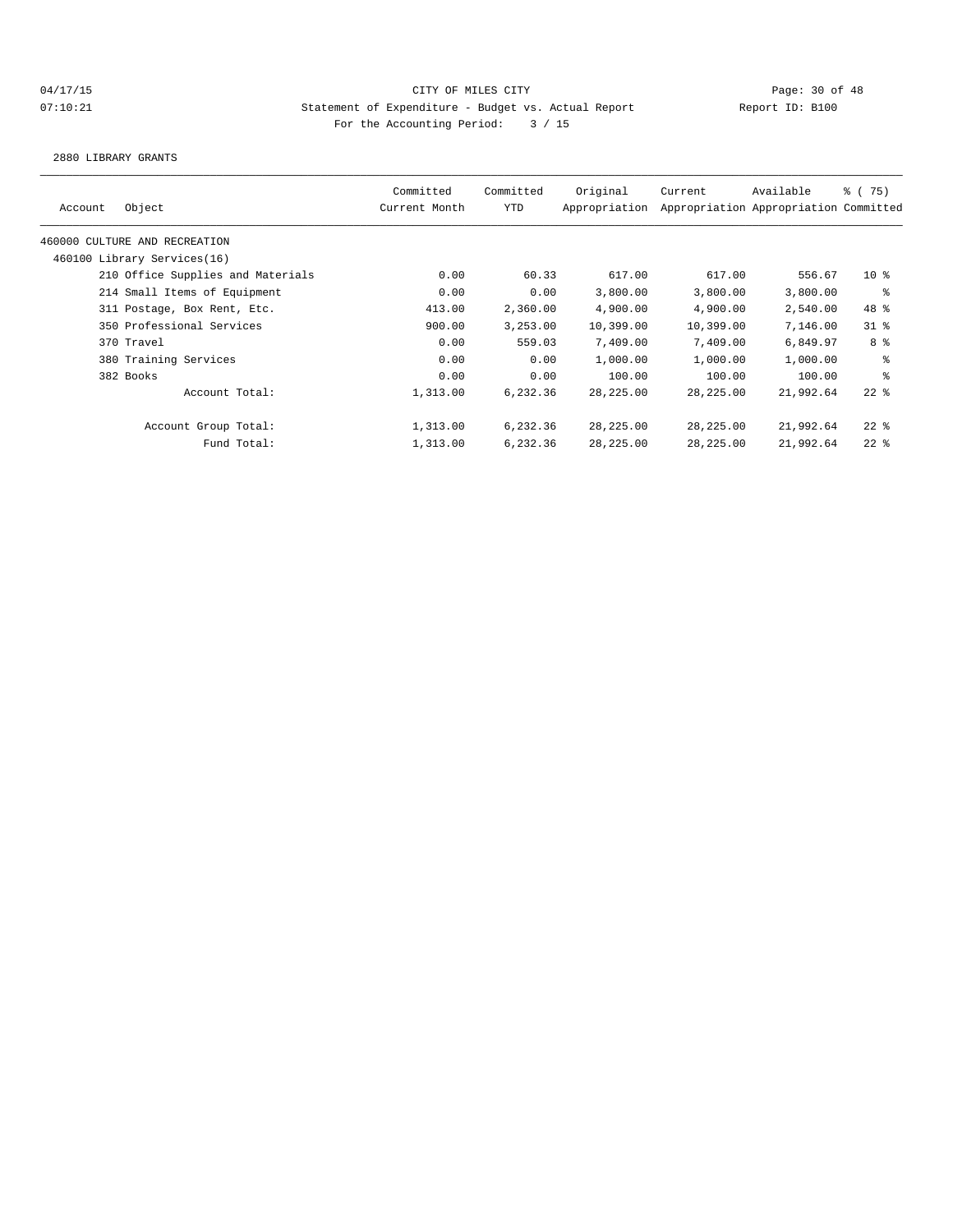2935 Historic Preservation

| Account | Object                                        | Committed<br>Current Month | Committed<br>YTD | Original   | Current<br>Appropriation Appropriation Appropriation Committed | Available    | % (75)           |
|---------|-----------------------------------------------|----------------------------|------------------|------------|----------------------------------------------------------------|--------------|------------------|
|         |                                               |                            |                  |            |                                                                |              |                  |
|         | 460000 CULTURE AND RECREATION                 |                            |                  |            |                                                                |              |                  |
|         | 460461 Historic Preservation-Administration   |                            |                  |            |                                                                |              |                  |
|         | 111 Salaries and Wages - Permanent            | 1,258.74                   | 2,410.50         | 2,098.00   | 2,098.00                                                       | $-312.50$    | $115$ %          |
|         | 131 VACATION                                  | 78.76                      | 119.60           | 33.00      | 33.00                                                          | $-86.60$     | $362$ %          |
|         | 132 SICK LEAVE                                | 116.86                     | 149.86           | 33.00      | 33.00                                                          | $-116.86$    | 454 %            |
|         | 141 Unemployment Insurance                    | 6.52                       | 12.59            | 10.00      | 10.00                                                          | $-2.59$      | $126$ %          |
|         | 142 Workers' Compensation                     | 17.76                      | 34.35            | 25.00      | 25.00                                                          | $-9.35$      | $137$ $%$        |
|         | 144 FICA                                      | 110.63                     | 214.02           | 165.00     | 165.00                                                         | $-49.02$     | 130 %            |
|         | 145 PERS                                      | 118.15                     | 228.56           | 177.00     | 177.00                                                         | $-51.56$     | $129$ %          |
|         | 210 Office Supplies and Materials             | 0.00                       | 362.60           | 750.00     | 750.00                                                         | 387.40       | 48 %             |
|         | 220 Operating Expenses                        | 0.00                       | 0.00             | 200.00     | 200.00                                                         | 200.00       | ి                |
|         | 311 Postage, Box Rent, Etc.                   | 5.75                       | 5.75             | 0.00       | 0.00                                                           | $-5.75$      | ి                |
|         | 320 Printing, Duplicating, Typing &           | 0.00                       | 0.00             | 200.00     | 200.00                                                         | 200.00       | $\approx$        |
|         | 330 Publicity, Subscriptions & Dues           | 25.00                      | 25.00            | 125.00     | 125.00                                                         | 100.00       | $20*$            |
|         | 345 Telephone                                 | 0.00                       | 662.43           | 600.00     | 600.00                                                         | $-62.43$     | $110*$           |
|         | 350 Professional Services                     | 0.00                       | 45.00            | 0.00       | 0.00                                                           | $-45.00$     | ွေ               |
|         | 360 Contr R & M                               | 90.31                      | 349.07           | 100.00     | 100.00                                                         | $-249.07$    | 349 %            |
|         | 370 Travel                                    | 0.00                       | 90.36            | 985.00     | 985.00                                                         | 894.64       | 9 %              |
|         | 531 Building & Office Rental                  | 0.00                       | 900.00           | 0.00       | 0.00                                                           | $-900.00$    | ွေ               |
|         | Account Total:                                | 1,828.48                   | 5,609.69         | 5,501.00   | 5,501.00                                                       | $-108.69$    | $102$ %          |
|         | 460465 Historic Preservation- CDGB-ED Grant   |                            |                  |            |                                                                |              |                  |
|         | 311 Postage, Box Rent, Etc.                   | 0.00                       | 241.90           | 0.00       | 0.00                                                           | $-241.90$    | ႜ                |
|         | 330 Publicity, Subscriptions & Dues           | 0.00                       | 419.72           | 0.00       | 0.00                                                           | $-419.72$    | $\approx$        |
|         | 350 Professional Services                     | 0.00                       | 4,503.21         | 7,500.00   | 7,500.00                                                       | 2,996.79     | $60*$            |
|         | 370 Travel                                    | 0.00                       | 2,276.84         | 0.00       | 0.00                                                           | $-2, 276.84$ | နွ               |
|         | Account Total:                                | 0.00                       | 7,441.67         | 7,500.00   | 7,500.00                                                       | 58.33        | 99 <sub>8</sub>  |
|         | 460466 Historic Preservation- Montana Main St |                            |                  |            |                                                                |              |                  |
|         | 350 Professional Services                     | 0.00                       | 9,775.00         | 8,216.00   | 8,216.00                                                       | $-1,559.00$  | 119 %            |
|         | 370 Travel                                    | 0.00                       | 225.00           | 0.00       | 0.00                                                           | $-225.00$    | ႜ                |
|         | Account Total:                                | 0.00                       | 10,000.00        | 8,216.00   | 8,216.00                                                       | $-1,784.00$  | $122$ %          |
|         | Account Group Total:                          | 1,828.48                   | 23,051.36        | 21, 217.00 | 21, 217.00                                                     | $-1,834.36$  | 109 <sub>8</sub> |
|         | Fund Total:                                   | 1,828.48                   | 23,051.36        | 21, 217.00 | 21, 217.00                                                     | $-1,834.36$  | $109$ $%$        |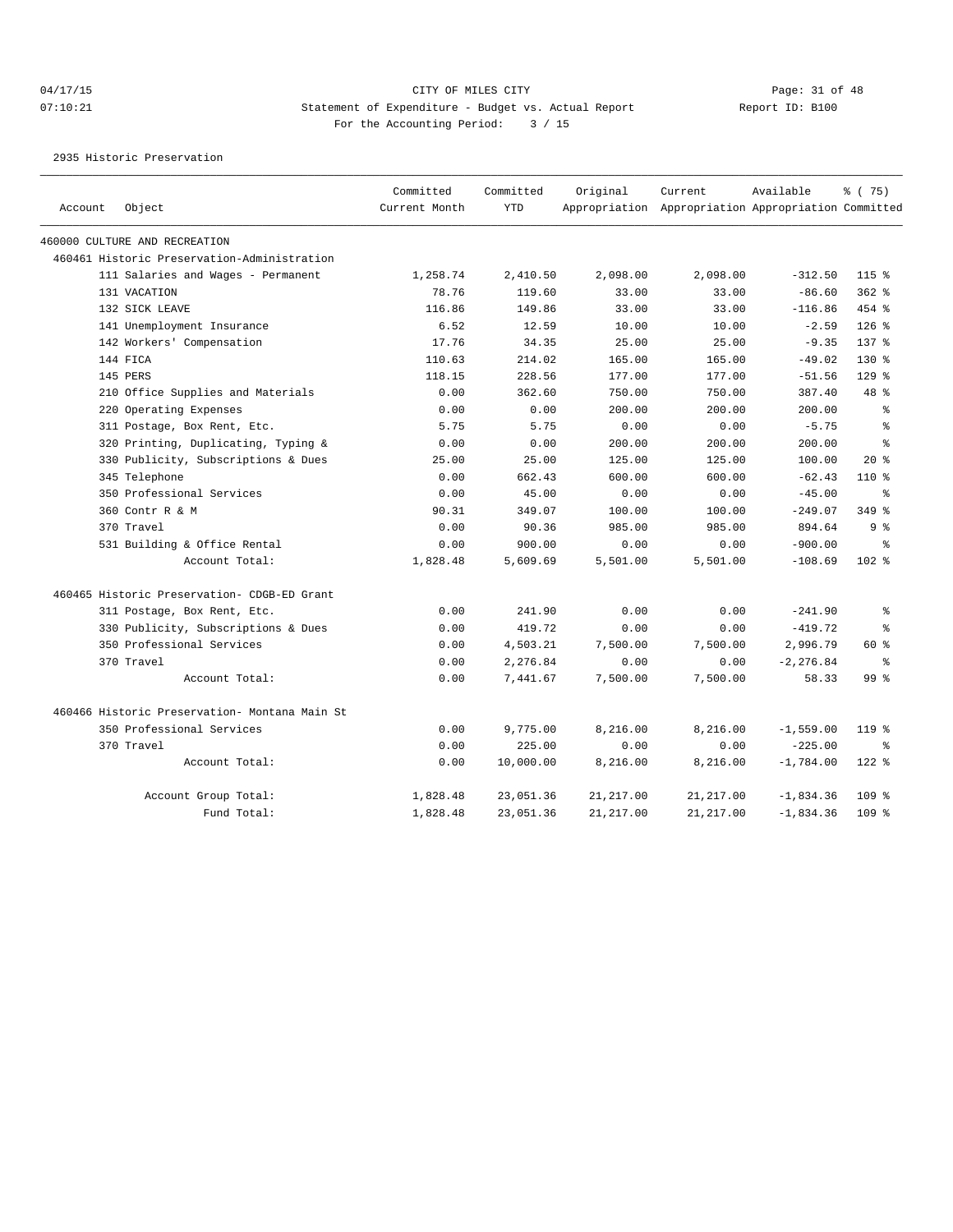## 04/17/15 Page: 32 of 48 07:10:21 Statement of Expenditure - Budget vs. Actual Report Report ID: B100 For the Accounting Period: 3 / 15

2985 RETIRED SENIOR VOLUNTEER PROG (RSVP)

|         |                                       | Committed     | Committed  | Original  | Current                                             | Available   | % (75)          |
|---------|---------------------------------------|---------------|------------|-----------|-----------------------------------------------------|-------------|-----------------|
| Account | Object                                | Current Month | <b>YTD</b> |           | Appropriation Appropriation Appropriation Committed |             |                 |
|         | 450000 Social and Economic Services   |               |            |           |                                                     |             |                 |
|         | 450300 RSVP-FEDERAL GRANT- CUSTER     |               |            |           |                                                     |             |                 |
|         | 111 Salaries and Wages - Permanent    | 3,029.30      | 25, 515.19 | 40,359.00 | 40,359.00                                           | 14,843.81   | 63 %            |
|         | 131 VACATION                          | 122.87        | 2,006.89   | 0.00      | 0.00                                                | $-2,006.89$ | န္              |
|         | 132 SICK LEAVE                        | 245.74        | 946.86     | 0.00      | 0.00                                                | $-946.86$   | ి               |
|         | 133 OTHER LEAVE PAY                   | 0.00          | 542.69     | 0.00      | 0.00                                                | $-542.69$   | ి               |
|         | 141 Unemployment Insurance            | 15.14         | 134.57     | 134.00    | 134.00                                              | $-0.57$     | 100 %           |
|         | 142 Workers' Compensation             | 41.43         | 367.95     | 420.00    | 420.00                                              | 52.05       | 88 %            |
|         | 143 Health Insurance                  | 627.15        | 5,499.92   | 7,980.00  | 7,980.00                                            | 2,480.08    | 69 %            |
|         | 144 FICA                              | 257.28        | 2,286.87   | 3,120.00  | 3,120.00                                            | 833.13      | 73 %            |
|         | 145 PERS                              | 274.98        | 2,443.77   | 2,856.00  | 2,856.00                                            | 412.23      | 86 %            |
|         | 210 Office Supplies and Materials     | 0.00          | 369.60     | 1,434.00  | 1,434.00                                            | 1,064.40    | $26$ %          |
|         | 214 Small Items of Equipment          | 0.00          | 752.99     | 0.00      | 0.00                                                | $-752.99$   | ႜ               |
|         | 220 Operating Expenses                | 0.00          | 400.00     | 0.00      | 0.00                                                | $-400.00$   | န္              |
|         | 345 Telephone                         | $-52.35$      | 452.52     | 0.00      | 0.00                                                | $-452.52$   | ి               |
|         | 370 Travel                            | 0.00          | 788.06     | 4,425.00  | 4,425.00                                            | 3,636.94    | 18 %            |
|         | Account Total:                        | 4,561.54      | 42,507.88  | 60,728.00 | 60,728.00                                           | 18,220.12   | 70 %            |
|         | 450330 RSVP Non-Federal -Custer       |               |            |           |                                                     |             |                 |
|         | 111 Salaries and Wages - Permanent    | 0.00          | 717.71     | 5,225.00  | 5,225.00                                            | 4,507.29    | $14*$           |
|         | 141 Unemployment Insurance            | 0.00          | 0.00       | 10.00     | 10.00                                               | 10.00       | ႜ               |
|         | 142 Workers' Compensation             | 0.00          | 0.00       | 30.00     | 30.00                                               | 30.00       | ి               |
|         | 144 FICA                              | 0.00          | 0.00       | 424.00    | 424.00                                              | 424.00      | ి               |
|         | 145 PERS                              | 0.00          | 0.00       | 371.00    | 371.00                                              | 371.00      | ి               |
|         | 210 Office Supplies and Materials     | 0.00          | 19.99      | 0.00      | 0.00                                                | $-19.99$    | ి               |
|         | 220 Operating Expenses                | 273.30        | 5,591.06   | 4,560.00  | 4,560.00                                            | $-1,031.06$ | $123*$          |
|         | 311 Postage, Box Rent, Etc.           | 0.00          | 506.81     | 0.00      | 0.00                                                | $-506.81$   | ి               |
|         | 330 Publicity, Subscriptions & Dues   | 0.00          | 0.00       | 140.00    | 140.00                                              | 140.00      | နွ              |
|         | 334 Memberships, Registrations & Dues | 0.00          | 150.00     | 150.00    | 150.00                                              | 0.00        | 100 %           |
|         | 345 Telephone                         | 321.51        | 873.86     | 1,680.00  | 1,680.00                                            | 806.14      | $52$ $%$        |
|         | 370 Travel                            | 6.50          | 143.00     | 500.00    | 500.00                                              | 357.00      | 29%             |
|         | 512 Insurance on Vehicles & Equipment | 0.00          | $-300.70$  | 300.00    | 300.00                                              | 600.70      | $***$ $%$       |
|         | 513 Liability                         | 0.00          | $-836.89$  | 837.00    | 837.00                                              | 1,673.89    | $***$ $%$       |
|         | 530 Rent                              | 0.00          | 2,100.00   | 4,650.00  | 4,650.00                                            | 2,550.00    | $45$ %          |
|         | Account Total:                        | 601.31        | 8,964.84   | 18,877.00 | 18,877.00                                           | 9,912.16    | 47 %            |
|         | 450340 RSVP FEDERAL GRANT- FALLON     |               |            |           |                                                     |             |                 |
|         | 111 Salaries and Wages - Permanent    | 165.35        | 2,283.41   | 11,621.00 | 11,621.00                                           | 9.337.59    | 20%             |
|         | 132 SICK LEAVE                        | 0.00          | 56.59      | 0.00      | 0.00                                                | $-56.59$    | ႜ               |
|         | 141 Unemployment Insurance            | 0.90          | 9.79       | 52.00     | 52.00                                               | 42.21       | 19 <sup>°</sup> |
|         | 142 Workers' Compensation             | 2.31          | 25.71      | 144.00    | 144.00                                              | 118.29      | 18 %            |
|         | 143 Health Insurance                  | 0.00          | 144.43     | 0.00      | 0.00                                                | $-144.43$   | ိ               |
|         | 144 FICA                              | 15.30         | 166.35     | 890.00    | 890.00                                              | 723.65      | 19 <sup>°</sup> |
|         | 145 PERS                              | 16.14         | 176.31     | 802.00    | 802.00                                              | 625.69      | $22$ %          |
|         | 210 Office Supplies and Materials     | 30.59         | 30.59      | 885.00    | 885.00                                              | 854.41      | 3%              |
|         | 214 Small Items of Equipment          | 0.00          | 2,019.60   | 1,943.00  | 1,943.00                                            | $-76.60$    | $104$ %         |
|         | 220 Operating Expenses                | 0.00          | 1,611.14   | 178.00    | 178.00                                              | $-1,433.14$ | $905$ %         |
|         | 311 Postage, Box Rent, Etc.           | 249.00        | 249.00     | 500.00    | 500.00                                              | 251.00      | $50*$           |
|         | 330 Publicity, Subscriptions & Dues   | 0.00          | 0.00       | 100.00    | 100.00                                              | 100.00      | ိ               |
|         | 370 Travel                            | 780.20        | 1,033.76   | 6,069.00  | 6,069.00                                            | 5,035.24    | $17$ %          |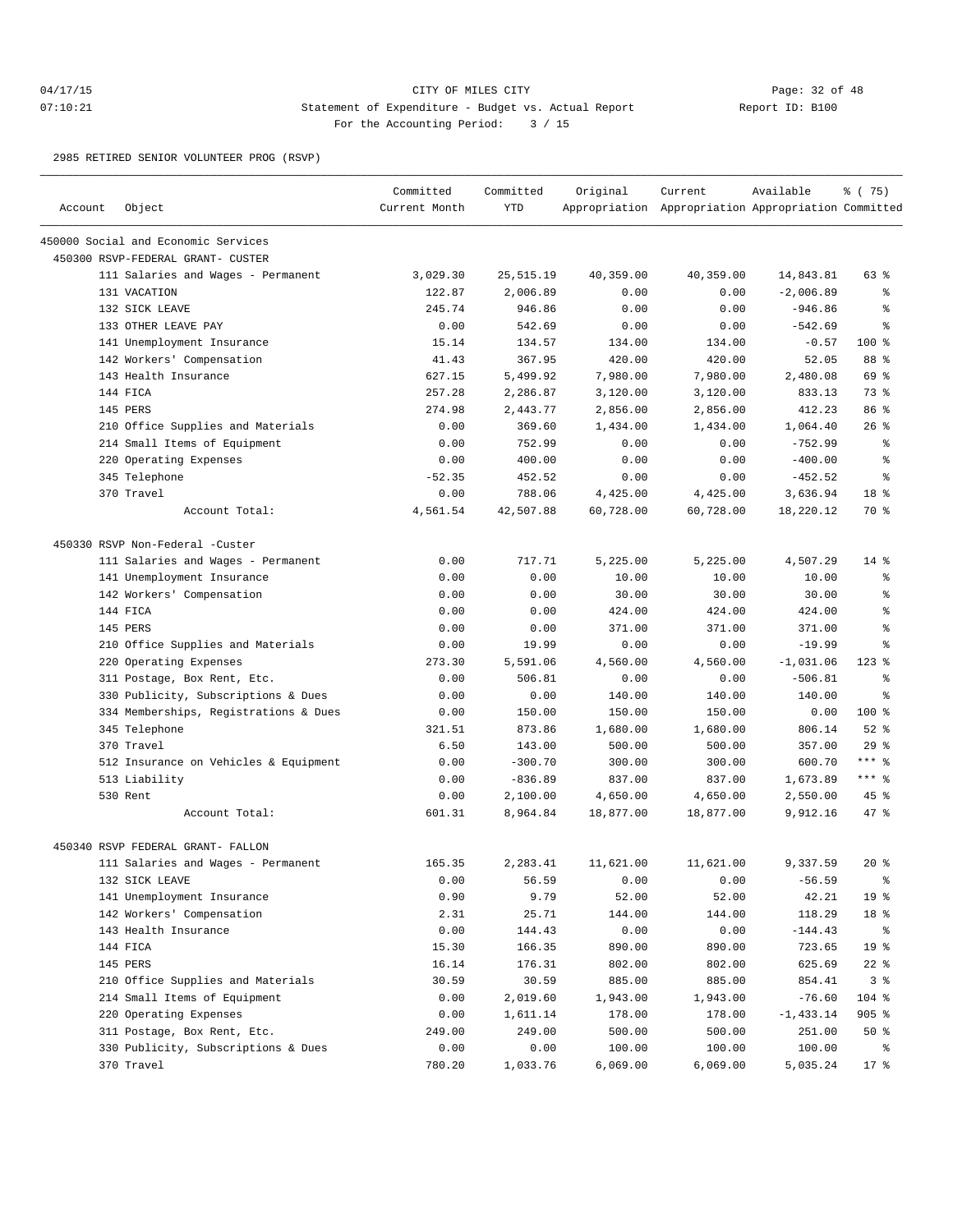## 04/17/15 Page: 33 of 48 07:10:21 Statement of Expenditure - Budget vs. Actual Report Changery Report ID: B100 For the Accounting Period: 3 / 15

2985 RETIRED SENIOR VOLUNTEER PROG (RSVP)

| Object<br>Account                     | Committed<br>Current Month | Committed<br><b>YTD</b> | Original<br>Appropriation | Current    | Available<br>Appropriation Appropriation Committed | % (75)          |
|---------------------------------------|----------------------------|-------------------------|---------------------------|------------|----------------------------------------------------|-----------------|
| Account Total:                        | 1,259.79                   | 7,806.68                | 23,184.00                 | 23,184.00  | 15,377.32                                          | $34*$           |
| 450350 RSVP-Non federal grant- Fallon |                            |                         |                           |            |                                                    |                 |
| 111 Salaries and Wages - Permanent    | 0.00                       | 0.00                    | 485.00                    | 485.00     | 485.00                                             | ႜ               |
| 141 Unemployment Insurance            | 0.00                       | 0.00                    | 3.00                      | 3.00       | 3.00                                               | နွ              |
| 142 Workers' Compensation             | 0.00                       | 0.00                    | 6.00                      | 6.00       | 6.00                                               | ៖               |
| 144 FICA                              | 0.00                       | 0.00                    | 38.00                     | 38.00      | 38.00                                              | ៖               |
| 145 PERS                              | 0.00                       | 0.00                    | 34.00                     | 34.00      | 34.00                                              | နွ              |
| 210 Office Supplies and Materials     | 0.00                       | 0.00                    | 100.00                    | 100.00     | 100.00                                             | ి               |
| 220 Operating Expenses                | 0.00                       | 493.81                  | 500.00                    | 500.00     | 6.19                                               | 99 <sup>8</sup> |
| 370 Travel                            | 0.00                       | 252.65                  | 0.00                      | 0.00       | $-252.65$                                          | နွ              |
| 512 Insurance on Vehicles & Equipment | 0.00                       | 0.00                    | 58.00                     | 58.00      | 58.00                                              | နွ              |
| 513 Liability                         | 0.00                       | 0.00                    | 100.00                    | 100.00     | 100.00                                             | ి               |
| Account Total:                        | 0.00                       | 746.46                  | 1,324.00                  | 1,324.00   | 577.54                                             | 56 <sup>8</sup> |
| Account Group Total:                  | 6,422.64                   | 60,025.86               | 104,113.00                | 104,113.00 | 44,087.14                                          | 58 %            |
| Fund Total:                           | 6,422.64                   | 60,025.86               | 104,113.00                | 104,113.00 | 44,087.14                                          | 58 %            |
|                                       |                            |                         |                           |            |                                                    |                 |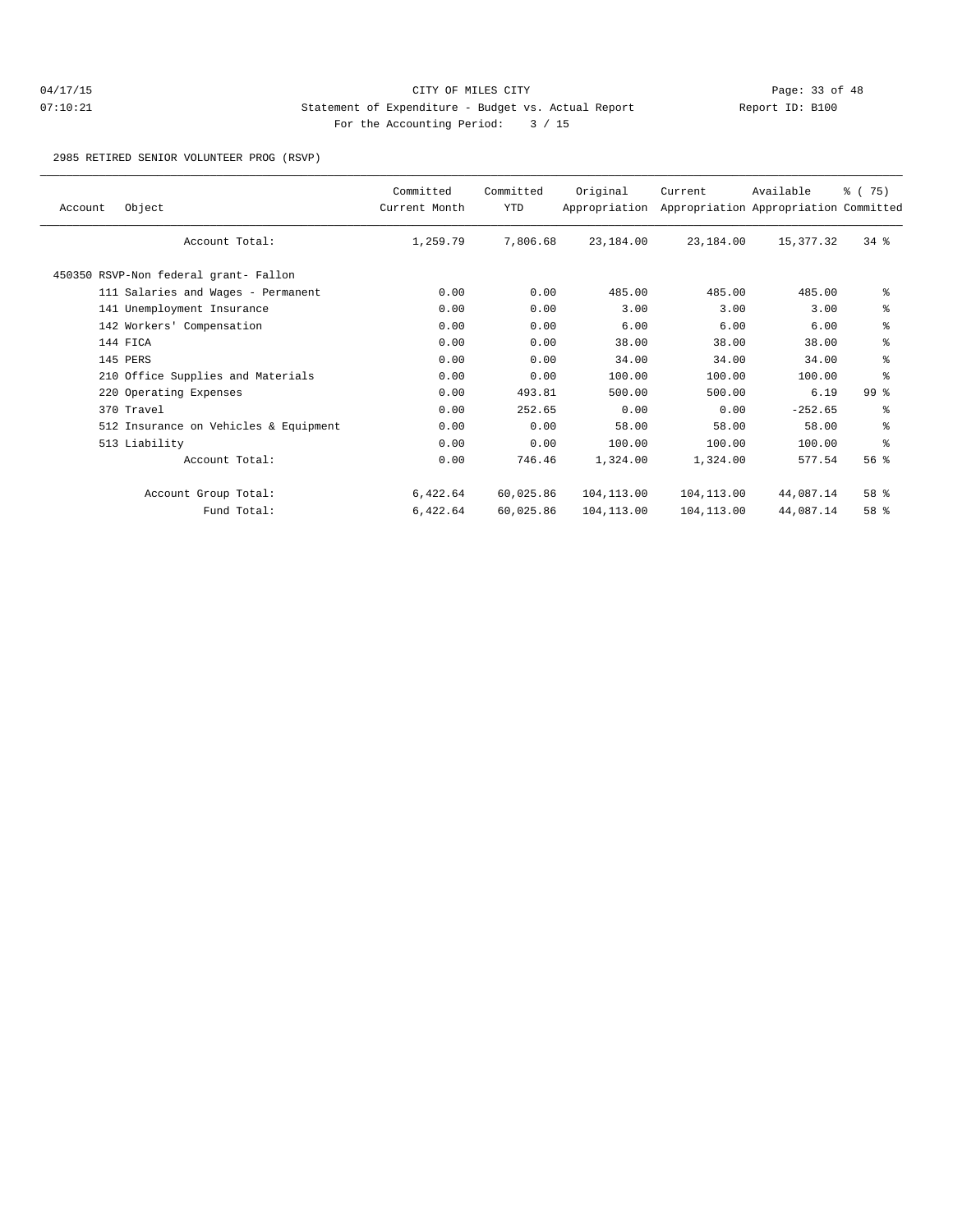4000 General Fund Capitol Improvement Fund

|                | Committed                                                                                               | Committed     | Original  | Current                     | Available | $\frac{3}{6}$ ( 75)                                                                                                               |
|----------------|---------------------------------------------------------------------------------------------------------|---------------|-----------|-----------------------------|-----------|-----------------------------------------------------------------------------------------------------------------------------------|
|                |                                                                                                         |               |           |                             |           |                                                                                                                                   |
|                |                                                                                                         |               |           |                             |           |                                                                                                                                   |
|                |                                                                                                         |               |           |                             |           |                                                                                                                                   |
| Equipment      | 0.00                                                                                                    | 107,977.00    | 30,000.00 |                             |           | $100$ %                                                                                                                           |
| Account Total: | 0.00                                                                                                    |               | 30,000.00 |                             |           | $100*$                                                                                                                            |
|                | 0.00                                                                                                    | 107,977.00    | 30,000.00 |                             |           | $100$ %                                                                                                                           |
| Fund Total:    | 0.00                                                                                                    | 107,977.00    | 30,000.00 |                             |           | $100*$                                                                                                                            |
|                | 410000 GENERAL GOVERNMENT<br>410100 Legislative Services(02)<br>940 Machinery &<br>Account Group Total: | Current Month | YTD       | Appropriation<br>107,977.00 |           | Appropriation Appropriation Committed<br>108,002.00<br>25.00<br>108,002.00<br>25.00<br>108,002.00<br>25.00<br>108,002.00<br>25.00 |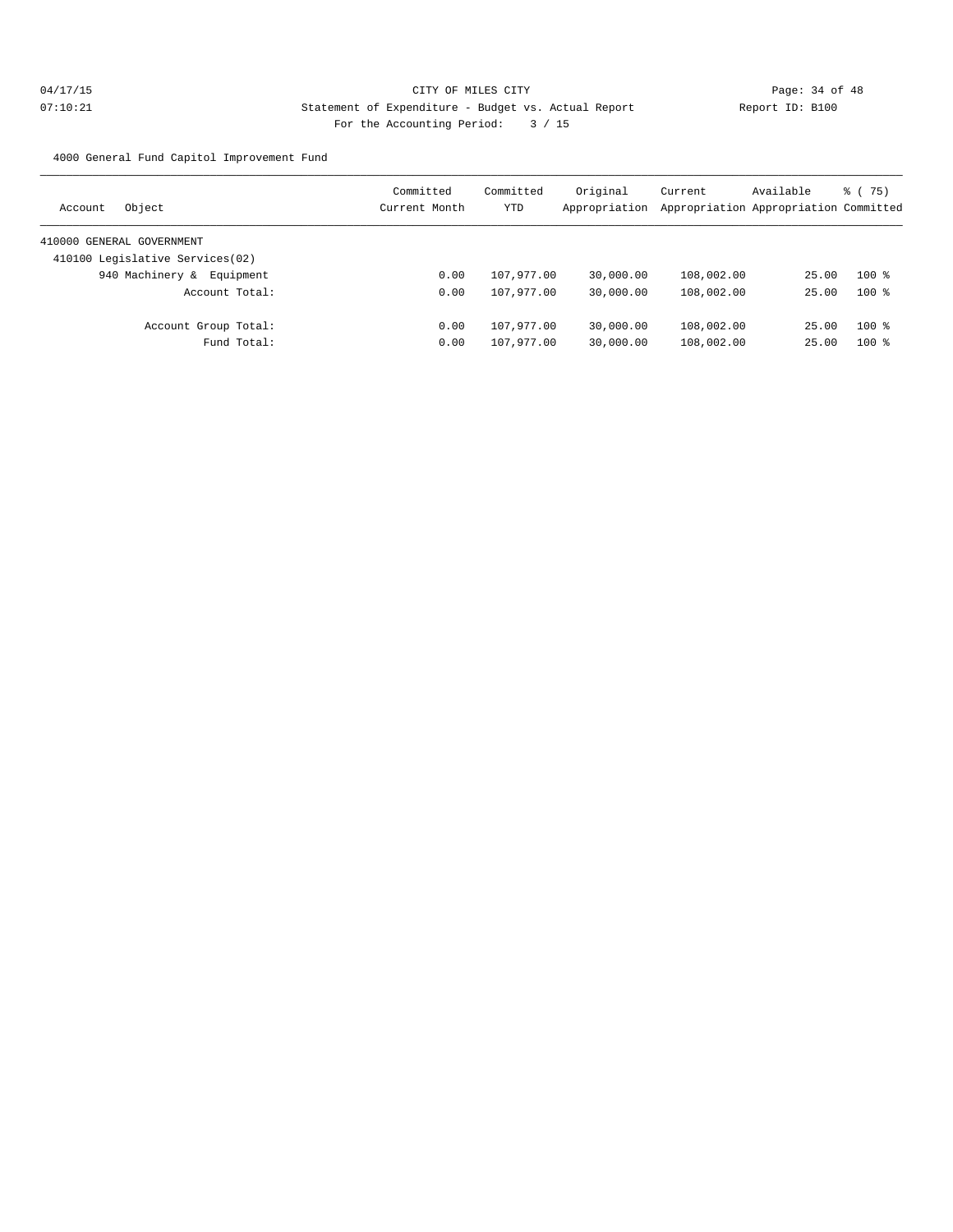4060 CAPITAL IMPROV-PUBLIC WORKS

| Object<br>Account            | Committed<br>Current Month | Committed<br>YTD | Original<br>Appropriation | Current    | Available<br>Appropriation Appropriation Committed | % (75) |
|------------------------------|----------------------------|------------------|---------------------------|------------|----------------------------------------------------|--------|
|                              |                            |                  |                           |            |                                                    |        |
| 430000 Public Works          |                            |                  |                           |            |                                                    |        |
| 430233 Roadway/Re-surfacing  |                            |                  |                           |            |                                                    |        |
| 940 Machinery &<br>Equipment | 0.00                       | 97,480.00        | 231,659.00                | 231,659.00 | 134,179.00                                         | $42*$  |
| Account Total:               | 0.00                       | 97,480.00        | 231,659.00                | 231,659.00 | 134, 179.00                                        | $42*$  |
| Account Group Total:         | 0.00                       | 97,480.00        | 231,659.00                | 231,659.00 | 134,179.00                                         | $42*$  |
| Fund Total:                  | 0.00                       | 97,480.00        | 231,659.00                | 231,659.00 | 134,179.00                                         | $42$ % |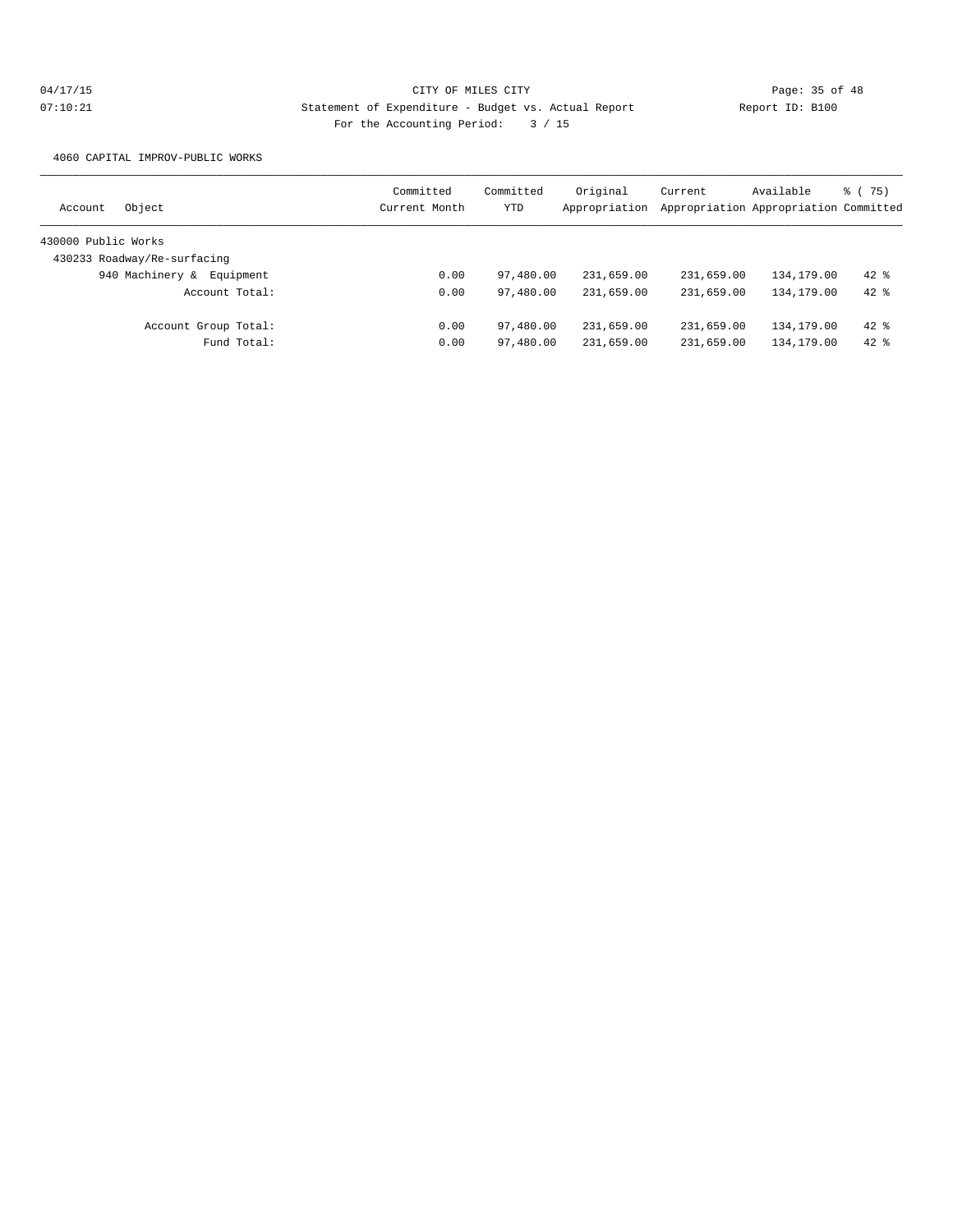## 04/17/15 Page: 36 of 48 07:10:21 Statement of Expenditure - Budget vs. Actual Report Changer Report ID: B100 For the Accounting Period: 3 / 15

| Account             | Object                                        | Committed<br>Current Month | Committed<br><b>YTD</b> | Original   | Current<br>Appropriation Appropriation Appropriation Committed | Available | 8 (75)             |
|---------------------|-----------------------------------------------|----------------------------|-------------------------|------------|----------------------------------------------------------------|-----------|--------------------|
|                     | 410000 GENERAL GOVERNMENT                     |                            |                         |            |                                                                |           |                    |
|                     | 411101 Labor Negotiations                     |                            |                         |            |                                                                |           |                    |
|                     | 350 Professional Services                     | 0.00                       | 236.25                  | 0.00       | 0.00                                                           | $-236.25$ | နွ                 |
|                     | Account Total:                                | 0.00                       | 236.25                  | 0.00       | 0.00                                                           | $-236.25$ | နွ                 |
|                     | Account Group Total:                          | 0.00                       | 236.25                  | 0.00       | 0.00                                                           | $-236.25$ | နွ                 |
| 430000 Public Works |                                               |                            |                         |            |                                                                |           |                    |
|                     | 430510 Water Administration(25)               |                            |                         |            |                                                                |           |                    |
|                     | 111 Salaries and Wages - Permanent            | 1,588.24                   | 17,201.15               | 23,009.00  | 23,009.00                                                      | 5,807.85  | 75 %               |
|                     | 121 OVERTIME-PERMANENT                        | 0.00                       | 74.09                   | 250.00     | 250.00                                                         | 175.91    | $30*$              |
|                     | 131 VACATION                                  | 646.82                     | 1,840.79                | 1,500.00   | 1,500.00                                                       | $-340.79$ | $123$ $%$          |
|                     | 132 SICK LEAVE                                | 101.37                     | 452.75                  | 1,000.00   | 1,000.00                                                       | 547.25    | $45$ $\frac{6}{3}$ |
|                     | 141 Unemployment Insurance                    | 10.51                      | 88.58                   | 116.00     | 116.00                                                         | 27.42     | 76 %               |
|                     | 142 Workers' Compensation                     | 28.67                      | 241.58                  | 297.00     | 297.00                                                         | 55.42     | 81 %               |
|                     | 143 Health Insurance                          | 313.80                     | 2,823.09                | 3,765.00   | 3,765.00                                                       | 941.91    | 75 %               |
|                     | 144 FICA                                      | 178.75                     | 1,507.51                | 1,970.00   | 1,970.00                                                       | 462.49    | 77.8               |
|                     | 145 PERS                                      | 110.30                     | 1,027.67                | 2,105.00   | 2,105.00                                                       | 1,077.33  | 49 %               |
|                     | 196 CLOTHING ALLOTMENT                        | 0.00                       | 137.50                  | 128.00     | 128.00                                                         | $-9.50$   | 107 %              |
|                     | 210 Office Supplies and Materials             | 142.79                     | 1,992.78                | 2,000.00   | 2,000.00                                                       | 7.22      | 100 %              |
|                     | 214 Small Items of Equipment                  | 410.00                     | 410.00                  | 3,067.00   | 3,067.00                                                       | 2,657.00  | $13*$              |
|                     | 220 Operating Expenses                        | 36.13                      | 2,103.47                | 1,500.00   | 1,500.00                                                       | $-603.47$ | $140$ %            |
|                     | 230 Repair and Maintenance Supplies           | 0.00                       | 0.00                    | 200.00     | 200.00                                                         | 200.00    | နွ                 |
|                     | 311 Postage, Box Rent, Etc.                   | 663.91                     | 5,802.62                | 10,000.00  | 10,000.00                                                      | 4,197.38  | 58 %               |
|                     | 320 Printing, Duplicating, Typing &           | 141.74                     | 1,273.50                | 2,100.00   | 2,100.00                                                       | 826.50    | $61$ %             |
|                     | 330 Publicity, Subscriptions & Dues           | 217.33                     | 1,202.55                | 1,000.00   | 1,000.00                                                       | $-202.55$ | $120$ %            |
|                     | 345 Telephone                                 | 44.60                      | 406.00                  | 600.00     | 600.00                                                         | 194.00    | 68 %               |
|                     | 347 Internet                                  | 10.53                      | 99.37                   | 200.00     | 200.00                                                         | 100.63    | 50%                |
|                     | 350 Professional Services                     | 27.05                      | 2,031.42                | 2,000.00   | 2,000.00                                                       | $-31.42$  | $102$ %            |
|                     | 360 Contr R & M                               | 152.40                     | 6,884.64                | 7,000.00   | 7,000.00                                                       | 115.36    | 98 %               |
|                     | 370 Travel                                    | 0.00                       | 233.42                  | 300.00     | 300.00                                                         | 66.58     | 78 %               |
|                     | 380 Training Services                         | 0.00                       | 18.33                   | 300.00     | 300.00                                                         | 281.67    | 6 %                |
|                     | 382 Books                                     | 0.00                       | 12.88                   | 40.00      | 40.00                                                          | 27.12     | $32$ $%$           |
|                     | 521 Surety Bonds for Officials & Employees    | 0.00                       | 0.00                    | 400.00     | 400.00                                                         | 400.00    | ႜ                  |
|                     | 531 Building & Office Rental                  | 500.00                     | 4,500.00                | 6,000.00   | 6,000.00                                                       | 1,500.00  | 75 %               |
|                     | 810 Losses (Bad debt expense - Enterprise     | 0.00                       | 0.00                    | 500.00     | 500.00                                                         | 500.00    | နွ                 |
|                     | Account Total:                                | 5,324.94                   | 52,365.69               | 71,347.00  | 71,347.00                                                      | 18,981.31 | 73.8               |
|                     | 430530 Water Source of Supply and Pumping(22) |                            |                         |            |                                                                |           |                    |
|                     | 111 Salaries and Wages - Permanent            | 17,026.29                  | 162,717.98              | 218,861.00 | 218,861.00                                                     | 56,143.02 | 74 %               |
|                     | 121 OVERTIME-PERMANENT                        | 490.09                     | 6,086.92                | 16,709.00  | 16,709.00                                                      | 10,622.08 | 36%                |
|                     | 131 VACATION                                  | 1,780.15                   | 10,704.65               | 15,773.00  | 15,773.00                                                      | 5,068.35  | 68 %               |
|                     | 132 SICK LEAVE                                | 556.78                     | 4,873.97                | 7,093.00   | 7,093.00                                                       | 2,219.03  | 69 %               |
|                     | 133 OTHER LEAVE PAY                           | 22.99                      | 650.25                  | 3,817.00   | 3,817.00                                                       | 3,166.75  | 17 <sub>8</sub>    |
|                     | 134 HOLIDAY PAY                               | 0.00                       | 4,333.41                | 5,002.00   | 5,002.00                                                       | 668.59    | 87 %               |
|                     | 141 Unemployment Insurance                    | 89.52                      | 856.88                  | 1,190.00   | 1,190.00                                                       | 333.12    | 72 %               |
|                     | 142 Workers' Compensation                     | 1,230.47                   | 11,761.10               | 13,993.00  | 13,993.00                                                      | 2,231.90  | 84 %               |
|                     | 143 Health Insurance                          | 3,513.87                   | 31,624.67               | 42,169.00  | 42,169.00                                                      | 10,544.33 | 75 %               |
|                     | 144 FICA                                      | 1,437.72                   | 13,634.67               | 20,229.00  | 20,229.00                                                      | 6,594.33  | 67 %               |
|                     | 145 PERS                                      | 1,623.87                   | 15,419.96               | 21,604.00  | 21,604.00                                                      | 6,184.04  | 71 %               |
|                     | 196 CLOTHING ALLOTMENT                        | 0.00                       | 840.00                  | 800.00     | 800.00                                                         | $-40.00$  | $105$ %            |
|                     | 210 Office Supplies and Materials             | 0.00                       | 177.77                  | 200.00     | 200.00                                                         | 22.23     | 89 %               |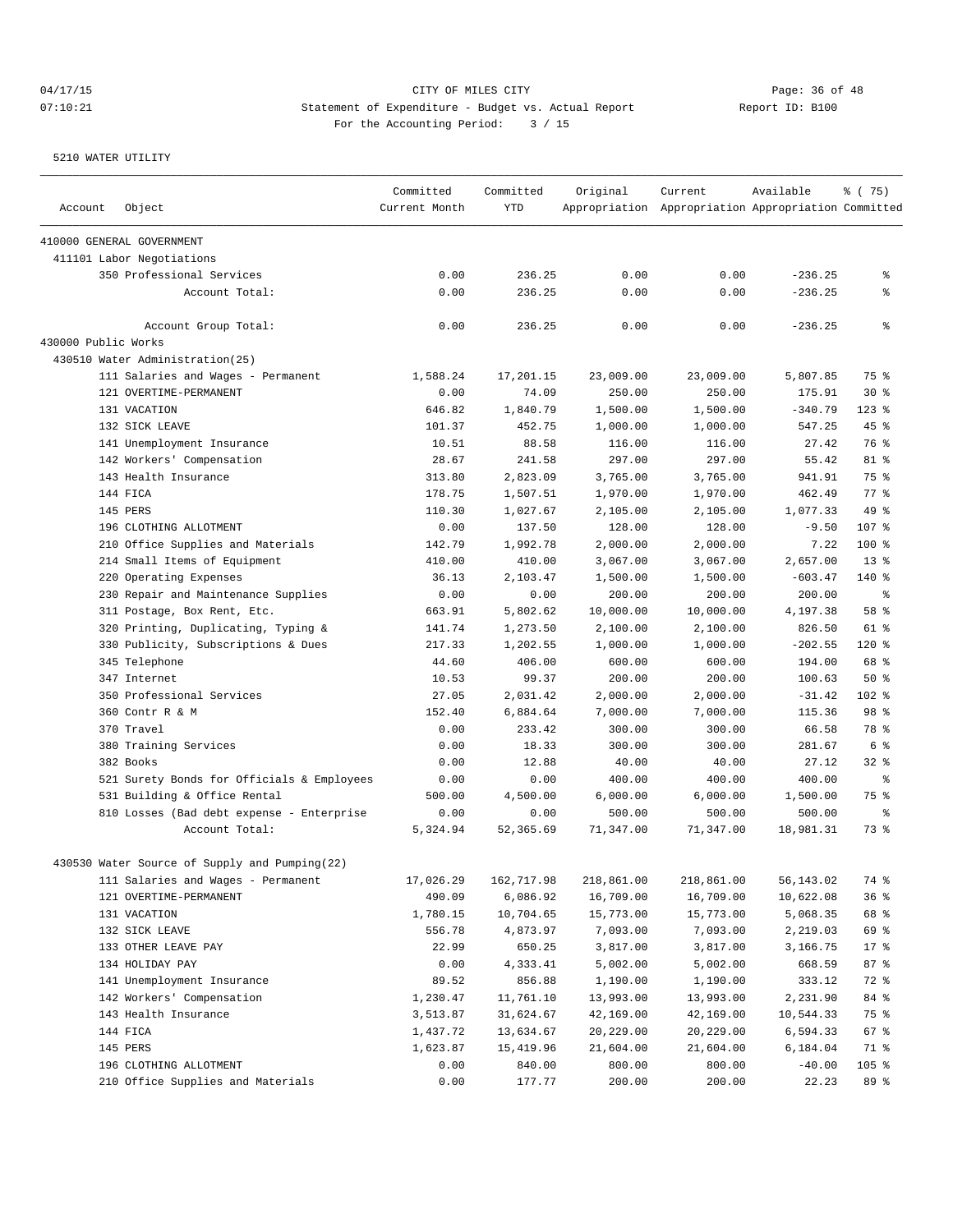| Account | Object                                  | Committed<br>Current Month | Committed<br>YTD | Original   | Current<br>Appropriation Appropriation Appropriation Committed | Available  | ៖ (75)          |
|---------|-----------------------------------------|----------------------------|------------------|------------|----------------------------------------------------------------|------------|-----------------|
|         | 214 Small Items of Equipment            | 0.00                       | 22.50            | 750.00     | 750.00                                                         | 727.50     | 3%              |
|         | 220 Operating Expenses                  | 0.00                       | 934.76           | 2,000.00   | 2,000.00                                                       | 1,065.24   | 47 %            |
|         | 222 Chemicals, Lab & Med Supplies       | 0.00                       | 0.00             | 150.00     | 150.00                                                         | 150.00     | နွ              |
|         | 226 Clothing and Uniforms               | 0.00                       | 278.58           | 400.00     | 400.00                                                         | 121.42     | 70 %            |
|         | 230 Repair and Maintenance Supplies     | 700.77                     | 3,422.99         | 5,000.00   | 5,000.00                                                       | 1,577.01   | 68 %            |
|         | 231 Gas, Oil, Diesel Fuel, Grease, etc. | 36.22                      | 947.26           | 1,300.00   | 1,300.00                                                       | 352.74     | 73 %            |
|         | 241 Consumable Tools                    | 0.00                       | 152.70           | 150.00     | 150.00                                                         | $-2.70$    | 102 %           |
|         | 311 Postage, Box Rent, Etc.             | 0.00                       | 4.24             | 50.00      | 50.00                                                          | 45.76      | 8 %             |
|         | 330 Publicity, Subscriptions & Dues     | 0.00                       | 0.00             | 500.00     | 500.00                                                         | 500.00     | နွ              |
|         | 334 Memberships, Registrations & Dues   | 0.00                       | 57.00            | 400.00     | 400.00                                                         | 343.00     | $14$ %          |
|         | 341 Electric Utility Services           | 4,000.09                   | 45,786.93        | 55,000.00  | 55,000.00                                                      | 9,213.07   | 83%             |
|         | 344 Gas Utility Service                 | 2,279.19                   | 18, 243.84       | 20,000.00  | 20,000.00                                                      | 1,756.16   | $91$ %          |
|         | 345 Telephone                           | 73.71                      | 667.99           | 1,200.00   | 1,200.00                                                       | 532.01     | 56%             |
|         | 346 Garbage Service                     | 0.00                       | 142.24           | 250.00     | 250.00                                                         | 107.76     | 57%             |
|         | 347 Internet                            | 80.25                      | 722.25           | 750.00     | 750.00                                                         | 27.75      | 96%             |
|         | 350 Professional Services               | 0.00                       | 190.00           | 500.00     | 500.00                                                         | 310.00     | 38 %            |
|         | 352 Wtr/Swr Lab Testing                 | 0.00                       | 0.00             | 1,000.00   | 1,000.00                                                       | 1,000.00   | နွ              |
|         | 357 Architectual, Engineering Serv Etc. | 0.00                       | 0.00             | 10,000.00  | 10,000.00                                                      | 10,000.00  | နွ              |
|         | 360 Contr R & M                         | 23.50                      | 1,915.56         | 120,300.00 | 120,300.00                                                     | 118,384.44 | 2 <sup>8</sup>  |
|         | 363 R&M Vehicles/Equip/Labor-PW         | 229.22                     | 566.44           | 7,000.00   | 7,000.00                                                       | 6,433.56   | 8 %             |
|         | 369 Other Repair and Maintenance        | 0.00                       | 0.00             | 2,000.00   | 2,000.00                                                       | 2,000.00   | ್ಠಿ             |
|         | 370 Travel                              | 0.00                       | 583.08           | 1,000.00   | 1,000.00                                                       | 416.92     | 58 %            |
|         | 380 Training Services                   | 337.50                     | 901.12           | 1,400.00   | 1,400.00                                                       | 498.88     | 64 %            |
|         | 382 Books                               | 0.00                       | 53.25            | 200.00     | 200.00                                                         | 146.75     | $27$ %          |
|         | 400 BUILDING MATERIALS                  | 0.00                       | 66.25            | 500.00     | 500.00                                                         | 433.75     | $13*$           |
|         | 511 Insurance on Buildings              | 0.00                       | 9,142.93         | 9,143.00   | 9,143.00                                                       | 0.07       | 100 %           |
|         | 512 Insurance on Vehicles & Equipment   | 0.00                       | 261.32           | 262.00     | 262.00                                                         | 0.68       | $100$ %         |
|         | 940 Machinery & Equipment               | 0.00                       | 0.00             | 220,000.00 | 220,000.00                                                     | 220,000.00 | ႜ               |
|         | Account Total:                          | 35,532.20                  | 348,745.46       | 828,645.00 | 828,645.00                                                     | 479,899.54 | 42 %            |
|         | 430540 Water Purification and Treatment |                            |                  |            |                                                                |            |                 |
|         | 210 Office Supplies and Materials       | 60.38                      | 173.32           | 200.00     | 200.00                                                         | 26.68      | 87%             |
|         | 214 Small Items of Equipment            | 0.00                       | 0.00             | 23,450.00  | 23,450.00                                                      | 23,450.00  | နွ              |
|         | 220 Operating Expenses                  | 43.58                      | 1,259.12         | 3,000.00   | 3,000.00                                                       | 1,740.88   | 42 %            |
|         | 222 Chemicals, Lab & Med Supplies       | 341.85                     | 35,505.48        | 58,350.00  | 58,350.00                                                      | 22,844.52  | 61 %            |
|         | 226 Clothing and Uniforms               | 0.00                       | 278.55           | 400.00     | 400.00                                                         | 121.45     | 70 %            |
|         | 230 Repair and Maintenance Supplies     | 968.73                     | 7,503.51         | 9,500.00   | 9,500.00                                                       | 1,996.49   | 79 %            |
|         | 231 Gas, Oil, Diesel Fuel, Grease, etc. | 46.78                      | 728.68           | 1,300.00   | 1,300.00                                                       | 571.32     | 56 %            |
|         | 241 Consumable Tools                    | 79.96                      | 105.86           | 150.00     | 150.00                                                         | 44.14      | 71 %            |
|         | 311 Postage, Box Rent, Etc.             | 0.70                       | 54.47            | 150.00     | 150.00                                                         | 95.53      | 36%             |
|         | 320 Printing, Duplicating, Typing &     | 0.00                       | 0.00             | 100.00     | 100.00                                                         | 100.00     | ွေ              |
|         | 330 Publicity, Subscriptions & Dues     | 0.00                       | 0.00             | 400.00     | 400.00                                                         | 400.00     | ွေ              |
|         | 334 Memberships, Registrations & Dues   | 0.00                       | 57.00            | 450.00     | 450.00                                                         | 393.00     | 13 <sub>8</sub> |
|         | 345 Telephone                           | 0.00                       | 0.00             | 200.00     | 200.00                                                         | 200.00     | ွေ              |
|         | 352 Wtr/Swr Lab Testing                 | 979.12                     | 4,812.11         | 10,000.00  | 10,000.00                                                      | 5,187.89   | 48 %            |
|         | 357 Architectual, Engineering Serv Etc. | 0.00                       | 0.00             | 12,000.00  | 12,000.00                                                      | 12,000.00  | ွေ              |
|         | 360 Contr R & M                         | 0.00                       | 404.37           | 6,000.00   | 6,000.00                                                       | 5,595.63   | $7\degree$      |
|         | 369 Other Repair and Maintenance        | 0.00                       | 0.00             | 1,500.00   | 1,500.00                                                       | 1,500.00   | ွေ              |
|         | 370 Travel                              | 0.00                       | 656.64           | 1,200.00   | 1,200.00                                                       | 543.36     | 55 %            |
|         | 380 Training Services                   | 112.50                     | 678.30           | 1,000.00   | 1,000.00                                                       | 321.70     | 68 %            |
|         | 382 Books                               | 0.00                       | 53.25            | 200.00     | 200.00                                                         | 146.75     | $27$ %          |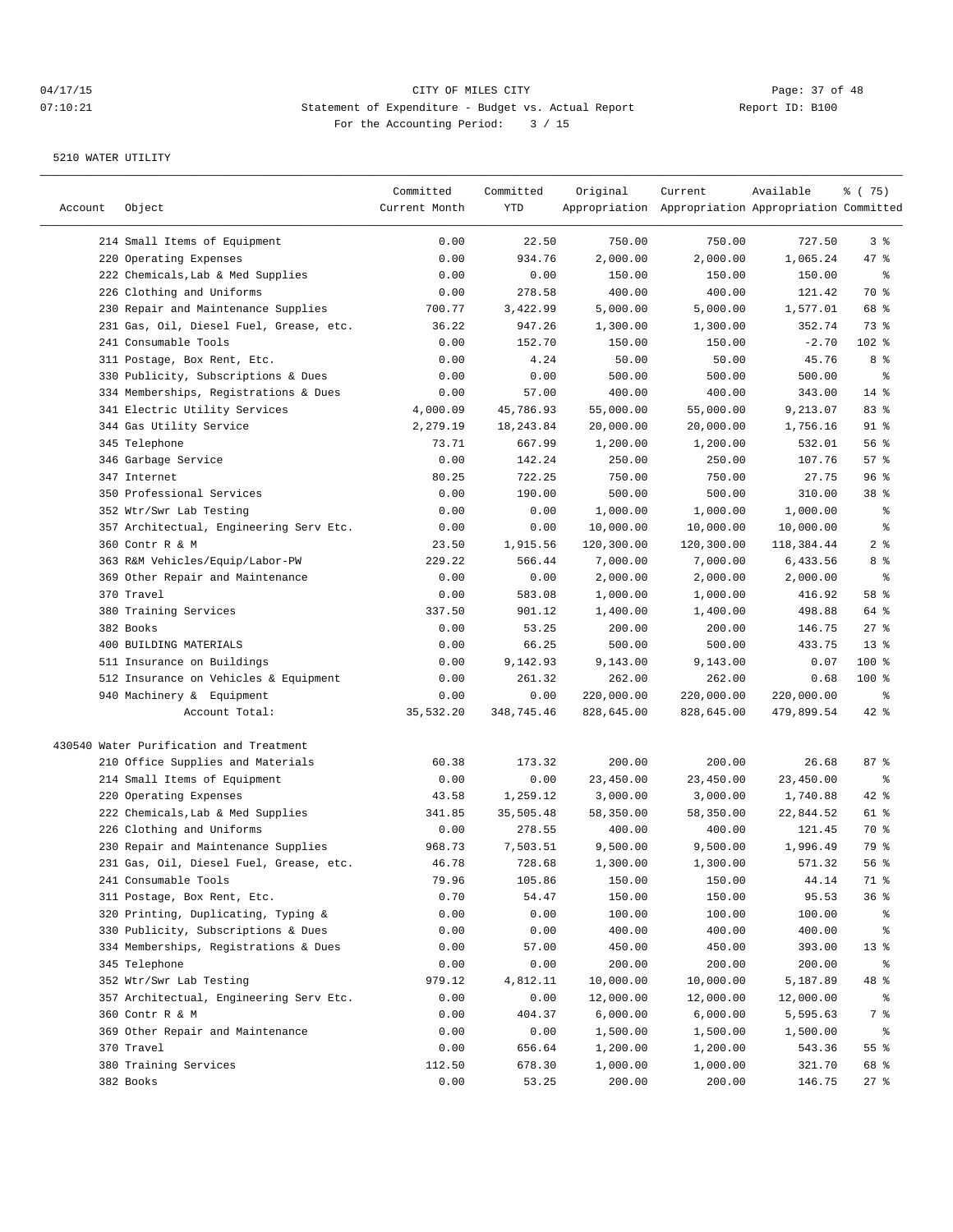| Account | Object                                   | Committed<br>Current Month | Committed<br>YTD | Original   | Current<br>Appropriation Appropriation Appropriation Committed | Available   | ៖ (75)             |
|---------|------------------------------------------|----------------------------|------------------|------------|----------------------------------------------------------------|-------------|--------------------|
|         | 533 Machinery and Equipment Rental       | 0.00                       | 0.00             | 1,000.00   | 1,000.00                                                       | 1,000.00    | နွ                 |
|         | Account Total:                           | 2,633.60                   | 52,270.66        | 130,550.00 | 130,550.00                                                     | 78, 279.34  | 40 %               |
|         | 430550 Transmission and Distribution(23) |                            |                  |            |                                                                |             |                    |
|         | 111 Salaries and Wages - Permanent       | 11,484.14                  | 103,544.19       | 124,701.00 | 124,701.00                                                     | 21,156.81   | 83%                |
|         | 121 OVERTIME-PERMANENT                   | 1,194.35                   | 6,938.24         | 10,598.00  | 10,598.00                                                      | 3,659.76    | 65 %               |
|         | 131 VACATION                             | 295.86                     | 7,239.17         | 15,773.00  | 15,773.00                                                      | 8,533.83    | 46%                |
|         | 132 SICK LEAVE                           | 178.89                     | 6,277.47         | 7,093.00   | 7,093.00                                                       | 815.53      | 89 %               |
|         | 133 OTHER LEAVE PAY                      | 0.00                       | 0.00             | 2,108.00   | 2,108.00                                                       | 2,108.00    | နွ                 |
|         | 134 HOLIDAY PAY                          | 125.08                     | 1,868.18         | 4,558.00   | 4,558.00                                                       | 2,689.82    | 41 %               |
|         | 141 Unemployment Insurance               | 59.76                      | 569.52           | 742.00     | 742.00                                                         | 172.48      | $77$ $\frac{6}{9}$ |
|         | 142 Workers' Compensation                | 686.92                     | 6,616.85         | 8,514.00   | 8,514.00                                                       | 1,897.15    | 78 %               |
|         | 143 Health Insurance                     | 2,415.32                   | 23,150.54        | 27,108.00  | 27,108.00                                                      | 3,957.46    | 85%                |
|         | 144 FICA                                 | 1,008.54                   | 9,578.11         | 12,609.00  | 12,609.00                                                      | 3,030.89    | 76 %               |
|         | 145 PERS                                 | 1,084.86                   | 10,283.35        | 13,467.00  | 13,467.00                                                      | 3,183.65    | 76 %               |
|         | 196 CLOTHING ALLOTMENT                   | 0.00                       | 652.50           | 670.00     | 670.00                                                         | 17.50       | 97%                |
|         | 210 Office Supplies and Materials        | 0.00                       | 138.47           | 500.00     | 500.00                                                         | 361.53      | $28$ %             |
|         | 214 Small Items of Equipment             | 384.88                     | 1,668.34         | 8,400.00   | 8,400.00                                                       | 6,731.66    | $20*$              |
|         | 220 Operating Expenses                   | 954.21                     | 20,326.85        | 20,000.00  | 20,000.00                                                      | $-326.85$   | 102 %              |
|         | 222 Chemicals, Lab & Med Supplies        | 125.00                     | 125.00           | 200.00     | 200.00                                                         | 75.00       | 63 %               |
|         | 226 Clothing and Uniforms                | 0.00                       | 614.90           | 900.00     | 900.00                                                         | 285.10      | 68 %               |
|         | 230 Repair and Maintenance Supplies      | 121.74                     | 17,866.60        | 25,000.00  | 25,000.00                                                      | 7,133.40    | 71 %               |
|         | 231 Gas, Oil, Diesel Fuel, Grease, etc.  | 1,428.57                   | 9,270.80         | 12,000.00  | 12,000.00                                                      | 2,729.20    | $77$ $%$           |
|         | 233 Water/Sewer Main Replacement and     | 1,130.19                   | 2,738.09         | 10,000.00  | 10,000.00                                                      | 7,261.91    | $27$ %             |
|         | 234 Hydrant/Manhole Replacement, Valves  | 298.35                     | 22,060.94        | 30,000.00  | 30,000.00                                                      | 7,939.06    | 74 %               |
|         | 235 Curb Stop Replacement                | 618.46                     | 12,138.69        | 10,000.00  | 10,000.00                                                      | $-2,138.69$ | 121 %              |
|         | 241 Consumable Tools                     | 0.00                       | 14.99            | 200.00     | 200.00                                                         | 185.01      | 7 %                |
|         | 311 Postage, Box Rent, Etc.              | 0.00                       | 8.47             | 100.00     | 100.00                                                         | 91.53       | 8 %                |
|         | 320 Printing, Duplicating, Typing &      | 0.00                       | 0.00             | 100.00     | 100.00                                                         | 100.00      | နွ                 |
| 330     | Publicity, Subscriptions & Dues          | 32.00                      | 232.00           | 200.00     | 200.00                                                         | $-32.00$    | $116$ %            |
|         | 334 Memberships, Registrations & Dues    | 0.00                       | 125.00           | 300.00     | 300.00                                                         | 175.00      | $42$ %             |
|         | 341 Electric Utility Services            | 22.65                      | 151.41           | 250.00     | 250.00                                                         | 98.59       | 61 %               |
|         | 344 Gas Utility Service                  | 43.43                      | 348.99           | 450.00     | 450.00                                                         | 101.01      | 78 %               |
|         | 345 Telephone                            | 45.44                      | 379.60           | 600.00     | 600.00                                                         | 220.40      | 63 %               |
|         | 347 Internet                             | 11.40                      | 102.60           | 250.00     | 250.00                                                         | 147.40      | 41 %               |
|         | 350 Professional Services                | 2,939.75                   | 16,488.49        | 56,000.00  | 56,000.00                                                      | 39,511.51   | 29%                |
|         | 357 Architectual, Engineering Serv Etc.  | 0.00                       | 4,995.00         | 20,000.00  | 20,000.00                                                      | 15,005.00   | 25%                |
|         | 360 Contr R & M                          | 606.61                     | 2,962.32         | 8,000.00   | 8,000.00                                                       | 5,037.68    | 37 <sup>8</sup>    |
|         | 363 R&M Vehicles/Equip/Labor-PW          | 4,837.65                   | 26,166.45        | 28,000.00  | 28,000.00                                                      | 1,833.55    | 93%                |
|         | 369 Other Repair and Maintenance         | 0.00                       | 0.00             | 1,000.00   | 1,000.00                                                       | 1,000.00    | ွေ                 |
|         | 370 Travel                               | 0.00                       | 215.06           | 750.00     | 750.00                                                         | 534.94      | 29%                |
|         | 380 Training Services                    | 147.50                     | 235.00           | 800.00     | 800.00                                                         | 565.00      | 29%                |
|         | 382 Books                                | 0.00                       | 0.00             | 200.00     | 200.00                                                         | 200.00      | ႜ                  |
|         | 400 BUILDING MATERIALS                   | 523.09                     | 649.92           | 500.00     | 500.00                                                         | $-149.92$   | 130 %              |
|         | 511 Insurance on Buildings               | 0.00                       | 2,965.82         | 2,966.00   | 2,966.00                                                       | 0.18        | 100 %              |
|         | 512 Insurance on Vehicles & Equipment    | 0.00                       | 455.76           | 456.00     | 456.00                                                         | 0.24        | 100 %              |
|         | 513 Liability                            | 0.00                       | 375.00           | 386.00     | 386.00                                                         | 11.00       | 97%                |
|         | 532 Land Rental                          | 0.00                       | 869.69           | 1,500.00   | 1,500.00                                                       | 630.31      | 58 %               |
|         | 533 Machinery and Equipment Rental       | 0.00                       | 50.00            | 1,000.00   | 1,000.00                                                       | 950.00      | 5 <sup>°</sup>     |
|         | 940 Machinery & Equipment                | 0.00                       | 80,518.42        | 540,537.00 | 540,537.00                                                     | 460,018.58  | 15 <sup>°</sup>    |
|         | 958 Strevell/Merriam Wtr Line Proj       | 0.00                       | $-66, 124.08$    | 75,000.00  | 75,000.00                                                      | 141, 124.08 | $-88$ %            |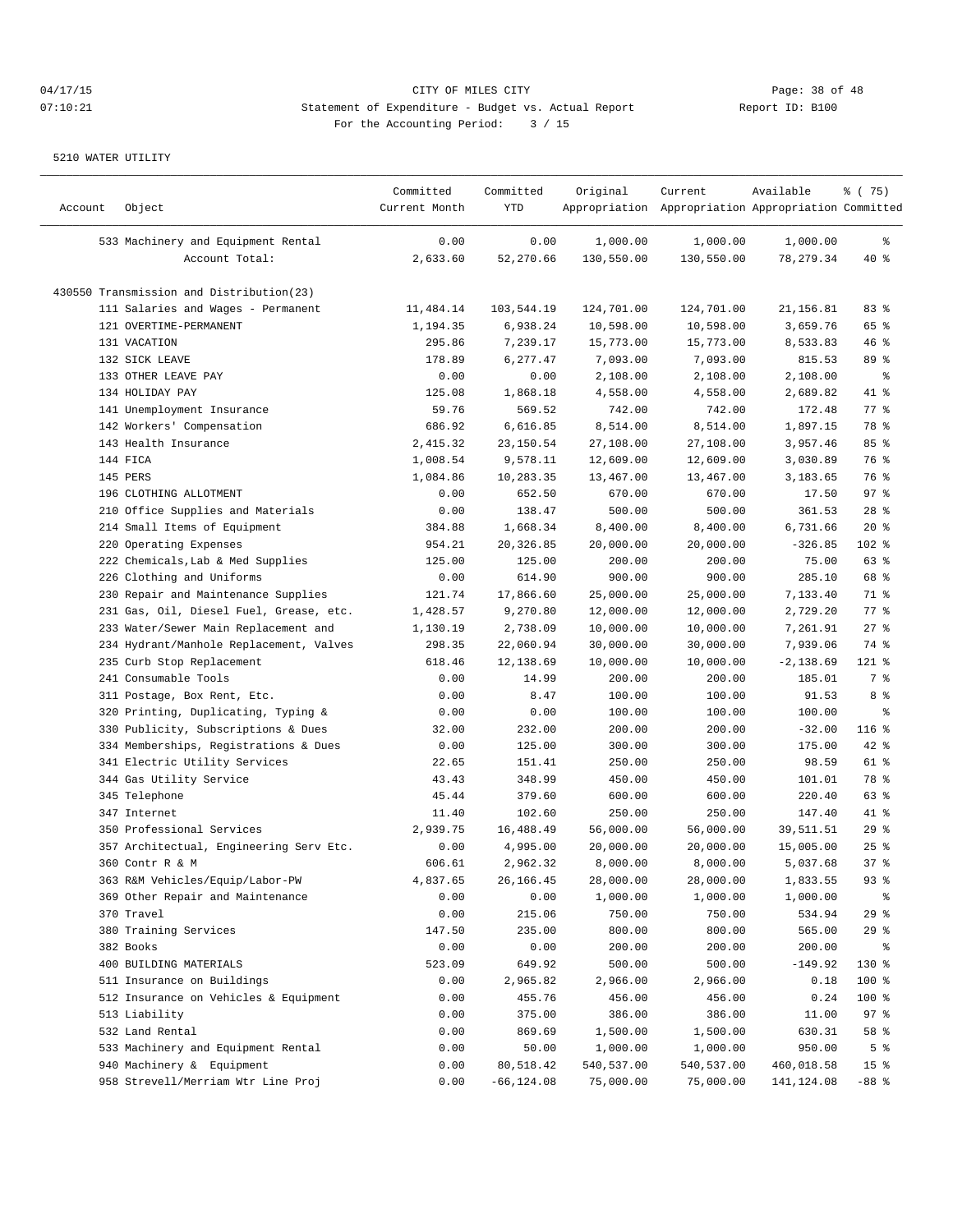| Account              | Object                                     | Committed<br>Current Month | Committed<br><b>YTD</b>   | Original                   | Current<br>Appropriation Appropriation Appropriation Committed | Available                     | % (75)          |
|----------------------|--------------------------------------------|----------------------------|---------------------------|----------------------------|----------------------------------------------------------------|-------------------------------|-----------------|
|                      | Account Total:                             | 32,804.64                  |                           | 335,852.71 1,084,486.00    | 1,084,486.00                                                   | 748,633.29                    | $31$ %          |
|                      | Account Group Total:                       | 76,295.38                  |                           | 789, 234.52 2, 115, 028.00 |                                                                | 2, 115, 028.00 1, 325, 793.48 | 37 <sup>8</sup> |
| 490000 DEBT SERVICE  |                                            |                            |                           |                            |                                                                |                               |                 |
|                      | 490200 Revenue Bonds                       |                            |                           |                            |                                                                |                               |                 |
|                      | 611 Principal-NE Wtr Line Phase II         | 0.00                       | 8,000.00                  | 16,000.00                  | 16,000.00                                                      | 8,000.00                      | $50*$           |
|                      | 615 Principal-Northeast Water Ln \$2.2     | 0.00                       | 29,000.00                 | 58,000.00                  | 58,000.00                                                      | 29,000.00                     | 50%             |
|                      | 616 Principal-Carbon Hill Water Tank \$2.2 | 0.00                       | 28,000.00                 | 56,000.00                  | 56,000.00                                                      | 28,000.00                     | 50%             |
|                      | 617 Principal - NE Wtr Line \$500k         | 0.00                       | 6,000.00                  | 13,000.00                  | 13,000.00                                                      | 7,000.00                      | 46%             |
|                      | 618 Principal-Carbon Hill \$500k           | 0.00                       | 6,000.00                  | 13,000.00                  | 13,000.00                                                      | 7,000.00                      | 46 %            |
|                      | 622 Interest-NE Wtr Line Phase II          | 0.00                       | 978.75                    | 1,928.00                   | 1,928.00                                                       | 949.25                        | $51$ $%$        |
|                      | 631 Interest - NE Wtr Line \$500k          | 0.00                       | 6,022.50                  | 11,963.00                  | 11,963.00                                                      | 5,940.50                      | 50%             |
|                      | 632 Interest - Carbon Hill Wtr Tank \$500k | 0.00                       | 6,022.50                  | 11,963.00                  | 11,963.00                                                      | 5,940.50                      | 50%             |
|                      | 634 Interest-Northeast Wtr Ln \$2.2        | 0.00                       | 29, 235.00                | 58,035.00                  | 58,035.00                                                      | 28,800.00                     | $50*$           |
|                      | 638 Interest-Carbon Hill Tank \$2.2        | 0.00                       | 28,455.00                 | 56,490.00                  | 56,490.00                                                      | 28,035.00                     | $50*$           |
|                      | Account Total:                             | 0.00                       | 147, 713. 75              | 296,379.00                 | 296,379.00                                                     | 148,665.25                    | 50%             |
|                      | Account Group Total:                       | 0.00                       | 147, 713. 75              | 296,379.00                 | 296,379.00                                                     | 148,665.25                    | 50%             |
| 510000 MISCELLANEOUS |                                            |                            |                           |                            |                                                                |                               |                 |
|                      | 510330 Comprehensive Liability Insurance   |                            |                           |                            |                                                                |                               |                 |
|                      | 513 Liability                              | 0.00                       | 6,242.85                  | 6,243.00                   | 6,243.00                                                       | 0.15                          | $100*$          |
|                      | Account Total:                             | 0.00                       | 6,242.85                  | 6,243.00                   | 6,243.00                                                       | 0.15                          | $100$ %         |
|                      | Account Group Total:                       | 0.00                       | 6,242.85                  | 6,243.00                   | 6,243.00                                                       | 0.15                          | $100$ %         |
|                      | 520000 OTHER FINANCING USES                |                            |                           |                            |                                                                |                               |                 |
|                      | 521000 Interfund Operating Transfers Out   |                            |                           |                            |                                                                |                               |                 |
|                      | 820 Transfers to Other Funds               | 4,982.08                   | 58,995.93                 | 70,498.00                  | 70,498.00                                                      | 11,502.07                     | 84 %            |
|                      | Account Total:                             | 4,982.08                   | 58,995.93                 | 70,498.00                  | 70,498.00                                                      | 11,502.07                     | 84 %            |
|                      | Account Group Total:                       | 4,982.08                   | 58,995.93                 | 70,498.00                  | 70,498.00                                                      | 11,502.07                     | 84 %            |
|                      | Fund Total:                                |                            | 81, 277.46 1, 002, 423.30 | 2,488,148.00               |                                                                | 2,488,148.00 1,485,724.70     | 40 %            |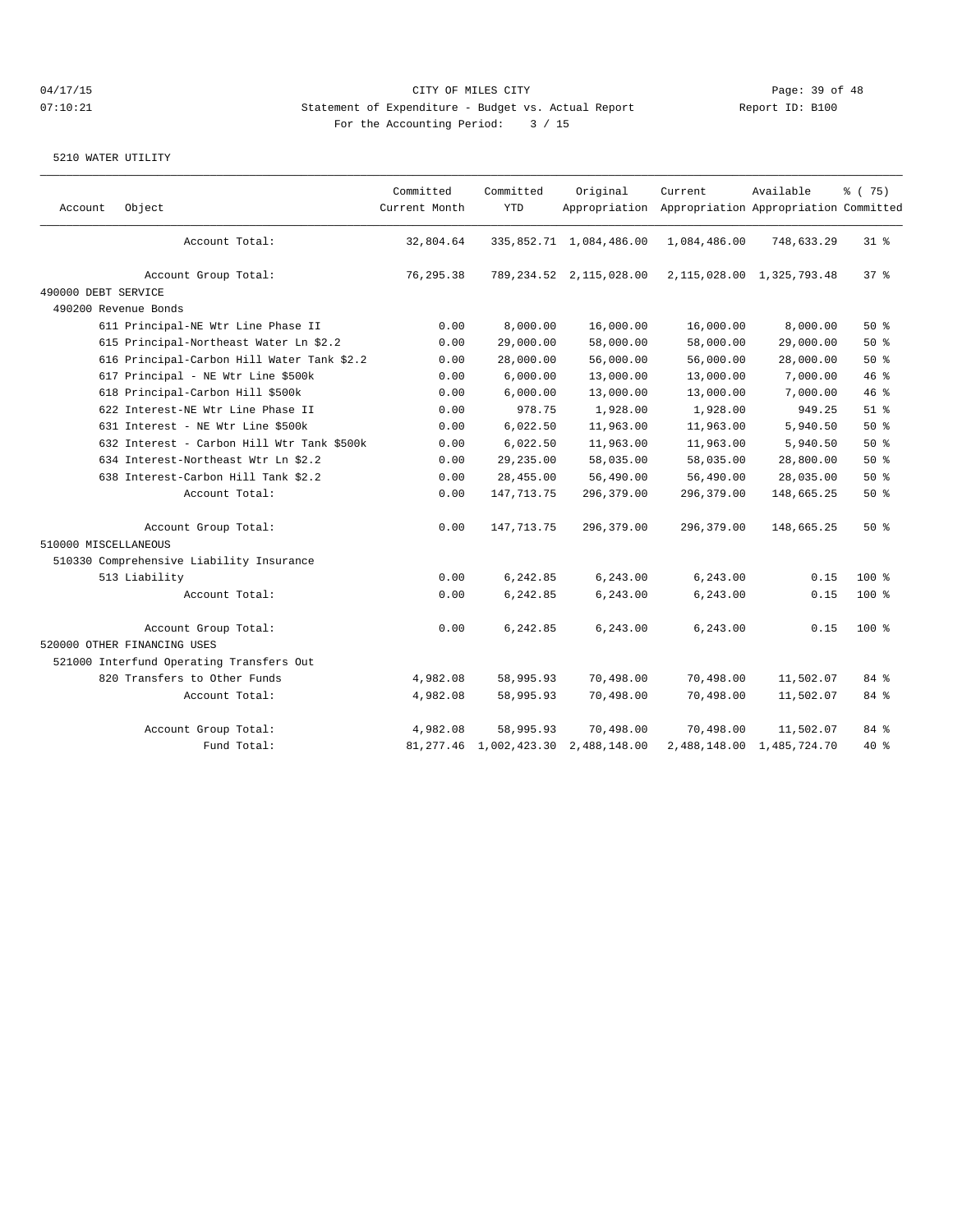# 04/17/15 **Page: 40 of 48** CITY OF MILES CITY **Page: 40 of 48** 07:10:21 Statement of Expenditure - Budget vs. Actual Report Changery Report ID: B100 For the Accounting Period: 3 / 15

| Account             | Object                                       | Committed<br>Current Month | Committed<br><b>YTD</b> | Original           | Current<br>Appropriation Appropriation Appropriation Committed | Available           | % (75)       |
|---------------------|----------------------------------------------|----------------------------|-------------------------|--------------------|----------------------------------------------------------------|---------------------|--------------|
|                     | 410000 GENERAL GOVERNMENT                    |                            |                         |                    |                                                                |                     |              |
|                     | 411101 Labor Negotiations                    |                            |                         |                    |                                                                |                     |              |
|                     | 350 Professional Services                    | 0.00                       | 157.50                  | 0.00               | 0.00                                                           | $-157.50$           | န့           |
|                     | Account Total:                               | 0.00                       | 157.50                  | 0.00               | 0.00                                                           | $-157.50$           | န့           |
|                     | Account Group Total:                         | 0.00                       | 157.50                  | 0.00               | 0.00                                                           | $-157.50$           | နွ           |
| 430000 Public Works |                                              |                            |                         |                    |                                                                |                     |              |
|                     | 430610 Sewer Administration(29)              |                            |                         |                    |                                                                |                     |              |
|                     | 111 Salaries and Wages - Permanent           | 1,587.72                   | 17,200.34               | 23,009.00          | 23,009.00                                                      | 5,808.66            | 75 %         |
|                     | 121 OVERTIME-PERMANENT                       | 0.00                       | 73.85                   | 250.00             | 250.00                                                         | 176.15              | $30*$        |
|                     | 131 VACATION                                 | 646.82                     | 1,840.68                | 1,500.00           | 1,500.00                                                       | $-340.68$           | $123$ $%$    |
|                     | 132 SICK LEAVE                               | 101.20                     | 452.63                  | 1,000.00           | 1,000.00                                                       | 547.37              | 45%          |
|                     | 141 Unemployment Insurance                   | 10.51                      | 88.69                   | 116.00             | 116.00                                                         | 27.31               | 76 %         |
|                     | 142 Workers' Compensation                    | 28.68                      | 241.67                  | 297.00             | 297.00                                                         | 55.33               | 81 %         |
|                     | 143 Health Insurance                         | 313.70                     | 2,823.01                | 3,765.00           | 3,765.00                                                       | 941.99              | 75 %         |
|                     | 144 FICA                                     | 178.68                     | 1,507.47                | 1,970.00           | 1,970.00                                                       | 462.53              | 77.8         |
|                     | 145 PERS                                     | 110.27                     | 1,027.60                | 2,105.00           | 2,105.00                                                       | 1,077.40            | 49 %         |
|                     | 196 CLOTHING ALLOTMENT                       | 0.00                       | 137.50                  | 128.00             | 128.00                                                         | $-9.50$             | 107 %        |
|                     | 210 Office Supplies and Materials            | 142.79                     | 1,992.77                | 2,000.00           | 2,000.00                                                       | 7.23                | 100 %        |
|                     | 214 Small Items of Equipment                 | 410.00                     | 410.00                  | 3,067.00           | 3,067.00                                                       | 2,657.00            | $13*$        |
|                     | 220 Operating Expenses                       | 36.12                      | 2,103.47                | 1,500.00           | 1,500.00                                                       | $-603.47$           | $140*$       |
|                     | 230 Repair and Maintenance Supplies          | 0.00                       | 0.00<br>5,802.66        | 200.00             | 200.00                                                         | 200.00              | နွ           |
|                     | 311 Postage, Box Rent, Etc.                  | 663.91                     |                         | 7,000.00           | 7,000.00                                                       | 1,197.34            | 83 %<br>61 % |
|                     | 320 Printing, Duplicating, Typing &          | 141.74<br>217.33           | 1,273.51                | 2,100.00           | 2,100.00                                                       | 826.49<br>$-208.54$ | 121 %        |
|                     | 330 Publicity, Subscriptions & Dues          | 44.58                      | 1,208.54<br>405.82      | 1,000.00<br>600.00 | 1,000.00<br>600.00                                             | 194.18              | 68 %         |
|                     | 345 Telephone                                |                            |                         |                    |                                                                |                     | 78 %         |
|                     | 347 Internet<br>350 Professional Services    | 19.51<br>27.04             | 175.59<br>2,031.42      | 225.00<br>4,000.00 | 225.00<br>4,000.00                                             | 49.41<br>1,968.58   | $51$ $%$     |
|                     | 360 Contr R & M                              | 152.40                     | 6,884.64                | 5,000.00           | 5,000.00                                                       | $-1,884.64$         | 138 %        |
|                     | 370 Travel                                   | 0.00                       | 233.42                  | 500.00             | 500.00                                                         | 266.58              | 47 %         |
|                     | 380 Training Services                        | 0.00                       | 18.34                   | 300.00             | 300.00                                                         | 281.66              | 6 %          |
|                     | 382 Books                                    | 0.00                       | 12.89                   | 0.00               | 0.00                                                           | $-12.89$            | နွ           |
|                     | 521 Surety Bonds for Officials & Employees   | 0.00                       | 0.00                    | 400.00             | 400.00                                                         | 400.00              | နွ           |
|                     | 531 Building & Office Rental                 | 333.33                     | 2,999.97                | 5,500.00           | 5,500.00                                                       | 2,500.03            | 55 %         |
|                     | 540 Special Assessments                      | 3,217.50                   | 3,217.50                | 5,200.00           | 5,200.00                                                       | 1,982.50            | 62 %         |
|                     | 810 Losses (Bad debt expense - Enterprise    | 0.00                       | 0.00                    | 500.00             | 500.00                                                         | 500.00              | ႜ            |
|                     | Account Total:                               | 8,383.83                   | 54, 163. 98             | 73,232.00          | 73,232.00                                                      | 19,068.02           | 74 %         |
|                     | 430630 Sewer Collection and Transmission(31) |                            |                         |                    |                                                                |                     |              |
|                     | 111 Salaries and Wages - Permanent           | 11,199.01                  | 82,097.17               | 121,274.00         | 121,274.00                                                     | 39,176.83           | 68 %         |
|                     | 121 OVERTIME-PERMANENT                       | 1,193.35                   | 6,027.19                | 10,598.00          | 10,598.00                                                      | 4,570.81            | 57%          |
|                     | 131 VACATION                                 | 295.87                     | 5,635.13                | 15,773.00          | 15,773.00                                                      | 10,137.87           | 36%          |
|                     | 132 SICK LEAVE                               | 178.90                     | 4,005.14                | 7,093.00           | 7,093.00                                                       | 3,087.86            | 56%          |
|                     | 133 OTHER LEAVE PAY                          | 0.00                       | 0.00                    | 1,811.00           | 1,811.00                                                       | 1,811.00            | ႜၟ           |
|                     | 134 HOLIDAY PAY                              | 125.08                     | 1,868.18                | 4,558.00           | 4,558.00                                                       | 2,689.82            | 41 %         |
|                     | 141 Unemployment Insurance                   | 58.52                      | 450.69                  | 737.00             | 737.00                                                         | 286.31              | 61 %         |
|                     | 142 Workers' Compensation                    | 670.99                     | 5,163.11                | 8,316.00           | 8,316.00                                                       | 3,152.89            | 62 %         |
|                     | 143 Health Insurance                         | 2,384.03                   | 18,475.84               | 26,732.00          | 26,732.00                                                      | 8,256.16            | 69 %         |
|                     | 144 FICA                                     | 986.93                     | 7,616.00                | 12,519.00          | 12,519.00                                                      | 4,903.00            | 61 %         |
|                     | 145 PERS                                     | 1,061.50                   | 8,140.10                | 13,162.00          | 13,162.00                                                      | 5,021.90            | 62 %         |
|                     | 196 CLOTHING ALLOTMENT                       | 0.00                       | 495.00                  | 475.00             | 475.00                                                         | $-20.00$            | $104$ %      |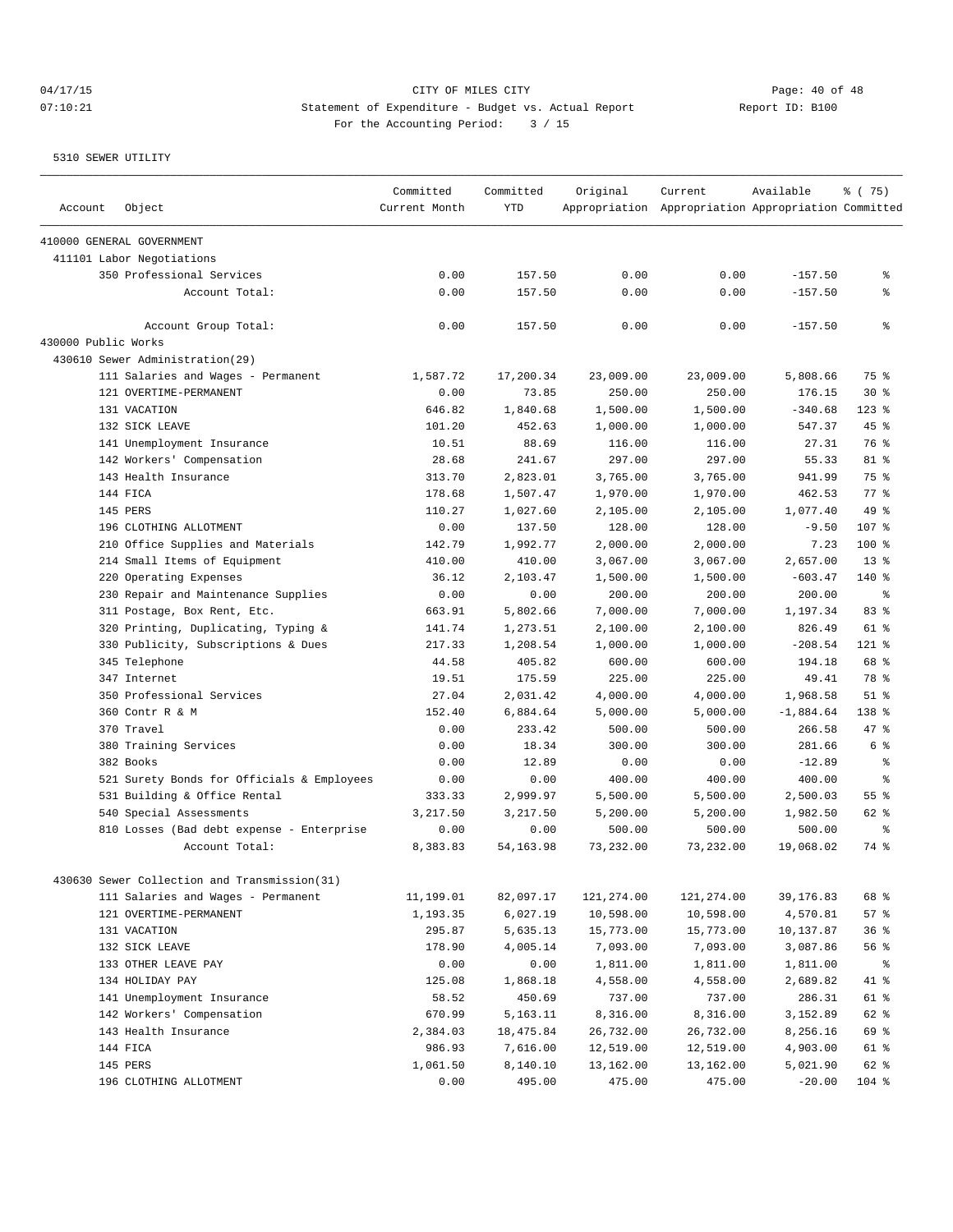| Account | Object                                  | Committed<br>Current Month | Committed<br>YTD | Original   | Current<br>Appropriation Appropriation Appropriation Committed | Available    | ៖ (75)          |
|---------|-----------------------------------------|----------------------------|------------------|------------|----------------------------------------------------------------|--------------|-----------------|
|         | 210 Office Supplies and Materials       | 0.00                       | 127.42           | 350.00     | 350.00                                                         | 222.58       | 36%             |
|         | 214 Small Items of Equipment            | 42.88                      | 1,361.15         | 4,162.00   | 4,162.00                                                       | 2,800.85     | 33%             |
|         | 220 Operating Expenses                  | 76.24                      | 2,523.24         | 2,500.00   | 2,500.00                                                       | $-23.24$     | 101 %           |
|         | 222 Chemicals, Lab & Med Supplies       | 1,190.50                   | 1,190.50         | 3,000.00   | 3,000.00                                                       | 1,809.50     | $40*$           |
|         | 226 Clothing and Uniforms               | 0.00                       | 792.14           | 700.00     | 700.00                                                         | $-92.14$     | $113*$          |
|         | 230 Repair and Maintenance Supplies     | 84.53                      | 2,277.13         | 7,000.00   | 7,000.00                                                       | 4,722.87     | 33%             |
|         | 231 Gas, Oil, Diesel Fuel, Grease, etc. | 1,428.57                   | 9,191.74         | 11,000.00  | 11,000.00                                                      | 1,808.26     | 84 %            |
|         | 233 Water/Sewer Main Replacement and    | 0.00                       | 253.26           | 5,000.00   | 5,000.00                                                       | 4,746.74     | 5 <sup>°</sup>  |
|         | 234 Hydrant/Manhole Replacement, Valves | 0.00                       | 1,471.19         | 10,000.00  | 10,000.00                                                      | 8,528.81     | 15 <sup>°</sup> |
|         | 241 Consumable Tools                    | 0.00                       | 0.00             | 100.00     | 100.00                                                         | 100.00       | နွ              |
|         | 311 Postage, Box Rent, Etc.             | 0.00                       | 0.00             | 50.00      | 50.00                                                          | 50.00        | န္              |
|         | 320 Printing, Duplicating, Typing &     | 0.00                       | 0.00             | 75.00      | 75.00                                                          | 75.00        | ి               |
|         | 330 Publicity, Subscriptions & Dues     | 32.00                      | 54.00            | 125.00     | 125.00                                                         | 71.00        | 43%             |
|         | 334 Memberships, Registrations & Dues   | 0.00                       | 125.00           | 200.00     | 200.00                                                         | 75.00        | 63 %            |
|         | 341 Electric Utility Services           | 22.65                      | 151.41           | 200.00     | 200.00                                                         | 48.59        | 76 %            |
|         | 344 Gas Utility Service                 | 43.43                      | 293.97           | 400.00     | 400.00                                                         | 106.03       | 73 %            |
|         | 345 Telephone                           | 45.43                      | 379.48           | 550.00     | 550.00                                                         | 170.52       | 69 %            |
|         | 347 Internet                            | 11.40                      | 102.60           | 125.00     | 125.00                                                         | 22.40        | 82%             |
|         | 350 Professional Services               | 2,939.75                   | 18,690.73        | 60,000.00  | 60,000.00                                                      | 41,309.27    | $31$ $%$        |
|         | 356 Purchsed Services (MMIA Div '01)    | 0.00                       | 0.00             | 2,000.00   | 2,000.00                                                       | 2,000.00     | နွ              |
|         | 357 Architectual, Engineering Serv Etc. | 0.00                       | 0.00             | 5,000.00   | 5,000.00                                                       | 5,000.00     | နွ              |
|         | 360 Contr R & M                         | 319.06                     | 2,165.15         | 3,000.00   | 3,000.00                                                       | 834.85       | 72 %            |
|         | 363 R&M Vehicles/Equip/Labor-PW         | 4,477.64                   | 25,020.71        | 27,000.00  | 27,000.00                                                      | 1,979.29     | 93%             |
|         | 369 Other Repair and Maintenance        | 0.00                       | 0.00             | 2,500.00   | 2,500.00                                                       | 2,500.00     | နွ              |
|         | 370 Travel                              | 0.00                       | 179.05           | 400.00     | 400.00                                                         | 220.95       | 45 %            |
|         | 380 Training Services                   | 147.50                     | 235.00           | 350.00     | 350.00                                                         | 115.00       | 67%             |
|         | 382 Books                               | 0.00                       | 0.00             | 100.00     | 100.00                                                         | 100.00       | ి               |
|         | 400 BUILDING MATERIALS                  | 204.64                     | 331.47           | 0.00       | 0.00                                                           | $-331.47$    | ႜ               |
|         | 512 Insurance on Vehicles & Equipment   | 0.00                       | 1,389.02         | 1,390.00   | 1,390.00                                                       | 0.98         | 100 %           |
|         | 513 Liability                           | 736.76                     | 1,757.18         | 5,000.00   | 5,000.00                                                       | 3,242.82     | 35%             |
|         | 532 Land Rental                         | 0.00                       | 146.16           | 700.00     | 700.00                                                         | 553.84       | $21$ %          |
|         | 533 Machinery and Equipment Rental      | 0.00                       | 0.00             | 1,000.00   | 1,000.00                                                       | 1,000.00     | ి               |
|         | 940 Machinery & Equipment               | 0.00                       | 112,580.60       | 104,384.00 | 104,384.00                                                     | $-8, 196.60$ | 108 %           |
|         | Account Total:                          | 29,957.16                  | 322,762.85       | 481,409.00 | 481,409.00                                                     | 158,646.15   | 67%             |
|         | 430640 Sewer Treatment and Disposal(33) |                            |                  |            |                                                                |              |                 |
|         | 111 Salaries and Wages - Permanent      | 7,380.79                   | 69,631.24        | 94,425.00  | 94,425.00                                                      | 24,793.76    | 74 %            |
|         | 121 OVERTIME-PERMANENT                  | 196.05                     | 2,434.41         | 6,848.00   | 6,848.00                                                       | 4, 413.59    | 36%             |
|         | 131 VACATION                            | 712.06                     | 4,761.98         | 6,309.00   | 6,309.00                                                       | 1,547.02     | 75 %            |
|         | 132 SICK LEAVE                          | 222.71                     | 2,057.85         | 2,810.00   | 2,810.00                                                       | 752.15       | 73 %            |
|         | 133 OTHER LEAVE PAY                     | 9.20                       | 260.13           | 3,817.00   | 3,817.00                                                       | 3,556.87     | 7 %             |
|         | 134 HOLIDAY PAY                         | 0.00                       | 1,733.09         | 2,167.00   | 2,167.00                                                       | 433.91       | $80*$           |
|         | 141 Unemployment Insurance              | 38.28                      | 365.18           | 524.00     | 524.00                                                         | 158.82       | 70 %            |
|         | 142 Workers' Compensation               | 524.06                     | 4,992.04         | 6,238.00   | 6,238.00                                                       | 1,245.96     | $80*$           |
|         | 143 Health Insurance                    | 1,468.19                   | 13,213.70        | 17,169.00  | 17,169.00                                                      | 3,955.30     | $77$ $%$        |
|         | 144 FICA                                | 618.03                     | 5,842.02         | 8,903.00   | 8,903.00                                                       | 3,060.98     | 66 %            |
|         | 145 PERS                                | 696.16                     | 6,587.50         | 9,508.00   | 9,508.00                                                       | 2,920.50     | 69 %            |
|         | 196 CLOTHING ALLOTMENT                  | 0.00                       | 351.00           | 351.00     | 351.00                                                         | 0.00         | 100 %           |
|         | 210 Office Supplies and Materials       | 0.00                       | 64.24            | 150.00     | 150.00                                                         | 85.76        | 43%             |
|         | 214 Small Items of Equipment            | 0.00                       | 9,668.19         | 24,000.00  | 24,000.00                                                      | 14,331.81    | 40%             |
|         | 220 Operating Expenses                  | 70.01                      | 1,534.71         | 3,000.00   | 3,000.00                                                       | 1,465.29     | $51$ %          |
|         |                                         |                            |                  |            |                                                                |              |                 |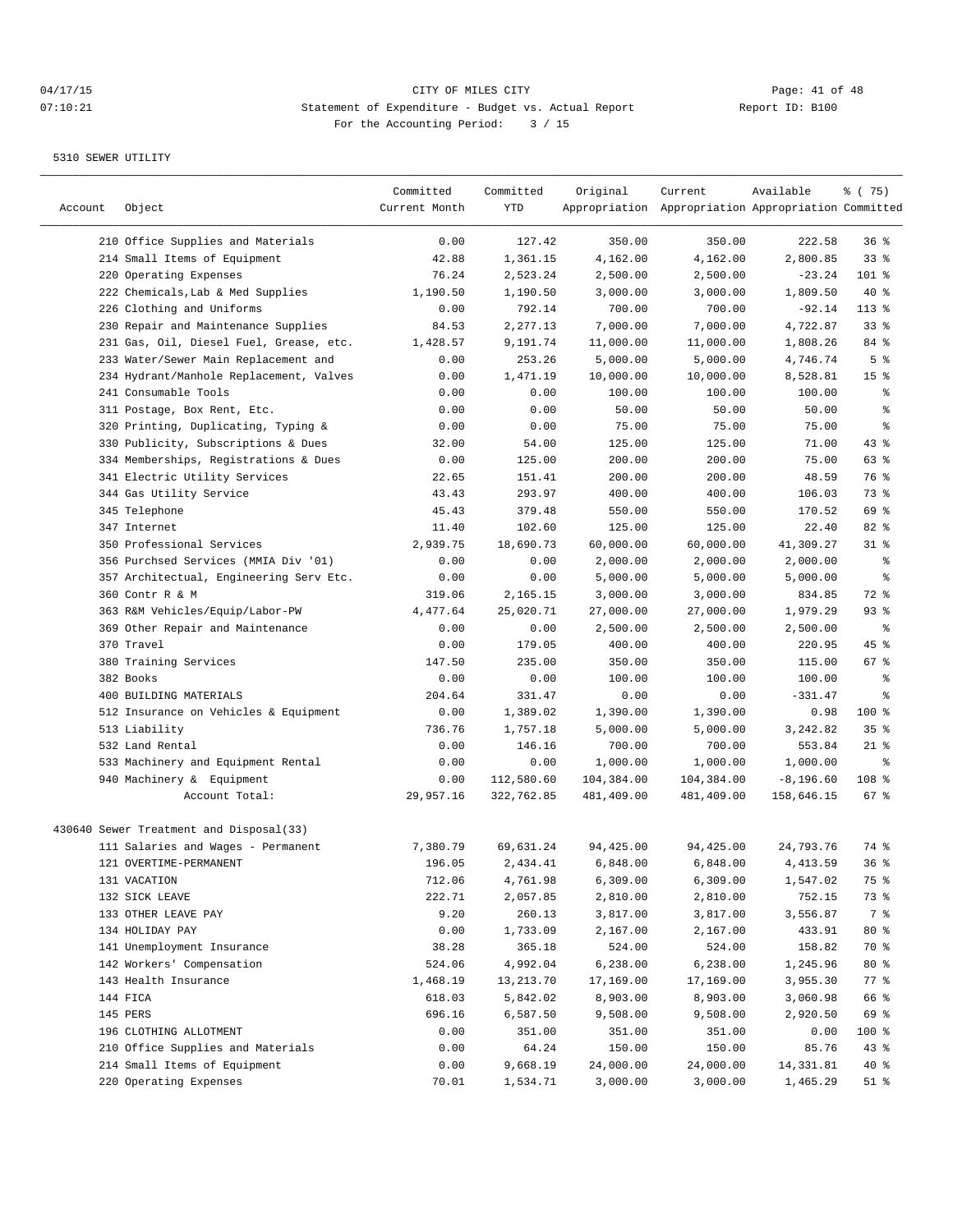| Account | Object                                                                         | Committed<br>Current Month | Committed<br>YTD   | Original                | Current<br>Appropriation Appropriation Appropriation Committed | Available                 | ៖ (75)          |
|---------|--------------------------------------------------------------------------------|----------------------------|--------------------|-------------------------|----------------------------------------------------------------|---------------------------|-----------------|
|         |                                                                                |                            |                    |                         |                                                                |                           |                 |
|         | 222 Chemicals, Lab & Med Supplies<br>226 Clothing and Uniforms                 | 719.86                     | 5,455.19           | 7,000.00<br>500.00      | 7,000.00                                                       | 1,544.81<br>252.73        | 78 %            |
|         |                                                                                | 0.00<br>48.57              | 247.27<br>5,497.09 | 8,000.00                | 500.00                                                         | 2,502.91                  | 49 %<br>69 %    |
|         | 230 Repair and Maintenance Supplies<br>231 Gas, Oil, Diesel Fuel, Grease, etc. |                            |                    | 2,000.00                | 8,000.00<br>2,000.00                                           |                           | 73 %            |
|         | 241 Consumable Tools                                                           | 121.39                     | 1,469.14<br>0.00   |                         |                                                                | 530.86                    | နွ              |
|         | <b>300 PURCHASED SERVICES</b>                                                  | 0.00                       |                    | 100.00                  | 100.00                                                         | 100.00                    | န္              |
|         |                                                                                | 0.00                       | 0.00<br>39.24      | 750.00                  | 750.00<br>100.00                                               | 750.00                    | 39%             |
|         | 311 Postage, Box Rent, Etc.                                                    | 13.24<br>0.00              | 0.00               | 100.00<br>100.00        |                                                                | 60.76                     | ႜ               |
|         | 320 Printing, Duplicating, Typing &                                            | 0.00                       | 162.50             | 100.00                  | 100.00<br>100.00                                               | 100.00<br>$-62.50$        | $163$ %         |
|         | 330 Publicity, Subscriptions & Dues                                            |                            |                    |                         |                                                                |                           | $22$ %          |
|         | 334 Memberships, Registrations & Dues                                          | 132.00                     | 152.00             | 700.00                  | 700.00                                                         | 548.00                    |                 |
|         | 341 Electric Utility Services                                                  | 5,420.39                   | 41,081.80          | 68,000.00               | 68,000.00                                                      | 26,918.20                 | 60 %            |
|         | 342 Water Utility Services                                                     | 73.59                      | 609.88             | 1,000.00                | 1,000.00                                                       | 390.12                    | 61 %            |
|         | 343 Sewer Utility Services                                                     | 48.14                      | 433.26             | 450.00                  | 450.00                                                         | 16.74                     | 96%             |
|         | 345 Telephone                                                                  | 32.45                      | 296.65             | 800.00                  | 800.00                                                         | 503.35                    | 37%             |
|         | 346 Garbage Service                                                            | 60.00                      | 454.84             | 800.00                  | 800.00                                                         | 345.16                    | 57%             |
|         | 347 Internet                                                                   | 45.60                      | 410.40             | 500.00                  | 500.00                                                         | 89.60                     | 82 %            |
|         | 350 Professional Services                                                      | 0.00                       | 239.40             | 500.00                  | 500.00                                                         | 260.60                    | 48 %            |
|         | 352 Wtr/Swr Lab Testing                                                        | 1,746.00                   | 5,582.75           | 8,000.00                | 8,000.00                                                       | 2,417.25                  | 70 %            |
|         | 357 Architectual, Engineering Serv Etc.                                        | 0.00                       | 0.00               | 5,000.00                | 5,000.00                                                       | 5,000.00                  | နွ              |
|         | 360 Contr R & M                                                                | 136.50                     | 727.32             | 7,500.00                | 7,500.00                                                       | 6,772.68                  | 10 <sup>8</sup> |
|         | 363 R&M Vehicles/Equip/Labor-PW                                                | 46.09                      | 451.77             | 8,000.00                | 8,000.00                                                       | 7,548.23                  | 6 %             |
|         | 370 Travel                                                                     | 0.00                       | 436.04             | 750.00                  | 750.00                                                         | 313.96                    | 58 %            |
|         | 380 Training Services                                                          | 79.04                      | 436.30             | 750.00                  | 750.00                                                         | 313.70                    | 58 %            |
|         | 382 Books                                                                      | 0.00                       | 82.91              | 200.00                  | 200.00                                                         | 117.09                    | 41 %            |
|         | 400 BUILDING MATERIALS                                                         | 0.00                       | 0.00               | 500.00                  | 500.00                                                         | 500.00                    | ి               |
|         | 511 Insurance on Buildings                                                     | 0.00                       | 7,114.87           | 7,115.00                | 7,115.00                                                       | 0.13                      | $100$ %         |
|         | 512 Insurance on Vehicles & Equipment                                          | 0.00                       | 260.67             | 261.00                  | 261.00                                                         | 0.33                      | $100$ %         |
|         | 533 Machinery and Equipment Rental                                             | 0.00                       | 0.00               | 2,000.00                | 2,000.00                                                       | 2,000.00                  | ႜ               |
|         | 810 Losses (Bad debt expense - Enterprise                                      | 0.00                       | 0.00               | 2,000.00                | 2,000.00                                                       | 2,000.00                  | န္              |
|         | 920 Buildings                                                                  | 83,753.78                  | 83,753.78          | 6,976,000.00            |                                                                | 6,976,000.00 6,892,246.22 | 1 <sup>°</sup>  |
|         | 940 Machinery & Equipment                                                      | 812.00                     | 812.00             | 0.00                    | 0.00                                                           | $-812.00$                 | ್ಠಿ             |
|         | Account Total:                                                                 | 105,224.18                 |                    | 279,704.35 7,295,695.00 |                                                                | 7,295,695.00 7,015,990.65 | 4%              |
|         | 430690 Sewer Lift Stations(32)                                                 |                            |                    |                         |                                                                |                           |                 |
|         | 111 Salaries and Wages - Permanent                                             | 4,635.40                   | 44,148.60          | 59,557.00               | 59,557.00                                                      | 15,408.40                 | 74 %            |
|         | 121 OVERTIME-PERMANENT                                                         | 130.70                     | 1,623.66           | 3,134.00                | 3,134.00                                                       | 1,510.34                  | $52$ $%$        |
|         | 131 VACATION                                                                   | 474.70                     | 2,934.44           | 4,206.00                | 4,206.00                                                       | 1,271.56                  | 70 %            |
|         | 132 SICK LEAVE                                                                 | 148.48                     | 1,317.73           | 1,840.00                | 1,840.00                                                       | 522.27                    | 72 %            |
|         | 133 OTHER LEAVE PAY                                                            | 6.13                       | 173.42             | 1,117.00                | 1,117.00                                                       | 943.58                    | 16 <sup>°</sup> |
|         | 134 HOLIDAY PAY                                                                | 0.00                       | 1,155.87           | 1,133.00                | 1,133.00                                                       | $-22.87$                  | 102 %           |
|         | 141 Unemployment Insurance                                                     | 24.25                      | 231.59             | 320.00                  | 320.00                                                         | 88.41                     | 72 %            |
|         | 142 Workers' Compensation                                                      | 333.52                     | 3,184.73           | 3,717.00                | 3,717.00                                                       | 532.27                    | 86 %            |
|         | 143 Health Insurance                                                           | 947.45                     | 8,527.28           | 11,370.00               | 11,370.00                                                      | 2,842.72                  | 75 %            |
|         | 144 FICA                                                                       | 390.57                     | 3,700.57           | 5,430.00                | 5,430.00                                                       | 1,729.43                  | 68 %            |
|         | 145 PERS                                                                       | 440.81                     | 4,181.86           | 5,800.00                | 5,800.00                                                       | 1,618.14                  | 72 %            |
|         | 196 CLOTHING ALLOTMENT                                                         | 0.00                       | 226.50             | 236.00                  | 236.00                                                         | 9.50                      | 96 %            |
|         | 210 Office Supplies and Materials                                              | 0.00                       | 71.11              | 150.00                  | 150.00                                                         | 78.89                     | $47$ %          |
|         | 214 Small Items of Equipment                                                   | 0.00                       | 1,212.00           | 36,500.00               | 36,500.00                                                      | 35,288.00                 | 3%              |
|         | 220 Operating Expenses                                                         | 0.00                       | 212.42             | 1,000.00                | 1,000.00                                                       | 787.58                    | $21$ %          |
|         | 222 Chemicals, Lab & Med Supplies                                              | 0.00                       | 426.15             | 3,000.00                | 3,000.00                                                       | 2,573.85                  | $14$ %          |
|         | 226 Clothing and Uniforms                                                      | 0.00                       | 85.56              | 100.00                  | 100.00                                                         | 14.44                     | 86 %            |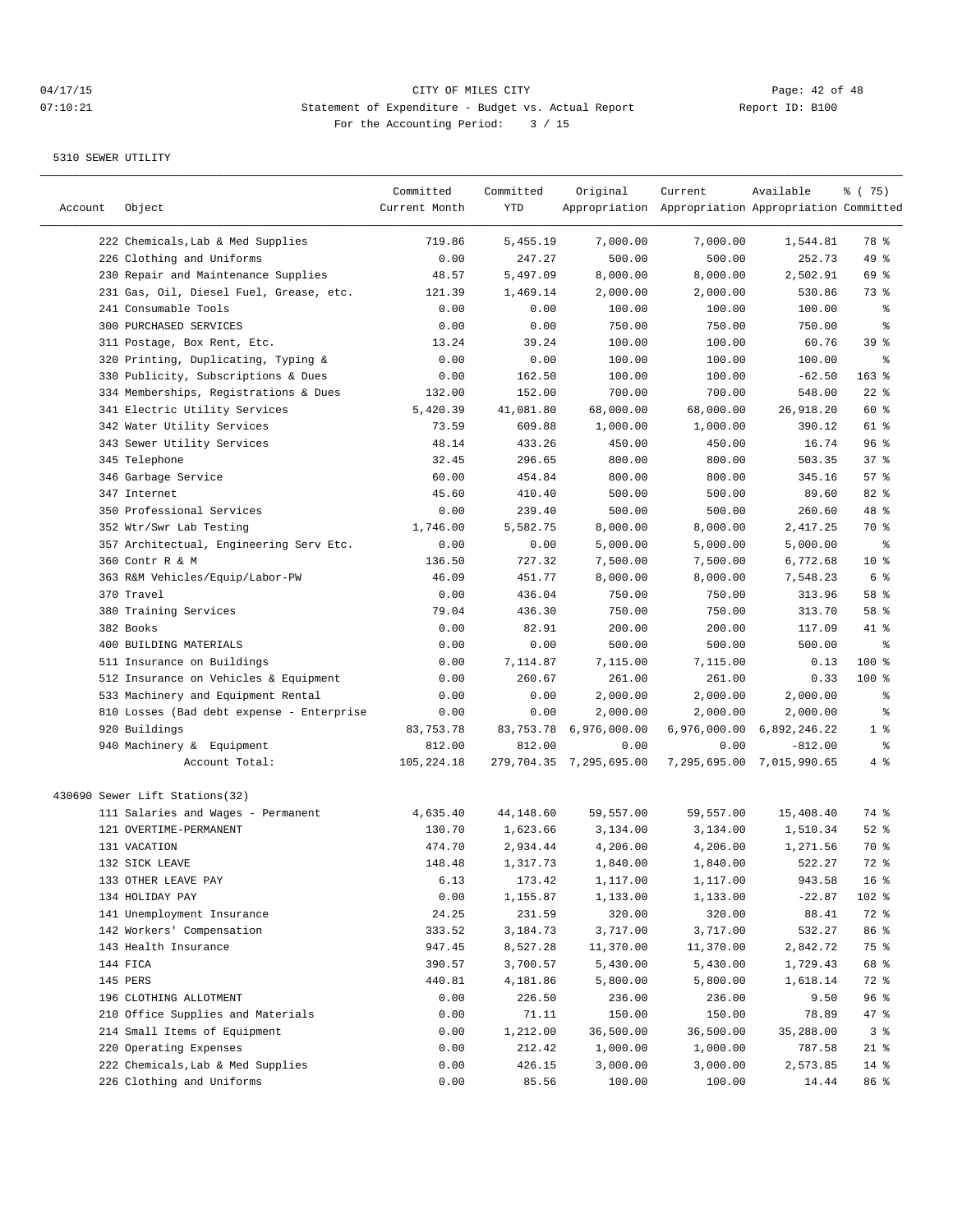|                      |                                          | Committed     | Committed  | Original                | Current                                             | Available                 | % (75)          |
|----------------------|------------------------------------------|---------------|------------|-------------------------|-----------------------------------------------------|---------------------------|-----------------|
| Account              | Object                                   | Current Month | <b>YTD</b> |                         | Appropriation Appropriation Appropriation Committed |                           |                 |
|                      | 230 Repair and Maintenance Supplies      | 113.69        | 2,922.50   | 5,500.00                | 5,500.00                                            | 2,577.50                  | 53%             |
|                      | 231 Gas, Oil, Diesel Fuel, Grease, etc.  | 77.41         | 1,770.97   | 2,500.00                | 2,500.00                                            | 729.03                    | 71 %            |
|                      | 241 Consumable Tools                     | 0.00          | 0.00       | 100.00                  | 100.00                                              | 100.00                    | ⊱               |
|                      | 311 Postage, Box Rent, Etc.              | 0.00          | 0.00       | 50.00                   | 50.00                                               | 50.00                     | ి               |
|                      | 341 Electric Utility Services            | 1,113.01      | 9,931.78   | 12,580.00               | 12,580.00                                           | 2,648.22                  | 79 %            |
|                      | 344 Gas Utility Service                  | 99.53         | 716.32     | 1,500.00                | 1,500.00                                            | 783.68                    | 48 %            |
|                      | 345 Telephone                            | 0.00          | 0.00       | 500.00                  | 500.00                                              | 500.00                    | ి               |
|                      | 347 Internet                             | 0.00          | 0.00       | 230.00                  | 230.00                                              | 230.00                    | $\approx$       |
|                      | 352 Wtr/Swr Lab Testing                  | 0.00          | 0.00       | 250.00                  | 250.00                                              | 250.00                    | န္              |
|                      | 357 Architectual, Engineering Serv Etc.  | 0.00          | 1,649.84   | 0.00                    | 0.00                                                | $-1,649.84$               | $\approx$       |
|                      | 360 Contr R & M                          | 0.00          | 766.95     | 2,500.00                | 2,500.00                                            | 1,733.05                  | $31$ %          |
|                      | 369 Other Repair and Maintenance         | 0.00          | 0.00       | 1,000.00                | 1,000.00                                            | 1,000.00                  | န္              |
|                      | 370 Travel                               | 0.00          | 278.97     | 500.00                  | 500.00                                              | 221.03                    | 56%             |
|                      | 380 Training Services                    | 0.00          | 370.54     | 500.00                  | 500.00                                              | 129.46                    | 74 %            |
|                      | 382 Books                                | 0.00          | 28.40      | 50.00                   | 50.00                                               | 21.60                     | 57 <sub>8</sub> |
|                      | 400 BUILDING MATERIALS                   | 0.00          | 0.00       | 100.00                  | 100.00                                              | 100.00                    | န္              |
|                      | 511 Insurance on Buildings               | 0.00          | 1,650.50   | 1,651.00                | 1,651.00                                            | 0.50                      | $100*$          |
|                      | 513 Liability                            | 0.00          | 0.00       | 3,750.00                | 3,750.00                                            | 3,750.00                  | န္              |
|                      | 532 Land Rental                          | 0.00          | 530.45     | 700.00                  | 700.00                                              | 169.55                    | 76 %            |
|                      | 533 Machinery and Equipment Rental       | 0.00          | 0.00       | 150.00                  | 150.00                                              | 150.00                    | ⊱               |
|                      | Account Total:                           | 8,935.65      | 94,030.71  | 172,721.00              | 172,721.00                                          | 78,690.29                 | 54 %            |
|                      | Account Group Total:                     | 152,500.82    |            | 750,661.89 8,023,057.00 |                                                     | 8,023,057.00 7,272,395.11 | 9 <sup>°</sup>  |
| 490000 DEBT SERVICE  |                                          |               |            |                         |                                                     |                           |                 |
| 490200 Revenue Bonds |                                          |               |            |                         |                                                     |                           |                 |
|                      | 608 Prpl-Wastewater Project Phase I      | 0.00          | 30,000.00  | 60,000.00               | 60,000.00                                           | 30,000.00                 | 50%             |
|                      | 626 Interest-Wastewater Project Phase I  | 0.00          | 20,940.00  | 41,430.00               | 41,430.00                                           | 20,490.00                 | $51$ %          |
|                      | Account Total:                           | 0.00          | 50,940.00  | 101,430.00              | 101,430.00                                          | 50,490.00                 | 50%             |
|                      | Account Group Total:                     | 0.00          | 50,940.00  | 101,430.00              | 101,430.00                                          | 50,490.00                 | 50%             |
| 510000 MISCELLANEOUS |                                          |               |            |                         |                                                     |                           |                 |
|                      | 510330 Comprehensive Liability Insurance |               |            |                         |                                                     |                           |                 |
|                      | 513 Liability                            | 0.00          | 26,070.69  | 26,071.00               | 26,071.00                                           | 0.31                      | $100*$          |
|                      | Account Total:                           | 0.00          | 26,070.69  | 26,071.00               | 26,071.00                                           | 0.31                      | 100 %           |
|                      | Account Group Total:                     | 0.00          | 26,070.69  | 26,071.00               | 26,071.00                                           | 0.31                      | $100*$          |
|                      | 520000 OTHER FINANCING USES              |               |            |                         |                                                     |                           |                 |
|                      | 521000 Interfund Operating Transfers Out |               |            |                         |                                                     |                           |                 |
|                      | 820 Transfers to Other Funds             | 3,733.10      | 42,006.44  | 55,510.00               | 55,510.00                                           | 13,503.56                 | 76 %            |
|                      | Account Total:                           | 3,733.10      | 42,006.44  | 55,510.00               | 55,510.00                                           | 13,503.56                 | 76 %            |
|                      | Account Group Total:                     | 3,733.10      | 42,006.44  | 55,510.00               | 55,510.00                                           | 13,503.56                 | 76 %            |
|                      | Fund Total:                              | 156, 233.92   |            | 869,836.52 8,206,068.00 |                                                     | 8,206,068.00 7,336,231.48 | $11$ %          |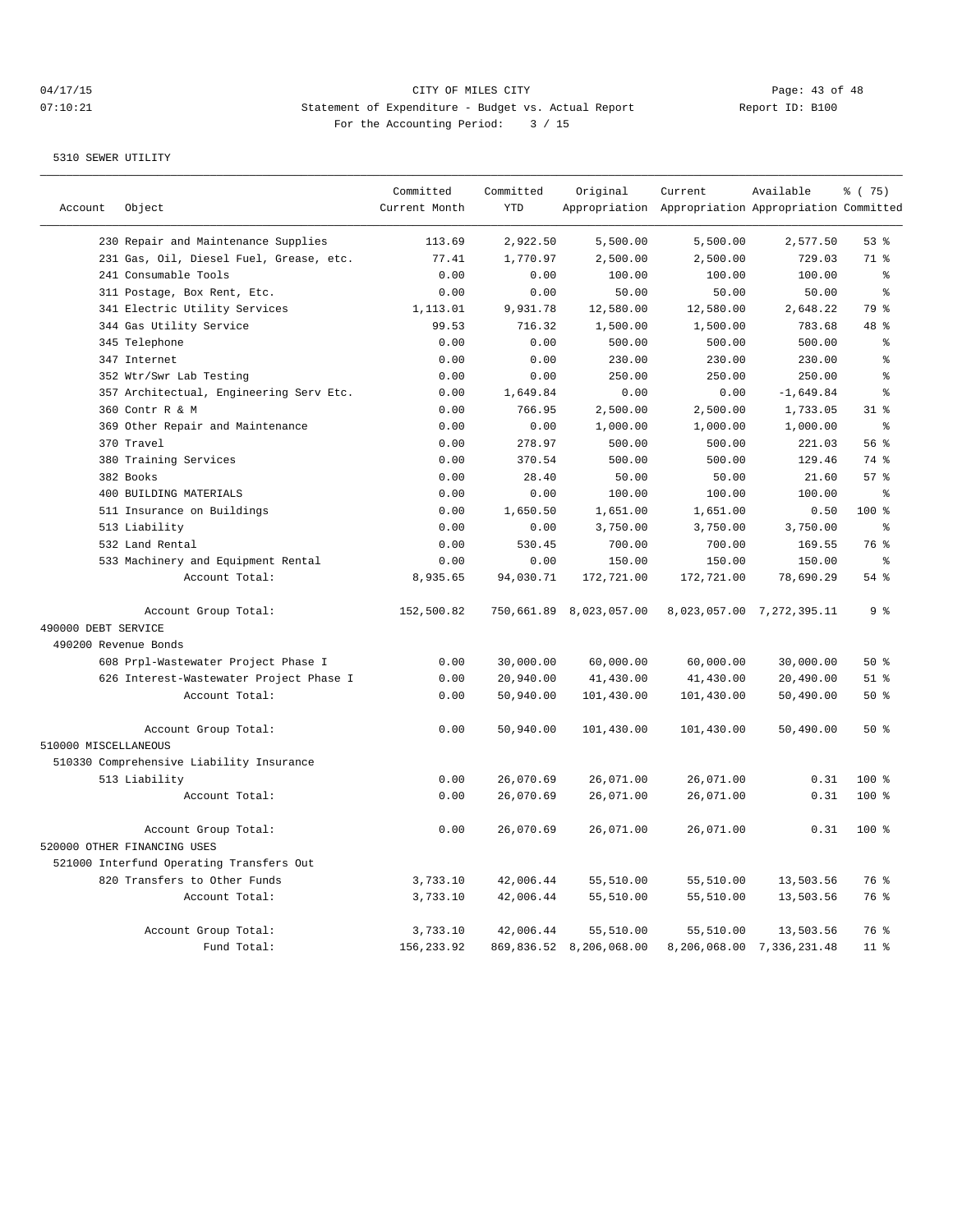5510 AMBULANCE FUND

| Account              | Object                                      | Committed<br>Current Month | Committed<br>YTD | Original   | Current<br>Appropriation Appropriation Appropriation Committed | Available    | ៖ (75)          |
|----------------------|---------------------------------------------|----------------------------|------------------|------------|----------------------------------------------------------------|--------------|-----------------|
|                      |                                             |                            |                  |            |                                                                |              |                 |
| 420000 PUBLIC SAFETY |                                             |                            |                  |            |                                                                |              |                 |
|                      | 420730 Emergency Medical Services-Ambulance |                            |                  |            |                                                                |              |                 |
|                      | 111 Salaries and Wages - Permanent          | 13,255.30                  | 117,187.90       | 156,172.00 | 156,172.00                                                     | 38,984.10    | 75 %            |
|                      | 112 SALARIES AND WAGES - PART PAID          | 1,873.03                   | 5,821.06         | 4,000.00   | 4,000.00                                                       | $-1,821.06$  | 146 %           |
|                      | 121 OVERTIME-PERMANENT                      | 6,123.72                   | 62,981.33        | 60,000.00  | 60,000.00                                                      | $-2,981.33$  | $105$ %         |
|                      | 131 VACATION                                | 0.00                       | 4,685.64         | 10,000.00  | 10,000.00                                                      | 5,314.36     | 47 %            |
|                      | 132 SICK LEAVE                              | 826.40                     | 5,950.09         | 10,000.00  | 10,000.00                                                      | 4,049.91     | 60 %            |
|                      | 133 OTHER LEAVE PAY                         | 0.00                       | 195.23           | 2,000.00   | 2,000.00                                                       | 1,804.77     | $10*$           |
|                      | 134 HOLIDAY PAY                             | 0.00                       | 4,112.68         | 7,000.00   | 7,000.00                                                       | 2,887.32     | 59 %            |
|                      | 141 Unemployment Insurance                  | 99.32                      | 904.04           | 1,105.00   | 1,105.00                                                       | 200.96       | 82%             |
|                      | 142 Workers' Compensation                   | 778.11                     | 6,809.74         | 6, 193.00  | 6, 193.00                                                      | $-616.74$    | 110 %           |
|                      | 143 Health Insurance                        | 2,286.41                   | 20,230.80        | 29,518.00  | 29,518.00                                                      | 9,287.20     | 69 %            |
|                      | 144 FICA                                    | 435.40                     | 3,267.20         | 3,561.00   | 3,561.00                                                       | 293.80       | $92$ $%$        |
|                      | 147 Firemen's Pension                       | 1,860.67                   | 17,167.56        | 35,264.00  | 35,264.00                                                      | 18,096.44    | 49 %            |
|                      | 210 Office Supplies and Materials           | 129.75                     | 500.95           | 1,000.00   | 1,000.00                                                       | 499.05       | 50%             |
|                      | 214 Small Items of Equipment                | 126.00                     | 25,618.13        | 5,000.00   | 29,712.70                                                      | 4,094.57     | 86 %            |
|                      | 220 Operating Expenses                      | 120.92                     | 579.22           | 4,000.00   | 4,000.00                                                       | 3,420.78     | $14$ %          |
|                      | 222 Chemicals, Lab & Med Supplies           | 1,971.83                   | 10,176.85        | 10,000.00  | 10,000.00                                                      | $-176.85$    | 102 %           |
|                      | 226 Clothing and Uniforms                   | 0.00                       | 50.00            | 0.00       | 0.00                                                           | $-50.00$     | နွ              |
|                      | 230 Repair and Maintenance Supplies         | 37.40                      | 1,755.85         | 5,000.00   | 5,000.00                                                       | 3,244.15     | 35%             |
|                      | 231 Gas, Oil, Diesel Fuel, Grease, etc.     | 1,044.14                   | 12,594.71        | 18,000.00  | 18,000.00                                                      | 5,405.29     | 70 %            |
|                      | 241 Consumable Tools                        | 0.00                       | 332.64           | 1,000.00   | 1,000.00                                                       | 667.36       | $33$ $%$        |
|                      | 300 PURCHASED SERVICES                      | 0.00                       | 494.00           | 2,000.00   | 2,000.00                                                       | 1,506.00     | $25$ %          |
|                      | 311 Postage, Box Rent, Etc.                 | 0.90                       | 17.07            | 200.00     | 200.00                                                         | 182.93       | 9%              |
|                      | 320 Printing, Duplicating, Typing &         | 0.00                       | 19.25            | 200.00     | 200.00                                                         | 180.75       | 10 <sup>8</sup> |
|                      | 341 Electric Utility Services               | 110.89                     | 1,185.50         | 2,500.00   | 2,500.00                                                       | 1,314.50     | $47$ %          |
|                      | 342 Water Utility Services                  | 24.07                      | 218.15           | 400.00     | 400.00                                                         | 181.85       | 55%             |
|                      | 343 Sewer Utility Services                  | 13.97                      | 125.78           | 250.00     | 250.00                                                         | 124.22       | 50%             |
|                      | 344 Gas Utility Service                     | 151.63                     | 632.25           | 1,200.00   | 1,200.00                                                       | 567.75       | 53%             |
|                      | 345 Telephone                               | 143.20                     | 1,256.04         | 1,800.00   | 1,800.00                                                       | 543.96       | 70 %            |
|                      | 346 Garbage Service                         | 0.00                       | 356.62           | 700.00     | 700.00                                                         | 343.38       | $51$ %          |
|                      | 347 Internet                                | 28.24                      | 254.16           | 400.00     | 400.00                                                         | 145.84       | 64 %            |
|                      | 350 Professional Services                   | 3,327.67                   | 39,010.09        | 38,000.00  | 38,000.00                                                      | $-1,010.09$  | $103$ %         |
|                      | 352 Wtr/Swr Lab Testing                     | 0.00                       | 0.00             | 2,500.00   | 2,500.00                                                       | 2,500.00     | ႜ               |
|                      | 360 Contr R & M                             | 0.00                       | 0.00             | 3,000.00   | 3,000.00                                                       | 3,000.00     | နွ              |
|                      | 364 R&M Vehicles - Fire/Amb                 | 0.00                       | 822.25           | 8,000.00   | 8,000.00                                                       | 7,177.75     | $10*$           |
|                      | 370 Travel                                  | 0.00                       | 373.86           | 2,500.00   | 2,500.00                                                       | 2,126.14     | 15 <sup>°</sup> |
|                      | 380 Training Services                       | 0.00                       | 150.00           | 2,500.00   | 2,500.00                                                       | 2,350.00     | 6 %             |
|                      | 382 Books                                   | 0.00                       | 30.59            | 1,000.00   | 1,000.00                                                       | 969.41       | 3 <sup>8</sup>  |
|                      | 400 BUILDING MATERIALS                      | 0.00                       | 106.00           | 1,000.00   | 1,000.00                                                       | 894.00       | $11$ %          |
|                      | 512 Insurance on Vehicles & Equipment       | 0.00                       | 1,194.96         | 1,195.00   | 1,195.00                                                       | 0.04         | 100 %           |
|                      | 810 Losses (Bad debt expense - Enterprise   | 2,704.43                   | 71,388.85        | 100,000.00 | 100,000.00                                                     | 28,611.15    | 71 %            |
|                      | 811 Contractual Allowances (Ambl)           | 23, 272.42                 | 198,542.93       | 150,000.00 | 150,000.00                                                     | $-48,542.93$ | 132 %           |
|                      | Account Total:                              | 60,745.82                  | 617,099.97       | 688,158.00 | 712,870.70                                                     | 95,770.73    | 87 %            |
|                      | Account Group Total:                        | 60,745.82                  | 617,099.97       | 688,158.00 | 712,870.70                                                     | 95,770.73    | 87%             |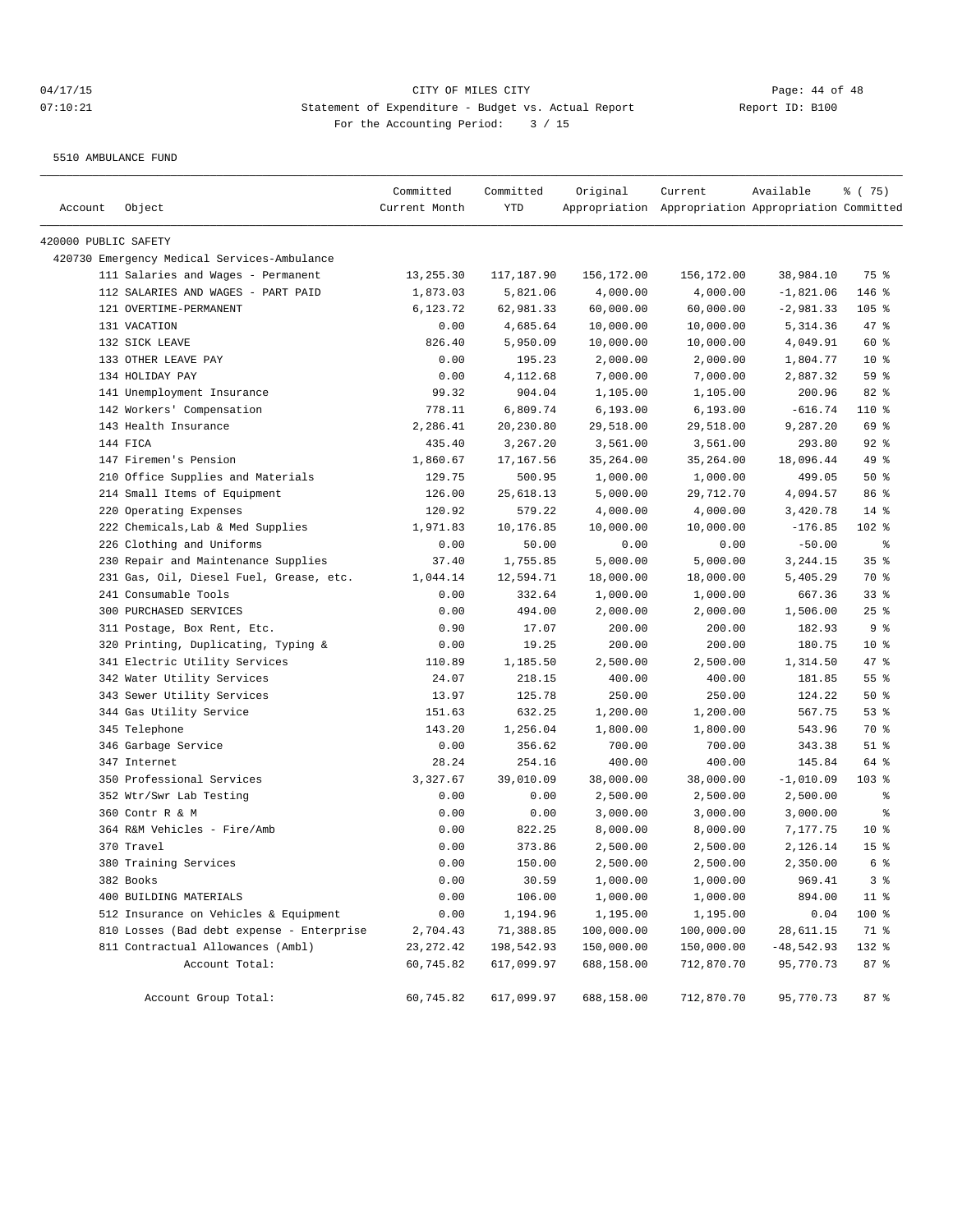5510 AMBULANCE FUND

| Object<br>Account                        | Committed<br>Current Month | Committed<br><b>YTD</b> | Original<br>Appropriation | Current    | Available<br>Appropriation Appropriation Committed | % (75)  |
|------------------------------------------|----------------------------|-------------------------|---------------------------|------------|----------------------------------------------------|---------|
| 490000 DEBT SERVICE                      |                            |                         |                           |            |                                                    |         |
| 490500 Other Debt Service Payments       |                            |                         |                           |            |                                                    |         |
| 602 Prpl-Ambulance                       | 0.00                       | 25,814.04               | 25,815.00                 | 25,815.00  | 0.96                                               | $100$ % |
| 629 Interest-Ambulance                   | 0.00                       | 588.36                  | 589.00                    | 589.00     | 0.64                                               | $100$ % |
| Account Total:                           | 0.00                       | 26,402.40               | 26,404.00                 | 26,404.00  | 1.60                                               | $100$ % |
| Account Group Total:                     | 0.00                       | 26,402.40               | 26,404.00                 | 26,404.00  | 1.60                                               | $100$ % |
| 510000 MISCELLANEOUS                     |                            |                         |                           |            |                                                    |         |
| 510330 Comprehensive Liability Insurance |                            |                         |                           |            |                                                    |         |
| 513 Liability                            | 0.00                       | 2,941.08                | 2,942.00                  | 2,942.00   | 0.92                                               | $100*$  |
| Account Total:                           | 0.00                       | 2,941.08                | 2,942.00                  | 2,942.00   | 0.92                                               | $100$ % |
| Account Group Total:                     | 0.00                       | 2,941.08                | 2,942.00                  | 2,942.00   | 0.92                                               | $100*$  |
| 520000 OTHER FINANCING USES              |                            |                         |                           |            |                                                    |         |
| 521000 Interfund Operating Transfers Out |                            |                         |                           |            |                                                    |         |
| 820 Transfers to Other Funds             | 1,950.36                   | 24,612.91               | 33,404.00                 | 33,404.00  | 8,791.09                                           | 74 %    |
| Account Total:                           | 1,950.36                   | 24,612.91               | 33,404.00                 | 33,404.00  | 8,791.09                                           | 74 %    |
| Account Group Total:                     | 1,950.36                   | 24,612.91               | 33,404.00                 | 33,404.00  | 8,791.09                                           | 74 %    |
| Fund Total:                              | 62,696.18                  | 671,056.36              | 750,908.00                | 775,620.70 | 104,564.34                                         | 87%     |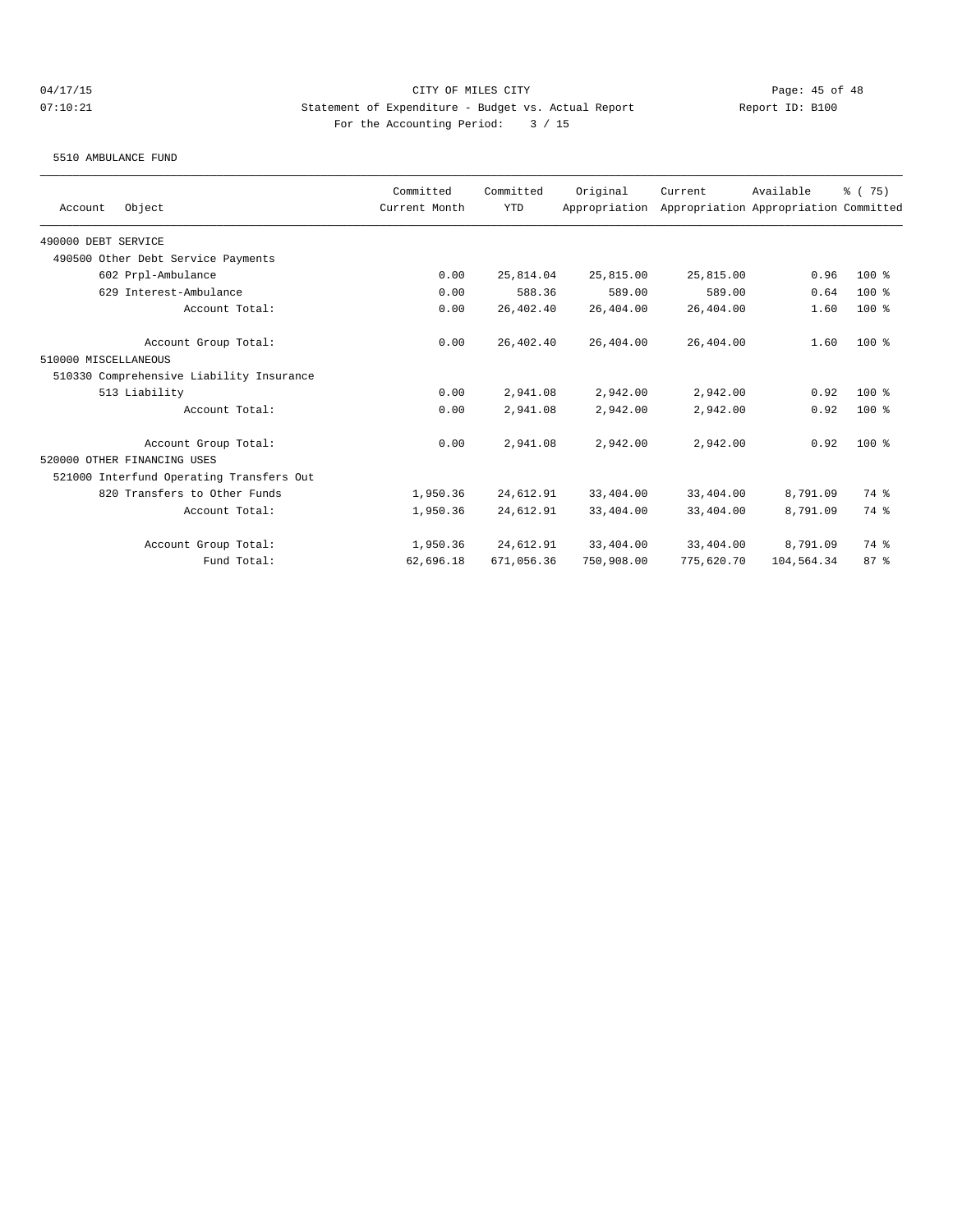5610 AIRPORT OPERATING

|                     |                                            | Committed<br>Current Month | Committed<br><b>YTD</b> | Original   | Current                                             | Available     | % (75)                   |
|---------------------|--------------------------------------------|----------------------------|-------------------------|------------|-----------------------------------------------------|---------------|--------------------------|
| Account             | Object                                     |                            |                         |            | Appropriation Appropriation Appropriation Committed |               |                          |
| 430000 Public Works |                                            |                            |                         |            |                                                     |               |                          |
| 430300 Airport (87) |                                            |                            |                         |            |                                                     |               |                          |
|                     | 111 Salaries and Wages - Permanent         | 5,058.84                   | 55,091.78               | 70,604.00  | 70,604.00                                           | 15,512.22     | 78 %                     |
|                     | 121 OVERTIME-PERMANENT                     | 0.00                       | 0.00                    | 5,000.00   | 5,000.00                                            | 5,000.00      | နွ                       |
|                     | 131 VACATION                               | 0.00                       | 0.00                    | 10,000.00  | 10,000.00                                           | 10,000.00     | ి                        |
|                     | 132 SICK LEAVE                             | 0.00                       | 225.00                  | 6,000.00   | 6,000.00                                            | 5,775.00      | 4%                       |
|                     | 133 OTHER LEAVE PAY                        | 0.00                       | 0.00                    | 3,420.00   | 3,420.00                                            | 3,420.00      | $\epsilon$               |
|                     | 134 HOLIDAY PAY                            | 0.00                       | 0.00                    | 3,000.00   | 3,000.00                                            | 3,000.00      | ి                        |
|                     | 141 Unemployment Insurance                 | 22.76                      | 248.93                  | 495.00     | 495.00                                              | 246.07        | 50%                      |
|                     | 142 Workers' Compensation                  | 293.12                     | 3,087.66                | 5,761.00   | 5,761.00                                            | 2,673.34      | 54 %                     |
|                     | 143 Health Insurance                       | 627.15                     | 6,272.55                | 15,060.00  | 15,060.00                                           | 8,787.45      | 42 %                     |
|                     | 144 FICA                                   | 387.01                     | 4,231.74                | 8,417.00   | 8,417.00                                            | 4,185.26      | 50%                      |
|                     | 145 PERS                                   | 413.32                     | 4,497.38                | 8,989.00   | 8,989.00                                            | 4,491.62      | 50%                      |
|                     | 196 CLOTHING ALLOTMENT                     | 0.00                       | 0.00                    | 300.00     | 300.00                                              | 300.00        | $\epsilon$               |
|                     | 210 Office Supplies and Materials          | 137.68                     | 875.63                  | 700.00     | 700.00                                              | $-175.63$     | $125$ %                  |
|                     | 214 Small Items of Equipment               | 0.00                       | 0.00                    | 2,000.00   | 2,000.00                                            | 2,000.00      | $\epsilon$               |
|                     | 220 Operating Expenses                     | 118.40                     | 2,519.91                | 3,000.00   | 3,000.00                                            | 480.09        | 84 %                     |
|                     | 230 Repair and Maintenance Supplies        | 2,813.25                   | 21, 314. 27             | 10,000.00  | 10,000.00                                           | $-11, 314.27$ | $213$ %                  |
|                     | 231 Gas, Oil, Diesel Fuel, Grease, etc.    | 61.10                      | 4,219.35                | 8,000.00   | 8,000.00                                            | 3,780.65      | 53%                      |
|                     | 237 Aviation Fuel                          | 0.00                       | 184, 292. 28            | 420,000.00 | 420,000.00                                          | 235,707.72    | 44 %                     |
|                     | 239 Tires, Tubes Etc.                      | 0.00                       | 0.00                    | 2,000.00   | 2,000.00                                            | 2,000.00      | $\epsilon$               |
|                     | 250 Supplies for Resale                    | 0.00                       | 0.00                    | 1,000.00   | 1,000.00                                            | 1,000.00      | နွ                       |
|                     | 311 Postage, Box Rent, Etc.                | 49.00                      | 98.00                   | 250.00     | 250.00                                              | 152.00        | 39%                      |
|                     | 319 Other Communication and Transportation | 52.64                      | 408.14                  | 350.00     | 350.00                                              | $-58.14$      | 117 %                    |
|                     | 330 Publicity, Subscriptions & Dues        | 0.00                       | 51.00                   | 100.00     | 100.00                                              | 49.00         | $51$ %                   |
|                     | 334 Memberships, Registrations & Dues      | 0.00                       | 472.06                  | 250.00     | 250.00                                              | $-222.06$     | 189 %                    |
|                     | 341 Electric Utility Services              | 768.73                     | 6,493.77                | 11,000.00  | 11,000.00                                           | 4,506.23      | 59 %                     |
|                     | 344 Gas Utility Service                    | 1,029.51                   | 5,699.27                | 5,000.00   | 5,000.00                                            | $-699.27$     | 114 %                    |
|                     | 345 Telephone                              | 286.54                     | 2,240.24                | 3,000.00   | 3,000.00                                            | 759.76        | 75 %                     |
|                     | 347 Internet                               | 50.60                      | 425.82                  | 450.00     | 450.00                                              | 24.18         | 95%                      |
|                     | 350 Professional Services                  | 2,947.50                   | 55,122.00               | 2,000.00   | 2,000.00                                            | $-53, 122.00$ | $***$ $_{8}$             |
|                     | 360 Contr R & M                            | 0.00                       | 0.00                    | 4,000.00   | 4,000.00                                            | 4,000.00      | နွ                       |
|                     | 363 R&M Vehicles/Equip/Labor-PW            | 0.00                       | 3,375.00                | 2,000.00   | 2,000.00                                            | $-1,375.00$   | $169$ %                  |
|                     | 367 Plumbing, Heating, Electrical          | 0.00                       | 6,344.43                | 3,500.00   | 3,500.00                                            | $-2,844.43$   | 181 %                    |
|                     | 380 Training Services                      | 0.00                       | 595.00                  | 500.00     | 500.00                                              | $-95.00$      | 119.8                    |
|                     | 511 Insurance on Buildings                 | 0.00                       | 3,181.82                | 3,182.00   | 3,182.00                                            | 0.18          | 100 %                    |
|                     | 512 Insurance on Vehicles & Equipment      | 0.00                       | 1,832.02                | 1,833.00   | 1,833.00                                            | 0.98          | 100 %                    |
|                     | 530 Rent                                   | 1,850.00                   | 18,500.00               | 22,000.00  | 22,000.00                                           | 3,500.00      | 84 %                     |
|                     | Account Total:                             | 16,967.15                  | 391,715.05              | 643,161.00 | 643,161.00                                          | 251, 445.95   | 61 %                     |
|                     |                                            |                            |                         |            |                                                     |               |                          |
|                     | 430500 Water Operating                     |                            |                         |            |                                                     |               |                          |
|                     | 645 Equipment-Principle                    | $-476.23$                  | 0.00                    | 0.00       | 0.00                                                | 0.00          | ိင                       |
|                     | Account Total:                             | $-476.23$                  | 0.00                    | 0.00       | 0.00                                                | 0.00          | $\,{}^{\circ}\!\!\delta$ |
|                     | Account Group Total:                       | 16,490.92                  | 391,715.05              | 643,161.00 | 643,161.00                                          | 251,445.95    | 61 %                     |
| 490000 DEBT SERVICE |                                            |                            |                         |            |                                                     |               |                          |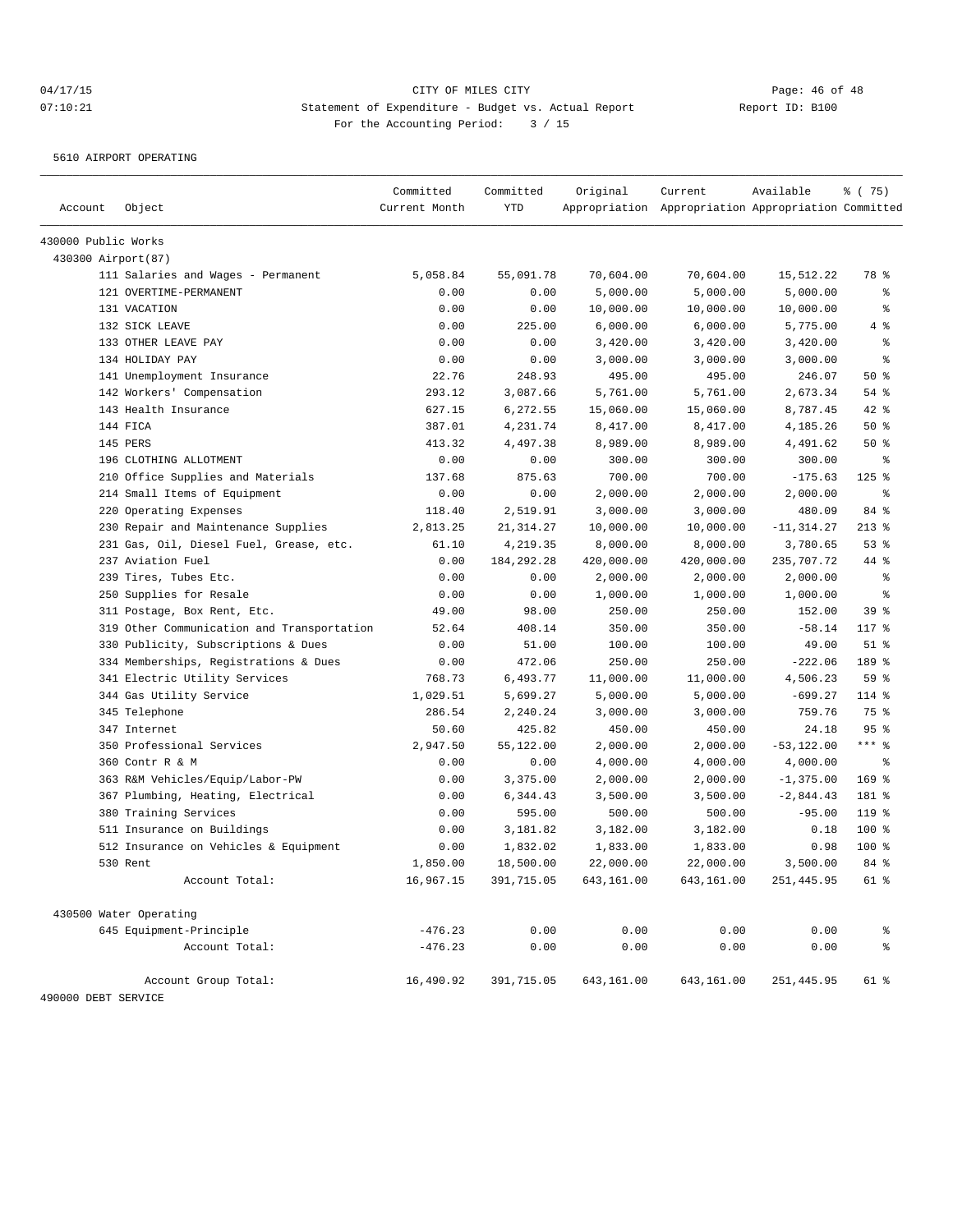5610 AIRPORT OPERATING

|                                          | Committed     | Committed   | Original      | Current    | Available                             | % (75)    |
|------------------------------------------|---------------|-------------|---------------|------------|---------------------------------------|-----------|
| Object<br>Account                        | Current Month | <b>YTD</b>  | Appropriation |            | Appropriation Appropriation Committed |           |
| 490500 Other Debt Service Payments       |               |             |               |            |                                       |           |
| 641 Principal - Aeronautics Loan 08      | 0.00          | 4,921.00    | 4,921.00      | 4,921.00   | 0.00                                  | $100$ %   |
| 642 Interest - Aeronautics Loan 08       | 0.00          | 713.55      | 714.00        | 714.00     | 0.45                                  | $100$ %   |
| 645 Equipment-Principle                  | 891.41        | 1,716.60    | 0.00          | 0.00       | $-1,716.60$                           | နွ        |
| 646 Equipment-Interest                   | 61.05         | 188.32      | 0.00          | 0.00       | $-188.32$                             | နွ        |
| Account Total:                           | 952.46        | 7,539.47    | 5,635.00      | 5,635.00   | $-1.904.47$                           | $134$ $%$ |
| Account Group Total:                     | 952.46        | 7,539.47    | 5,635.00      | 5,635.00   | $-1.904.47$                           | $134$ $%$ |
| 510000 MISCELLANEOUS                     |               |             |               |            |                                       |           |
| 510330 Comprehensive Liability Insurance |               |             |               |            |                                       |           |
| 513 Liability                            | 0.00          | 0.00        | 4,500.00      | 4,500.00   | 4,500.00                              | နွ        |
| Account Total:                           | 0.00          | 0.00        | 4,500.00      | 4,500.00   | 4,500.00                              | နွ        |
| Account Group Total:                     | 0.00          | 0.00        | 4,500.00      | 4,500.00   | 4,500.00                              | နွ        |
| 520000 OTHER FINANCING USES              |               |             |               |            |                                       |           |
| 521000 Interfund Operating Transfers Out |               |             |               |            |                                       |           |
| 820 Transfers to Other Funds             | 1,435.15      | 14,197.04   | 17,222.00     | 17,222.00  | 3,024.96                              | $82*$     |
| Account Total:                           | 1,435.15      | 14,197.04   | 17,222.00     | 17,222.00  | 3,024.96                              | 82 %      |
| Account Group Total:                     | 1,435.15      | 14,197.04   | 17,222.00     | 17,222.00  | 3,024.96                              | 82 %      |
| Fund Total:                              | 18,878.53     | 413, 451.56 | 670,518.00    | 670,518.00 | 257,066.44                            | $62$ $%$  |